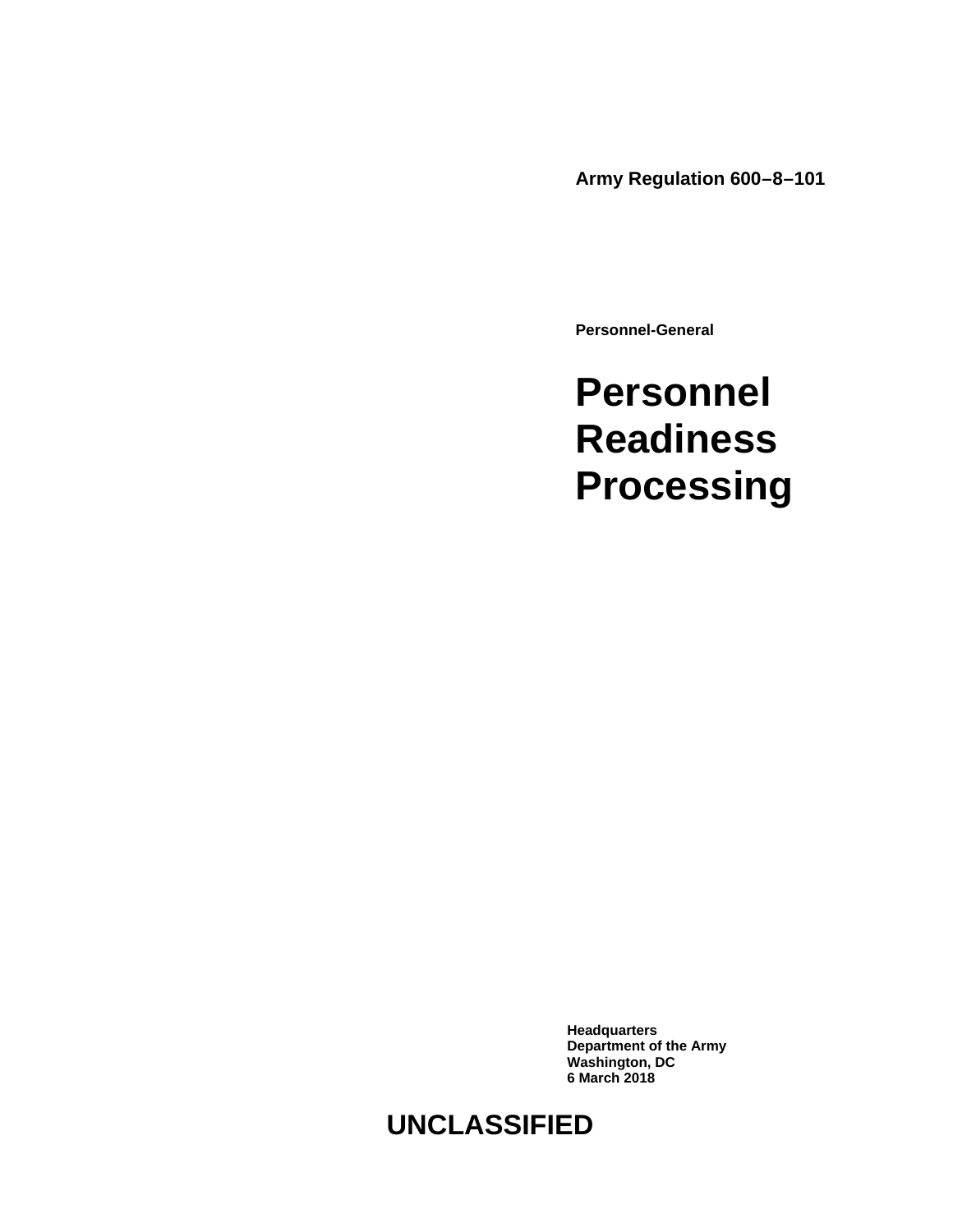# *SUMMARY of CHANGE*

AR 600–8–101 Personnel Readiness Processing

This major revision, dated 6 March 2018—

- o Changes the name of the regulation from Personnel Processing (In-, Out-, Soldier Readiness, and Deployment Cycle) to Personnel Readiness Processing (cover).
- o Eliminates "Deployment Cycle Support" and all references (throughout).
- o Replaces "ARFORGEN" with "Sustainable Readiness" in accordance with Army Directive 2016–07 (throughout).
- o Incorporates "readiness" after personnel to be consistent with Army Directive 2016–07 and the terminology of "personnel readiness" (throughout).
- o Incorporates administrative deployability standards (Adjustments to Administrative Policy) from Army Directive 2016–07, Enclosure 3 (Personnel Readiness Transformation) (throughout).
- o Eliminates DA Form 7631 (Deployment Cycle Support (DCS) Checklist) and all references (throughout).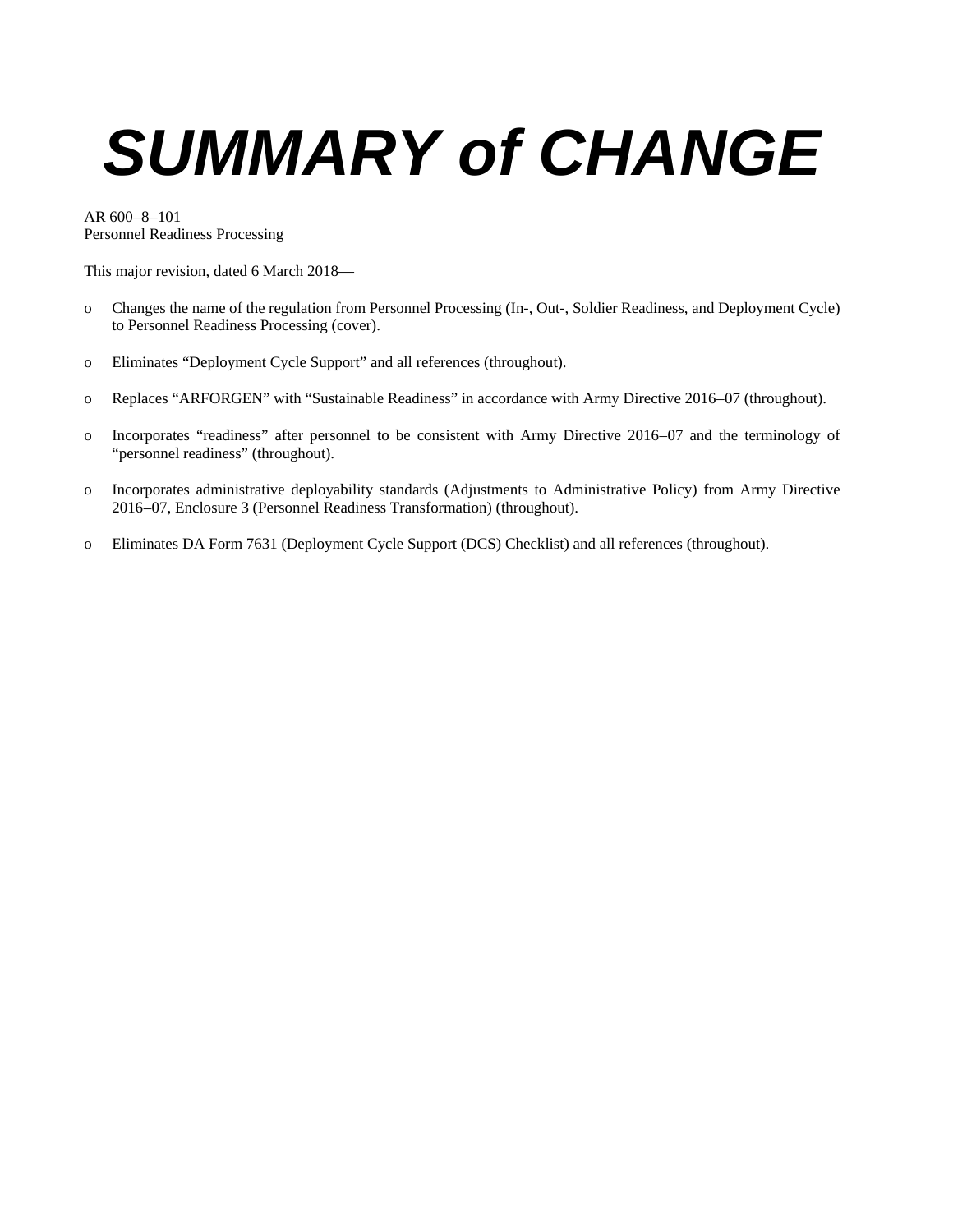**Headquarters Department of the Army Washington, DC**

#### **\*Army Regulation 600–8–101 6 March 2018 Effective 6 April 2018**

#### **Personnel-General**

#### **Personnel Readiness Processing**

By Order of the Secretary of the Army:

**MARK A. MILLEY** General, United States Army Chief of Staff

Official:

**GERALD B. O'KEEFE** Administrative Assistant to the Secretary of the Army

**History.** This publication is a major revision.

**Summary.** This regulation prescribes policy, standards, and requirements for performing the functions of in-processing, outprocessing, the Soldier Readiness Program and mobilization processing, and deployment processing. The process institutes internal controls for out-processing, the Soldier Readiness Program, and deployment processing; and prescribes the use of DA Form 5123 (In- and Out-Processing Records Checklist), DA Form 5123–1 (In- Processing Personnel Record), DA Form 137–1 (Unit Clearance Record), DA Form 137–2 (Installation Clearance Record), and

DA Form 7425 (Readiness and Deployment Checklist).

**Applicability.** This regulation applies to the Regular Army, the Army National Guard/Army National Guard of the United States, and the U.S. Army Reserve, unless otherwise stated. Also, it applies to Reserve Component Soldiers ordered to full-time duty in the Active Guard Reserve Program per AR 135–18; active duty under partial, full, or total mobilization; active duty for a Presidential Reserve call up and active duty to fill active duty vacancies per AR 135–210. Under partial, full, or total mobilization and under contingency plan conditions, only the policy proponent may modify provisions of this regulation.

**Proponent and exception authority.** The proponent of this regulation is the Deputy Chief of Staff, G–1. The proponent has the authority to approve exceptions or waivers to this regulation that are consistent with controlling law and regulations. The proponent may delegate this approval authority, in writing, to a division chief within the proponent agency or its direct reporting unit or field operating agency, in the grade of colonel or the civilian equivalent. Activities may request a waiver to this regulation by providing justification that includes a full analysis of the expected benefits and

must include formal review by the activity's senior legal officer. All waiver requests will be endorsed by the commander or senior leader of the requesting activity and forwarded through their higher headquarters to the policy proponent. Refer to AR 25–30 for specific guidance.

**Army internal control process.** This regulation contains internal control provisions and provides an Internal Control Evaluation for use in evaluating key internal controls (se[e appendix](#page-28-0) B).

**Supplementation.** Supplementation of this regulation and the establishment of command local forms are prohibited by the Deputy Chief of Staff, G–1 (DAPE–MP), 300 Army Pentagon, Washington, DC 20310–0300.

**Suggested improvements.** Users are invited to send comments and suggested improvements on DA Form 2028 (Recommended Changes to Publications and Blank Forms) directly to the Deputy Chief of Staff, G–1 (DAPE–MP), 300 Army Pentagon, Washington, DC 20310–0300.

**Distribution.** This publication is available in electronic media only and is intended for the Regular Army, the Army National Guard/Army National Guard of the United States, and the U.S. Army Reserve.

**Contents** (Listed by paragraph and page number)

#### **Chapter 1**

**Introduction,** *page [1](#page-4-0)* Purpose • 1–1, *page [1](#page-4-1)* References • 1–2, *page [1](#page-4-2)* Explanation of abbreviations and terms • 1–3, *page [1](#page-4-3)* Responsibilities • 1–4, *page [1](#page-4-4)* The Personnel Readiness Processing Program • 1–5, *page [2](#page-5-0)* Program standards • 1–6, *page [3](#page-6-0)* The readiness activity structure • 1–7, *page [4](#page-7-0)* Program policy • 1–8, *page [4](#page-7-1)* Rules for operating installation welcome activities • 1–9, *page [5](#page-8-0)* Internal controls • 1–10, *page [5](#page-8-1)* Adjustments to Administration Policy • 1–11, *page [5](#page-8-2)*

AR 600–8–101 • 6 March 2018

<sup>\*</sup>This regulation supersedes AR 600-8-101, dated 19 February 2015.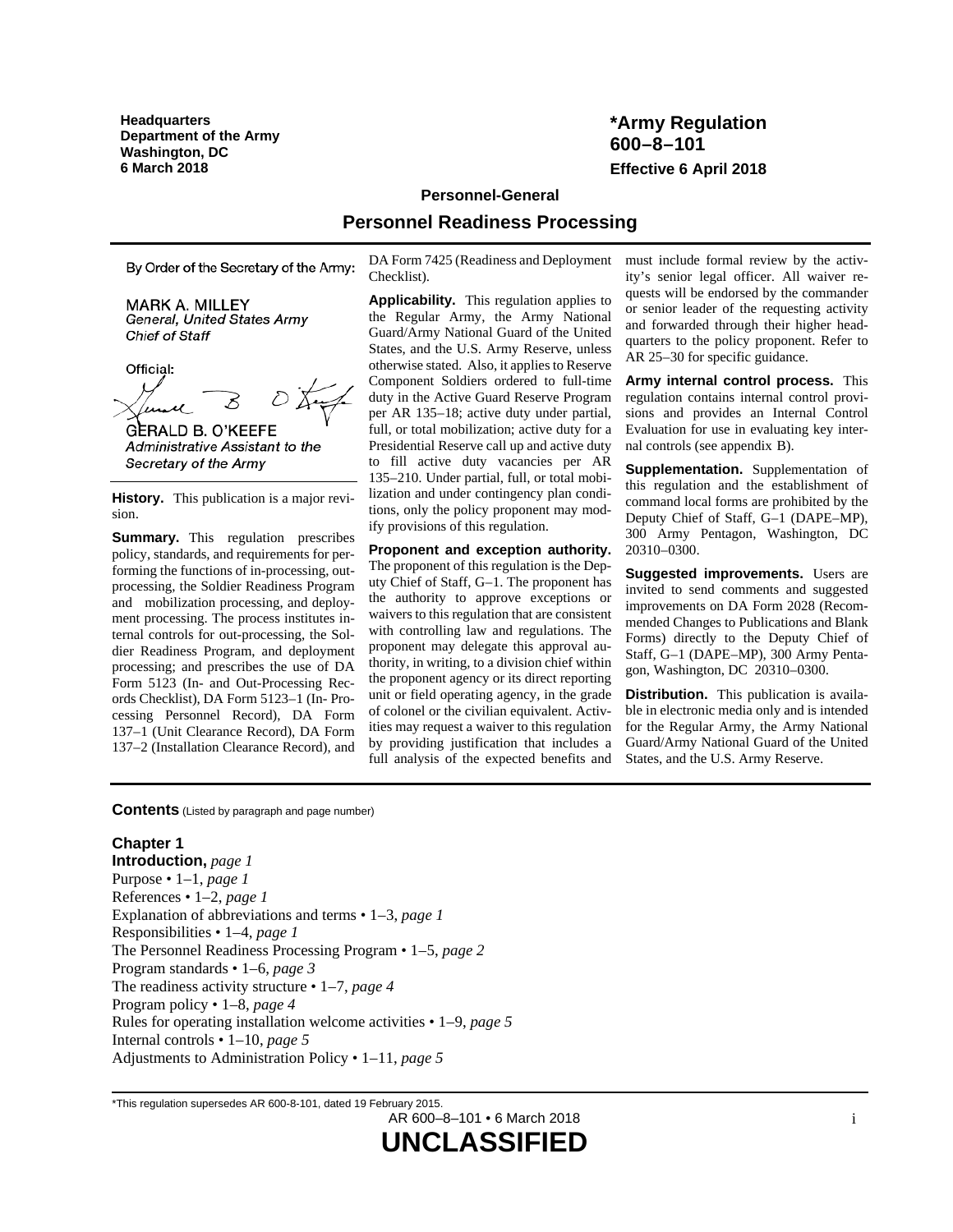#### **Chapter 2**

**In-Processing,** *page [6](#page-9-0)* The in-processing record • 2–1, *page [6](#page-9-1)* Installation-level or community-level in-processing • 2–2, *page [6](#page-9-2)* Battalion or unit in-processing requirements • 2–3, *page [7](#page-10-0)*

#### **Chapter 3**

**Out-Processing,** *page [7](#page-10-1)* DA Form 137–1, DA Form 137–2, and DA Form 5123 • 3–1, *page [7](#page-10-2)* Out-processing requirements • 3–2, *page [8](#page-11-0)* Internal control process for out-processing • 3–3, *page [9](#page-12-0)* Battalion or unit out-processing requirements • 3–4, *page [9](#page-12-1)* Installation-level or community-level out-processing • 3–5, *page [10](#page-13-0)*

#### **Chapter 4**

#### **Soldier Readiness Program and Mobilization Processing,** *page [12](#page-15-0)*

Soldier Readiness Program requirements • 4–1, *page [12](#page-15-1)* Internal control process for the Solider readiness processing • 4–2, *page [13](#page-16-0)* Mobilization requirements • 4–3, *page [13](#page-16-1)* Expansion of the readiness activity for mobilization • 4–4, *page [13](#page-16-2)* Battalion and unit Soldier readiness processing and mobilization processing requirements • 4–5, *page [14](#page-17-0)* Installation-level and/or community-level Soldier readiness processing and mobilization processing • 4–6, *page [14](#page-17-1)*

#### **Chapter 5**

**Deployment Processing,** *page [15](#page-18-0)* Deployment readiness requirements • 5–1, *page [15](#page-18-1)* Internal control process for deployment processing • 5–2, *page [16](#page-19-0)* Deploying unit readiness validation process • 5–3, *page [16](#page-19-1)* Unit, brigade, or battalion deployment processing requirements • 5–4, *page [16](#page-19-2)* Installation-level and/or community-level deployment readiness • 5–5, *page [16](#page-19-3)*

#### **Appendixes**

**A.** References, *page [18](#page-21-0)*

**B.** Internal Control Evaluation, *page [25](#page-28-0)*

#### **Glossary**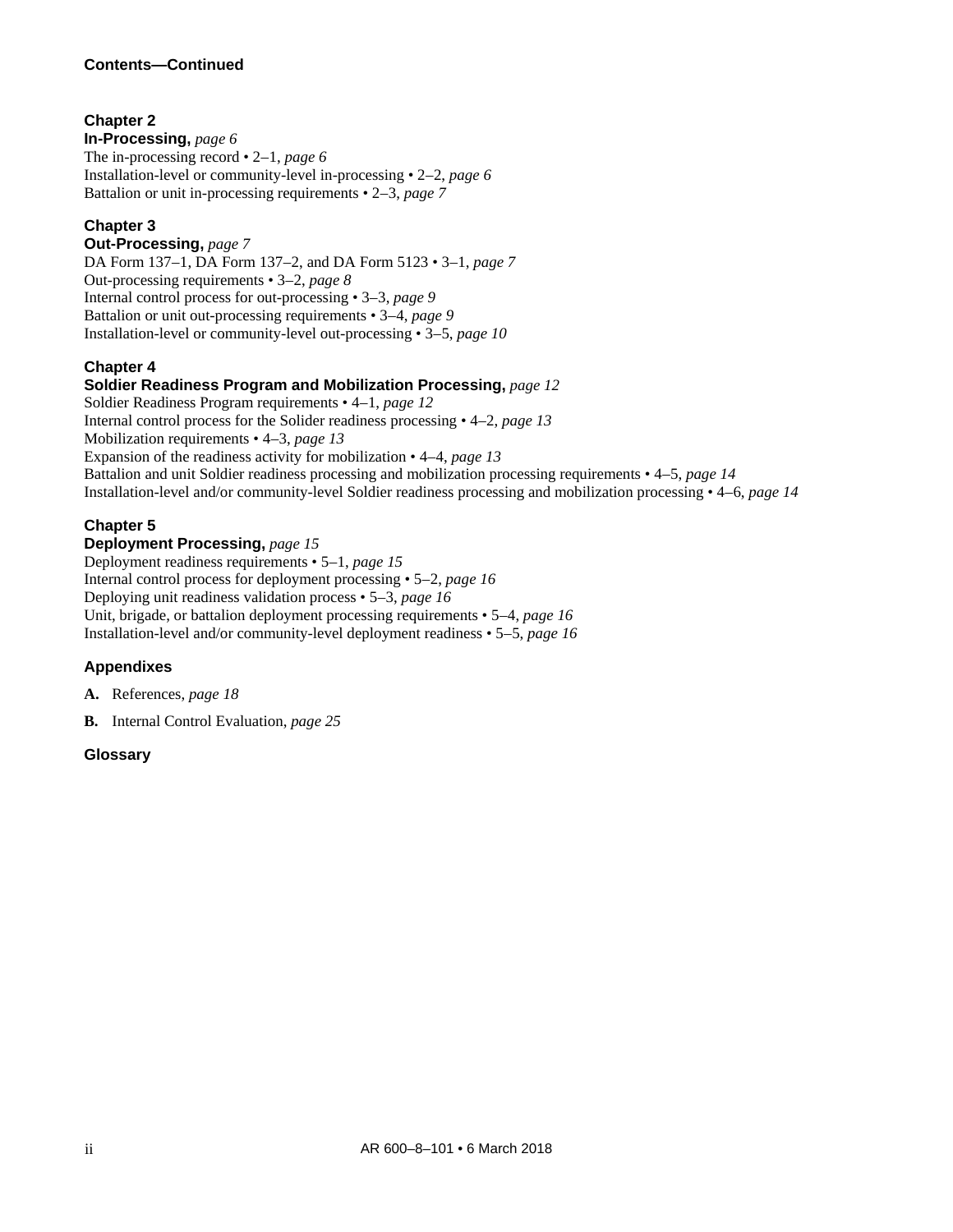#### <span id="page-4-0"></span>**Chapter 1 Introduction**

#### <span id="page-4-1"></span>**1–1. Purpose**

This regulation prescribes the military personnel readiness processing requirements for in-processing; out-processing for permanent change of station (PCS), transition, extended temporary duty (TDY) (90 or more days), individual temporary change of station (TCS), and unit deployments (including overseas deployment training); the Soldier Readiness Program (SRP) and mobilization; deployment processing, unit readiness validation, and deployment processing requirements; and redeployment processing requirements and post deployment activities (reverse SRP, demobilization, and personal reconstitution processing). Procedures for these personnel readiness processing requirements are contained in DA Pam 600–8–101.

#### <span id="page-4-2"></span>**1–2. References**

<span id="page-4-3"></span>See [appendix A.](#page-21-0)

#### **1–3. Explanation of abbreviations and terms**

See [glossary.](#page-29-0) Also, the term "Soldiers" means commissioned officers in the rank of colonel and below and all warrant officers and enlisted personnel.

#### <span id="page-4-4"></span>**1–4. Responsibilities**

*a.* The Assistant Secretary of the Army (Manpower and Reserve Affairs) will oversee personnel readiness processing policies. Such policies will support the sustainable readiness (SR) process in order to provide trained and ready forces to the combatant commanders, when those forces are needed.

*b.* The Deputy Chief of Staff, G–1 (DAPE–MP) will—

(1) Establish personnel policies relating to the readiness processing of Regular Army (RA) and Reserve Component (RC) Soldiers.

(2) Ensure the Commanding General, U.S. Army Human Resources Command (HRC) will—

*(a)* Exercise responsibility for all U.S. Army Reserve (USAR) Active Guard Reserve (AGR) Soldiers.

*(b)* Implement applicable policies in this regulation and develop mobilization orders and instructions that direct USAR AGR Soldiers, Individual Ready Reserve (IRR) Soldiers, individual mobilization augmentees, and recalled retirees ordered to active duty in support of a Presidential Reserve call-up (PRC) or higher level of mobilization to bring the required documents for in-processing at a designated reception station or like activity.

<span id="page-4-5"></span>*(c)* Ensure that DA Form 7425 and all applicable documents or automated information containing DA Form 7425 are forwarded for all USAR Soldiers ordered to active duty in support of a PRC or any level of mobilization.

*(d)* Develop procedures and maintain programs to implement standards and operating tasks for the personnel program. *(e)* Develop procedures to support transfer of required data from the USAR and Army National Guard (ARNG) to mobilization stations or supporting personnel information system processing activities to support arriving USAR units, National Guard units, IRR Soldiers, AGR Soldiers, individual mobilization augmentees, and recalled retirees ordered to active duty in support of PRC, or any level of mobilization.

*(f)* Ensure the Commandant, Adjutant General School establishes lesson programs of instruction incorporating the provisions of this regulation.

*c.* The Chief, Army Reserve will—

(1) Recommend RC mobilization policy and operational tasks to the Deputy Chief of Staff, G–1 regarding the processing of RC Soldiers and Families.

(2) Establish, resource, and operate a readiness processing program that accomplishes the requirements established by this regulation.

*d.* The Chief, National Guard Bureau will—

(1) Recommend RC mobilization policy and operational tasks to the Deputy Chief of Staff, G–1 regarding the processing of RC Soldiers and Families.

(2) Exercise the same responsibilities as the Commanding General, HRC for all ARNG AGR Soldiers.

(3) Implement applicable policies in this regulation for all ARNG AGR Soldiers and ensure that they are processed for deployment under this regulation as necessary in support of contingency operations during PRC or any level of mobilization.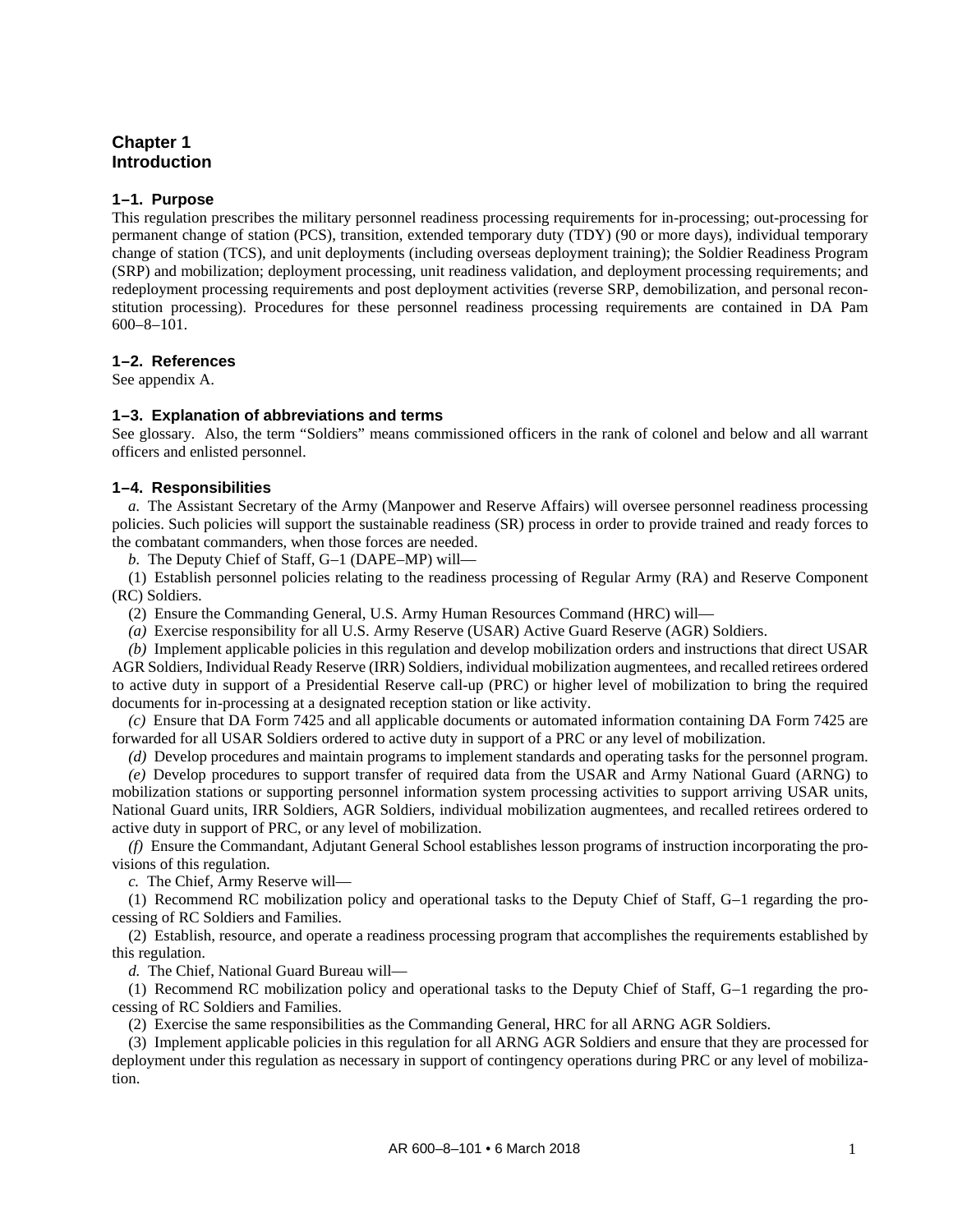*e.* Commanders, Army commands, Army service component commands, and direct reporting units will monitor and assist in the administration of the readiness processing program to ensure compliance with the policies and operating tasks established by this regulation.

*f.* Commanders of each installation, unit, community, and mobilization station will establish, resource, and operate a readiness processing program that accomplishes the requirements established by this regulation. Unit commanders will ensure that all personnel under their command and control (that is, Soldiers, other Department of Defense (DOD) military personnel, civilian employees, and contractors) continually maintain the highest state of personal readiness and complete all SRP requirements to support unit mission requirements in a timely manner. Unit commanders will also ensure compliance with the SR requirements process.

#### <span id="page-5-0"></span>**1–5. The Personnel Readiness Processing Program**

*a.* The Personnel Readiness Processing Program prepares, certifies, and reports individual Soldier and unit readiness for deployment, including shortfalls, to the unit commander and consists of—

- (1) In-processing at Army installations and communities, which—
- *(a)* Extends from installation and/or community to brigade adjutant general, battalion, or unit.
- *(b)* Welcomes and acclimatizes the individual Soldier and Family on board.

*(c)* Welcomes and acclimatizes the individual Soldier back on board upon return from a deployment (that is, reintegration, whether from an individual TCS or a unit deployment). Some installations call reintegration (or the processing of returning Soldiers) back into the home station a reverse SRP.

*(d)* Ensures that in-processing Soldiers meet assignment eligibility and that all nondeployable conditions are identified. If any nondeployable conditions are identified, corrective action must be taken or appointments made any the deficiencies will be reported to the gaining unit commanders on the deployability status of reintegrating Soldiers. Level 1 SRP will be completed for all in-processing Soldiers.

(2) Out-processing at Army installations and communities, which—

*(a)* Extends from brigade, battalion, and unit to installation community level.

*(b)* Ensures the proper processing of Soldiers, including those absent or unavailable, from one duty station to another or transition from active duty status to another status (for example, release from active duty of RC Soldiers, separation, or discharge from active duty of RA Soldiers due to expiration of term of service or administrative reasons (that is, chapter actions, medical separation, or retirement).

*(c)* Provides an orderly process resulting in preparation and validation reporting of individual Soldier readiness status to the losing and gaining commanders.

*(d)* Executes the senior commander's responsibility to ensure that the Soldier meets assignment eligibility criteria prior to departing on PCS. Deploying Soldiers and Soldiers on assignment to a deploying unit will not be cleared for departure if conditions precluding deployment exist or the medical status is unknown (for example, the Soldier's medical status is unknown due to an out of date Physical Health Assessment).

*(e)* Ensures the proper processing of Soldiers, including those absent or unavailable, from active duty to a different status (for example, separated, discharged, released from active duty, retired, and demobilized).

*(f)* Identifies and collects payment for debts owed to the Government and the central clearance participating agencies. May collect and assist in the collection of debts owed to the Government and its instrumentalities, such as nonappropriated fund activities and the Post Exchange. Notifies commanders regarding debts owed to private or commercial organizations that are central clearance participating agencies per the procedures of paragraphs  $3-5a(7)$  and  $3-5a(8)$ .

*(g)* Identifies Soldiers who require a determination of precedence of disability evaluation to other separation, release from active duty, or retirement action.

(3) SRP, which—

*(a)* Is a set of personnel qualification standards approved by Headquarters, Department of the Army (HQDA) policy proponents.

*(b)* Provides for the continual administrative readiness of Soldiers for deployment.

*(c)* Determines a Soldier's readiness status for worldwide deployment.

*(d)* Is checked, certified, and reported during in-processing and out-processing and continually monitored at unit level for RA Soldiers.

*(e)* Is checked, certified, and reported annually for ARNGUS Soldiers in units and USAR Soldiers in troop program units and for all RC Soldiers when called to active duty (for example, mobilization, overseas deployment training, or active duty for operational support).

*(f)* Properly processes and ensures the deployability of all Soldiers departing their home station for transit to a deployment station.

(4) Mobilization processing, which—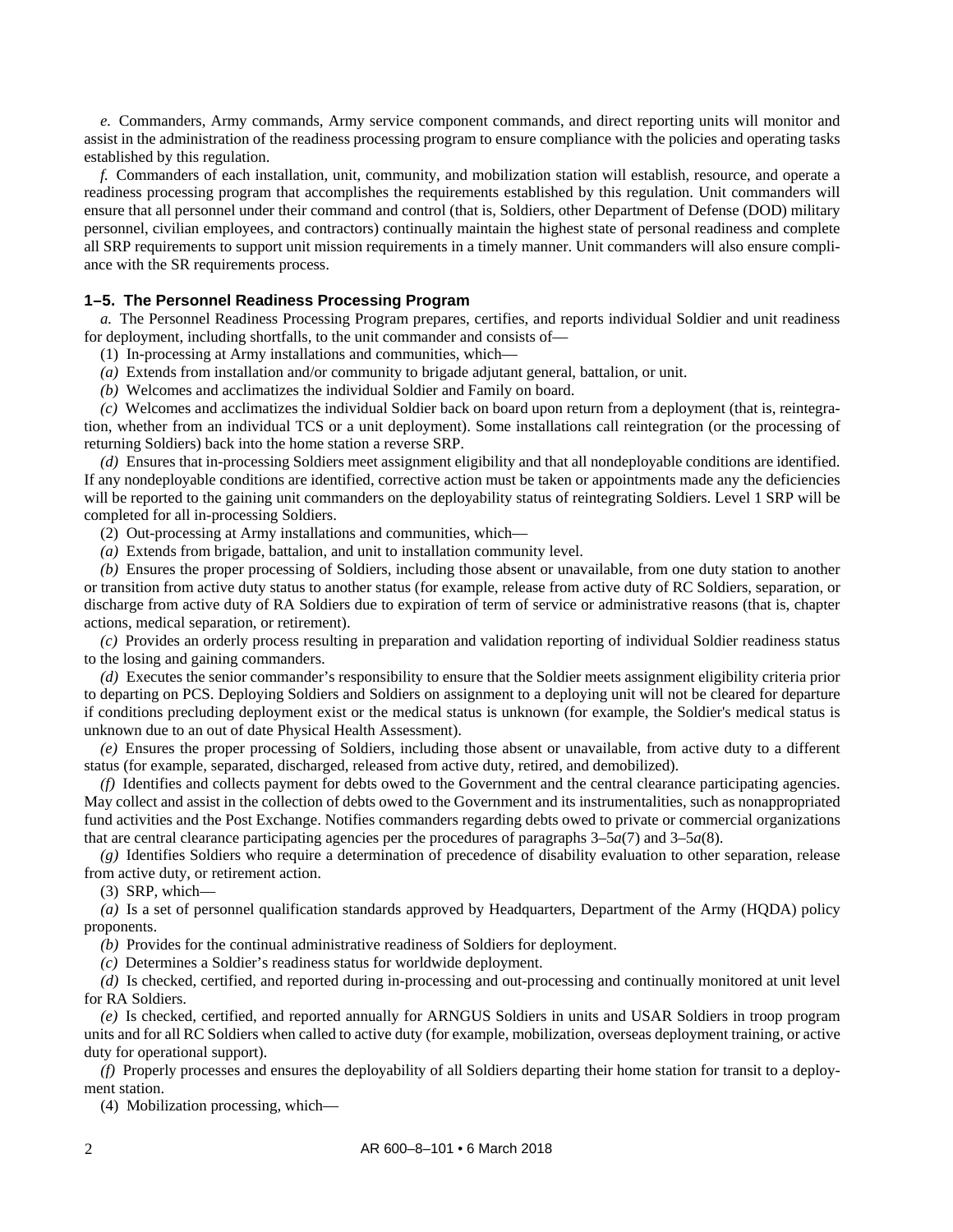*(a)* Includes home station and mobilization station processing requirements to administratively add individuals and units to the active force.

*(b)* Involves expansion of the peacetime in-processing and-out-processing activity as a sub-work unit of the installation mobilization and deployment activity.

*(c)* Involves installation task force operations, if a partial or higher state of mobilization has been declared.

*(d)* Specifies the readiness requirements for all RC Soldiers when called to active duty for mobilization.

(5) Extended TDY processing, which—

*(a)* Properly processes Soldiers for departure on an extended TDY of 90 or more days.

*(b)* Is an abbreviated version of the out-processing program designed to ensure that Soldiers departing on a TDY trip projected to last 90 or more days are qualified for the duty, that readiness standards are maintained, and that they receive the appropriate level of personnel service support.

(6) Deployment processing of individual Soldiers and units, which—

*(a)* Involves only actual individual TCS or unit deployments during contingency operations or training missions.

*(b)* Requires that specific SRP requirements be met prior to actual movement.

*(c)* Is administered by both the home stations and installations that have been designated as mobilization or deployment stations. If Soldiers, either as individuals or as members of units, deploy directly from the home station to the theater or TCS station, the home station is also their mobilization or deployment station.

*(d)* Executes the senior commander's responsibility to ensure that only Soldiers who meet readiness standards are deployed.

(7) Redeployment processing of individual Soldiers and units, which—

*(a)* Ensures the proper processing of Soldiers who are departing the theater or TCS station to return to the home station or, in cases of extreme need, to redeploy to another theater or TCS station.

*(b)* Ensures that, in cases of extreme need, only Soldiers who still meet the readiness and deployability requirements are redeployed to the next theater or TCS station.

*(c)* Identifies debts owed to the Government and central clearance participating agencies in the theater or at the TCS station. Collects and assists in the collection of debts owed to the Government and its instrumentalities, such as nonappropriated fund activities and the Post Exchange. Notifies commanders regarding debts owed to private or commercial organizations that are central clearance participating agencies.

*b.* The personnel readiness processing program may be supplemented by brigade, battalion, unit, installation, or community-based operational procedures to meet local requirements. However, supplementation of this regulation and establishment of command and local forms are prohibited without prior approval from the Deputy Chief of Staff, G–1 (DAPE–MP).

*c.* The activities through which all Soldiers must process are indicated on the processing forms. Commanders may require Soldiers to process through additional activities listed on the forms and/or some local activities not listed (unique local activities can be added).

*d.* The supervisor of each readiness processing activity will ensure that all Soldiers are completely processed before granting clearance.

#### <span id="page-6-0"></span>**1–6. Program standards**

*a.* In-, out-, Soldier readiness, mobilization, and deployment processing is a multifunctional program that supports the SR process and—

(1) Establishes both peacetime and wartime military personnel processing standards.

(2) Is resourced in base operations.

(3) Under centralized conditions, Soldier readiness, mobilization, and deployment processing facilities operate under general management of the garrison directorate of plans, training, mobilization, and security. In-processing and out-processing facilities operate under general management of the garrison military personnel division (MPD).

*b.* Execution of the in-, out-, Soldier readiness, mobilization, and deployment processing multifunctional program. This program requires connectivity with the following functions and multifunctional programs:

- (1) Enlisted personnel management.
- (2) Enlisted promotions and reductions.
- (3) Enlisted transfers or discharges.
- (4) Suspension of favorable personnel actions.
- (5) Identification documents.
- (6) Leaves and passes.
- (7) Officer personnel management.
- (8) Officer promotions.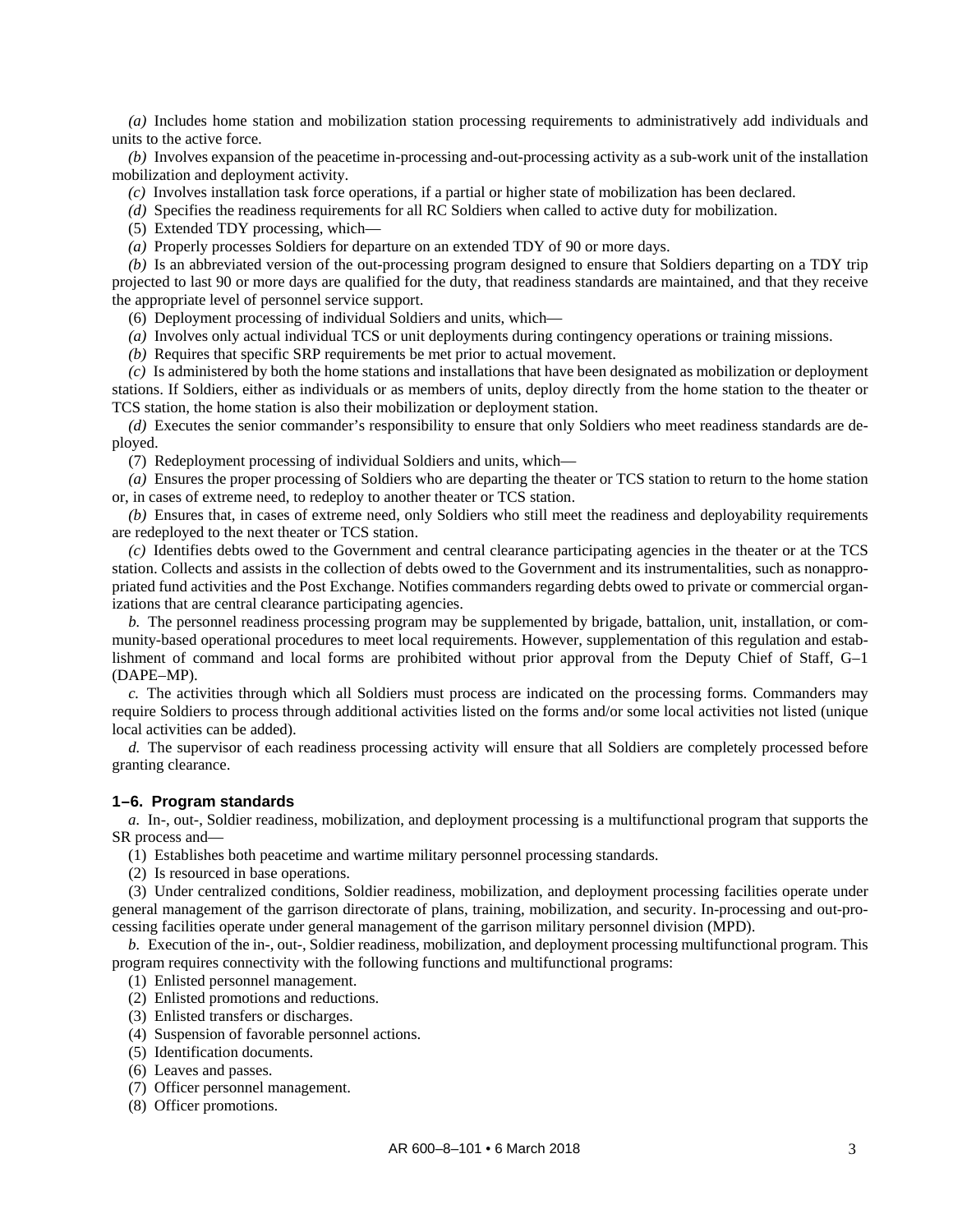(9) Officer transfers or discharges.

- (10) Personnel accounting and strength reporting.
- (11) Personnel security clearances.
- (12) Reassignments.
- (13) Retention.
- (14) Sponsorship.
- (15) Transition processing.
- (16) Battalion personnel service support.
- (17) Orders program.
- (18) Personnel record.
- (19) Exceptional Family Member Program.
- (20) Soldier for Life-Transition Assistance.
- (21) Personnel tempo.
- (22) Medical screening.
- (23) Dental screening.
- (24) Deployment Health Assessment Program.
- (25) Education center.
- (26) Behavioral health (including Substance Abuse).
- (27) Family Advocacy Program.

*c.* The military personnel and finance functional proponents will support the program manager in the execution of the program by—

(1) Ensuring that in-, out-, Soldier readiness, mobilization, and deployment processing standards and requirements are accurately and completely identified in this regulation.

(2) Including the details of in-, out-, Soldier readiness, mobilization, and deployment processing requirements in their functional regulations.

*d.* Processing standards include the following:

(1) The in-, out-, Soldier readiness, mobilization, deployment readiness, and redeployment processing program will provide a framework to bring together installation and community staff support agencies in support of Soldiers and Families under the leadership of the installation adjutant general or Chief, MPD.

(2) Installations and communities will operate military personnel processing activities to process Soldiers and their Families efficiently and expeditiously.

(3) Functional staff offices, to include brigade and battalion adjutants (S1s) (see FM 1–0 and ATTP 1–0.1), are responsible for the resourcing and operations of their own activities in support of in-, out-, Soldier readiness, mobilization, and deployment processing requirements.

(4) Soldier Family routine orientation briefings during in-, out-, Soldier readiness, mobilization, deployment, and SR/redeployment processing will place special emphasis on access to care regarding medical and behavioral health services. Family members should be encouraged to attend.

#### <span id="page-7-0"></span>**1–7. The readiness activity structure**

The readiness activity—

*a.* Is a base operations network that brings together installation and community staff agencies that support the processing program.

*b.* May be modified (added to or subtracted from) in structure to accomplish the mission and accommodate the needs of the installation or community.

- *c.* Supports in-processing (se[e chap](#page-9-0) 2).
- *d.* Supports out-processing (see [chap](#page-10-1) 3).
- *e.* Supports the (SRP) checks conducted at unit and installation levels for mobilization processing (see [chap](#page-15-0) 4).
- *f.* Supports deployment processing (se[e chap](#page-18-0) 5).
- *g.* Supports the SR process and redeployment processing.

*h.* Augments a Joint service processing activity when directed. The Defense Base Closure and Realignment Act of 1990 (the "BRAC law"), Public Law 101–510, as amended, requires Joint processing activities to be established. These processing activities must be capable of processing members of the other Services when directed.

#### <span id="page-7-1"></span>**1–8. Program policy**

The readiness program is directed by HQDA and field operating agencies as policy, functional, or branch proponents. This regulation is binding on all communities involved in the personnel readiness business.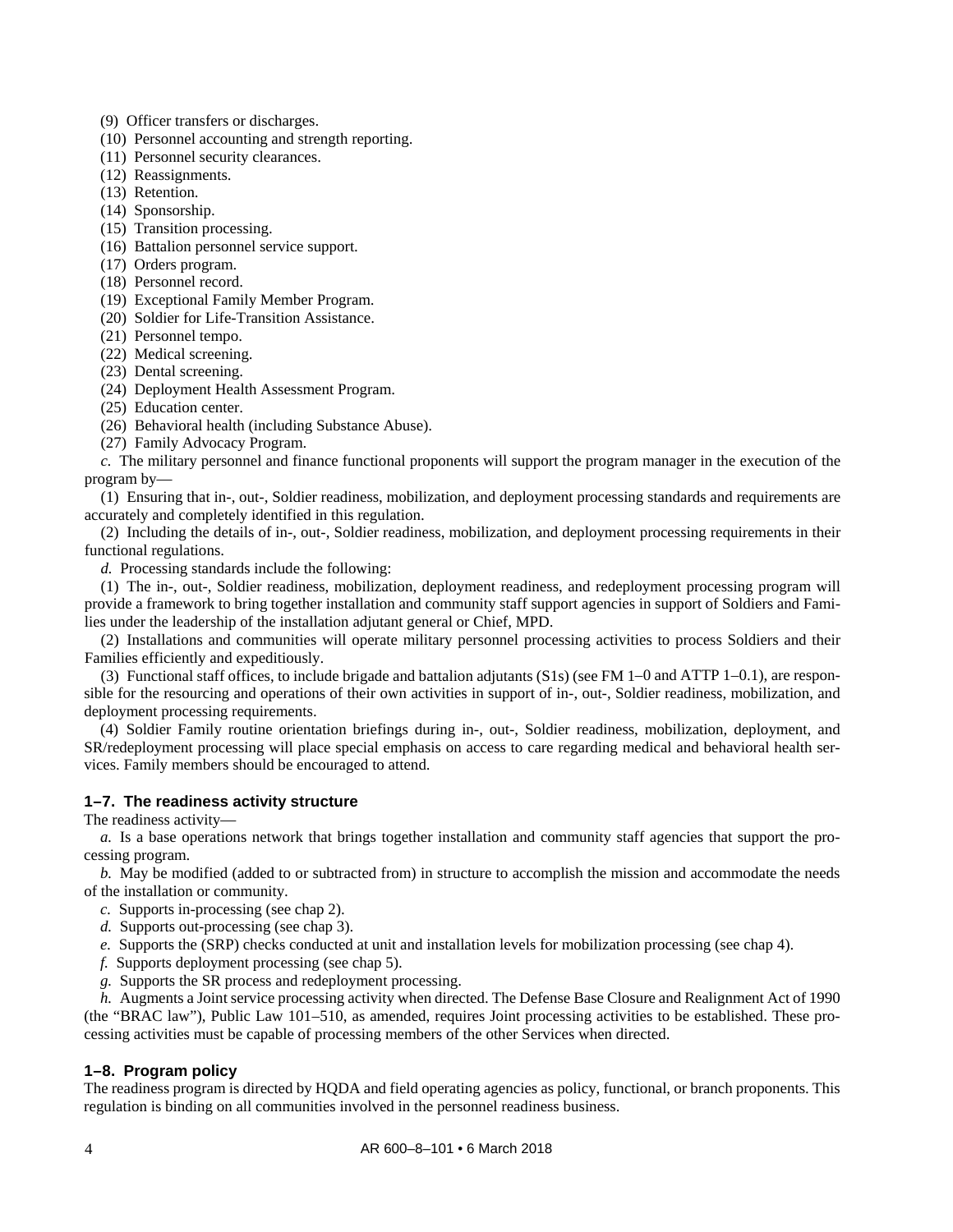#### <span id="page-8-0"></span>**1–9. Rules for operating installation welcome activities**

Each readiness activity will operate a 24-hour welcome and departure information point. Smaller installations or communities may incorporate this task with the installation or community staff duty officer or make other suitable arrangements.

- *a.* The processing activity, based on installation or community size and layout will—
- (1) Be manned full- or part-time.
- (2) Be in a central facility or area.
- *b.* The MPD (installation or community level) supervises and directs overall operations.
- *c.* Each of the installation or community staff agencies is responsible for its own internal manning and operations.

*d.* To maximize the utility of manpower resources, each military personnel division will consider consolidating installation and community support activities.

#### <span id="page-8-1"></span>**1–10. Internal controls**

Out-processing, using DA Form 137–1 (Unit Clearance Record) and DA Form 137–2 (Installation Clearance Record); SRP, using DA Form 7425; and deployment processing, using DA Form 7425 are internal control processes per AR 11–2. The required evaluation for these processes is in [appendix B.](#page-28-0)

#### <span id="page-8-2"></span>**1–11. Adjustments to Administration Policy**

*a. Administrative deployability standards.* Commanders will no longer report whether their personnel are "available," but will instead report whether their personnel are "deployable" when calculating their units' personnel readiness level. Commanders will manage Soldiers as deployable or nondeployable in accordance with the following definitions. These definitions apply to all components of the Army. The authoritative data system counts personnel as deployable unless a nondeployable condition exists.

(1) *Deployable.* A Soldier under the direct operational control of the reporting unit, whether present or able to be present within 72 hours, who follows all required personnel readiness standards and not restricted from deploying to perform the unit's core designed and assigned missions.

(2) *Nondeployable.* A Soldier who is restricted from worldwide deployment for a unit's core designed or assigned mission because the Soldier:

*(a) Does not meet the baseline administrative individual readiness standards for worldwide deployment as follows:*

1. *Lautenberg Amendment.* The Soldier is known to have a qualifying conviction of a misdemeanor or felony crime of domestic violence. See AR 600–20.

2. *Legal processing.* Soldiers are nondeployable if: Under criminal investigation by civil or military authorities for the commission of a serious offense. A Soldier is under investigation for the commission of a serious offense if a punitive discharge is, or would be, authorized for the same or closely related offense under the Manual for Courts-Martial.

*(b) Pending discharge or separation.* In cases of administrative separation, a Soldier is pending separation when he or she has been formally notified of his commander's intent to initiate separation and is flagged in accordance with AR  $600 - 8 - 2.$ 

*(c)* Under arrest and/or being held in confinement by military or civilian authorities.

*(d)* Pending military court-martial or civilian criminal proceedings for the commission of a serious offense. A Soldier is pending court-martial proceedings when the Government has preferred charges against the Soldier under the Uniform Code of Military Justice. A Soldier is pending civilian criminal proceedings when criminal charges have been filed against the Soldier in Federal or State court.

*(e)* In coordination with the servicing Staff Judge Advocate, unit commanders may determine that other legal actions may also preclude a Soldier from deploying with his/her unit.

(3) *Sole survivor and/or surviving Family Member.* A Soldier who has sole surviving son and/or daughter status or surviving Family member status.

(4) *Conscientious objector.* Soldiers with an approved conscientious objector status.

(5) *Soldiers under the age of 18.*

(6) *Registered sex offenders.*

(7) *Family Care Plan.* Soldiers who fail to provide and maintain an adequate Family care plan, as required by AR 600–20.

(8) *Parenthood.*

*(a) Adoption.* A parent adopting a child is nondeployable for 6 months after the child is placed in the home.

*(b) Postpartum operational deferment.* Military mothers of newborns 6 months after childbirth.

*(c)* Does not meet a combatant commander's mission-specific individual readiness standards when tailored for accomplishment of an assigned mission. As determined by the unit commander, the Soldier is unable to comply with theaterspecific combatant commander requirements, as applicable.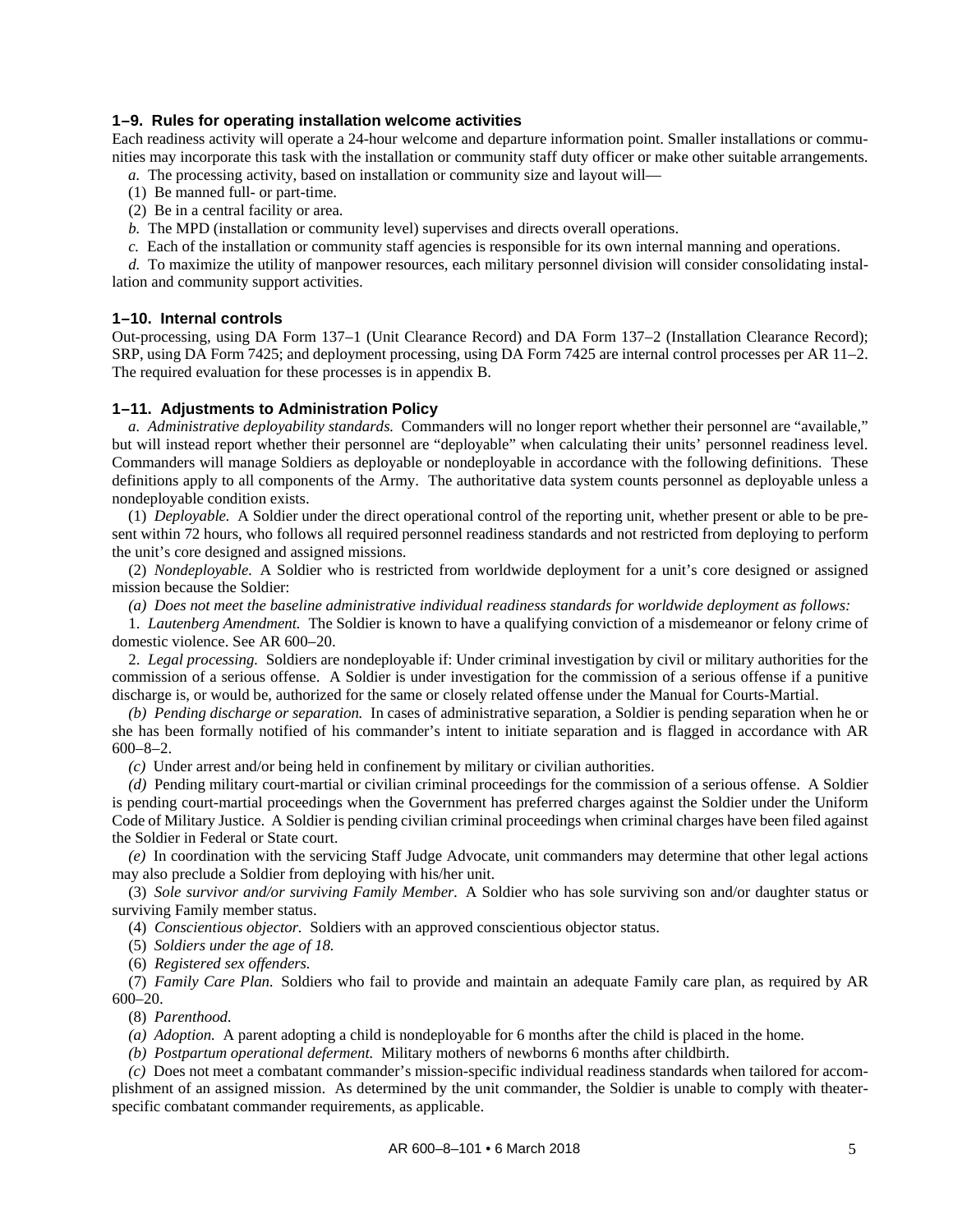*(d) Operational control.* Cannot be under the direct operational control of the reporting unit (present or able to be present within 72 hours)

(1) *Transition leave.* Soldiers who completed final out-processing and are on transition leave.

(2) *Absent without leave.* The Soldier is absent without leave.

(3) *Operational control.* Individual Soldiers who are not under the operational control of the unit for deployment (for example, have deployed separately, rear detachment, Army Medical Department Professional Filler System, and temporary change of station).

(4) *Missing /Prisoner of War.* Soldiers with a duty status as Captured, Interred, Missing, or Missing in Action or Duty status whereabouts unknown.

(5) *Unsatisfactory participant.* The Soldier attained his/her ninth unexcused absence or the date the Soldier is determined to be an unsatisfactory participant for failing to attend or complete the entire period of annual training.

(6) *Failure to gain.* An Army National Guardsman or Army Reserve Soldier or is considered assigned not joined when the Soldier was previously reported as failure to gain and has arrived at the unit.

*(e) Soldiers who have not graduated from an area of concentration and/or military occupational specialty-awarding course.*

(1) Personnel that have not graduated from a course awarding an area of concentration or military occupational specialty.

(2) Soldiers enrolled in the Simultaneous Membership Program, who have not completed their educational requirements in accordance with AR 601–210.

*(f) Commander's call.* Commander determines Soldier to be nondeployable for any other reason not stated above.

*b. General.* Information technology systems are being developed to enable commanders to show this determination in the respective authoritative data sources (all components) that populate the Defense Readiness Reporting System-Army (ARNG and/or USAR specific).

*c. Unit status reporting personnel metrics.* Units will measure personnel readiness using three metrics: Total Deployable Strength, Assigned MOS skills match, and the Deployable Senior Grade Composite level. The updated lexicon associated with transitioning from available to deployable do not impact how P level metrics are calculated.

#### <span id="page-9-0"></span>**Chapter 2 In-Processing**

#### <span id="page-9-1"></span>**2–1. The in-processing record**

DA Form 5123–1 (In-Processing Personnel Record) guides a Soldier through the in-processing installation/community level program and DA Form 5123–1 provides a record of the Soldier's readiness status. Upon completion of in-processing into the assigned unit, a completed DA Form 5123–1 and DA Form 5123 (In- and Out-Processing Records Checklist) will be filed in the Soldier's personnel readiness file in the battalion-level personnel section (battalion S1) or unit, per AR 25–400–2, under the Army Records Information Management System file number 600–8–101e, In-Processing Outputs. A Soldier's personnel readiness file will form the core of the deployment packet, when needed, and will be the repository for DA Form 7425 (Readiness and Deployment Checklist), which is completed during SRP and during mandatory formal SRP at specified points in the SR process. In the future, the paper deployment packet will be eliminated and all required documents will be filed and accessible worldwide on the interactive Personnel Electronic Records Management System (iP-ERMS). Soldiers will report for in-processing within 24 hours of or on the next duty day following arrival (sign-in) at the installation. Soldiers will complete installation- and community-level in-processing within 5 duty days (standard). Deviations from this standard require prior approval of the installation or community commander.

- *a.* Soldiers will receive an appropriate welcome orientation. Family members will be encouraged to attend.
- *b.* Installations will use standard Army systems to manage in-processing. Requirements in this chapter must be met.

#### <span id="page-9-2"></span>**2–2. Installation-level or community-level in-processing**

#### *a. Replacement activity*.

(1) Senior commanders may, at their discretion, resource and operate a central reception activity to receive, billet, and otherwise support and manage newly arrived Soldiers during installation in-processing. Where no centralized reception activity exists, Soldiers will report to their assigned unit. Soldiers without a unit pinpoint assignment will report to the welcome activity, garrison in-processing center, or installation staff duty based on local policy. Upon arrival at an installation or community, each Soldier signs in, and military leave is terminated, as appropriate. An arrival transaction will then be submitted on each arriving Soldier in the Army field personnel information system. Returning TDY and/or TCS Soldiers and members of a deployed unit returning ahead of the unit will also be serviced by the replacement activity per local policy.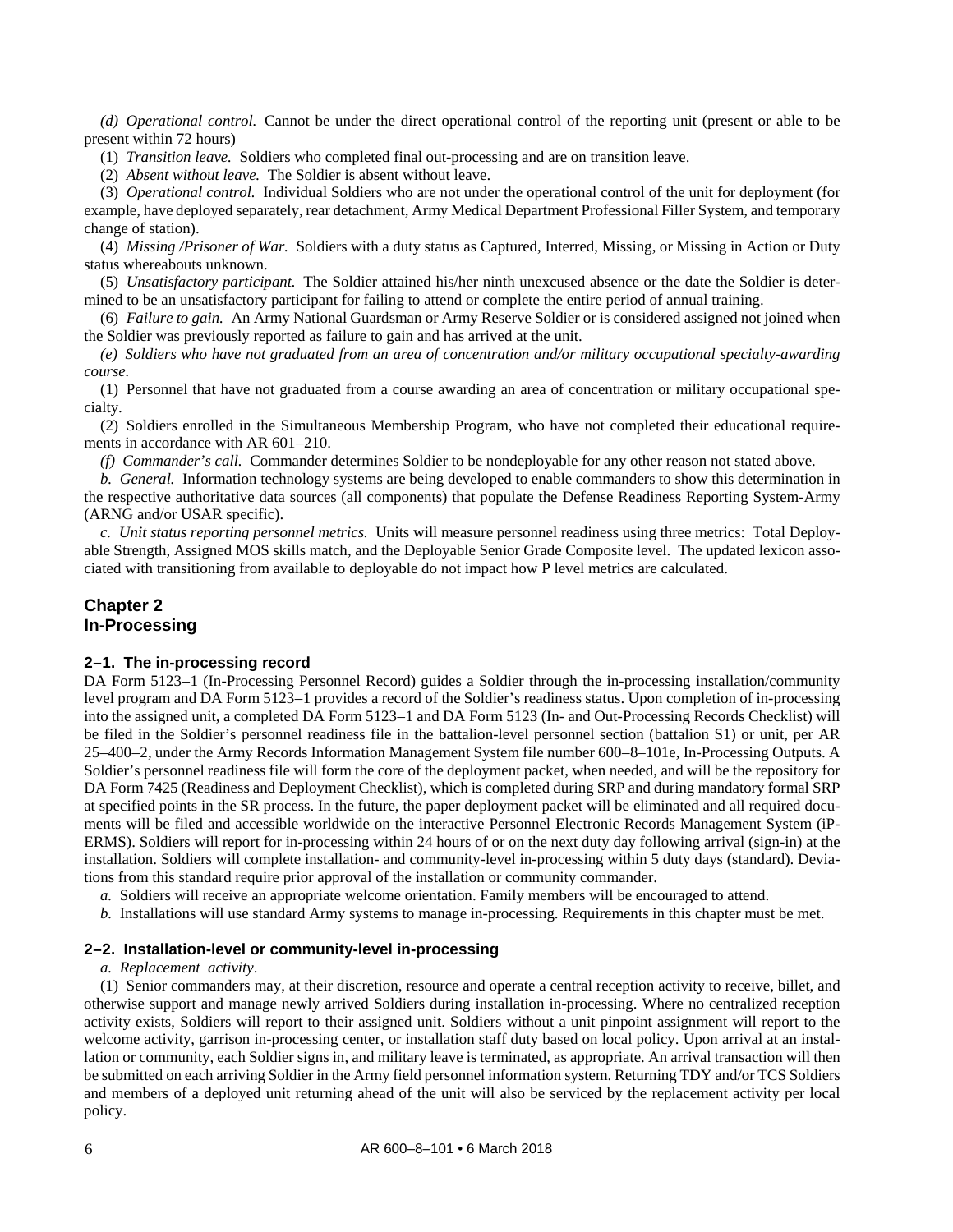(2) The replacement activity will arrange for temporary billeting, food service, and other support processing for newly arrived Soldiers.

(3) To ensure that each Soldier arrives at the gaining unit as soon as possible, the replacement activity will conduct a review of the following to identify potential nondeployable conditions and correct medical readiness deficiencies: eProfile; electronic health record; DD Form 2796 (Post Deployment Health Assessment (PDHA)); DD Form 2900 (Post Deployment Health Reassessment (PDHRA)); and periodic health assessment (PHA). If any medical conditions are unresolved during in-processing, the medical station will schedule appointments and identify the condition(s) to the gaining commander for resolution after the Soldier's arrival. The Post Deployment Health Assessment and Post Deployment Reassessment forms are completed online at [https://rc.mods.army.mil.](https://rc.mods.army.mil/) You will receive instructions and gain access to the appropriate system at the time of assessment.

(4) Each Soldier will clear the reception activity before reporting to the gaining unit.

*b. Process control station.*

(1) All Soldiers will process through this station.

(2) As the focal point for installation-level or community-level in-processing, the process control station (PROC CS) will designate the stations through which each Soldier must process, do appropriate coordination with the other installation or community-level in-processing stations, provide any required special guidance, and ensure that each Soldier has processed properly and completely before release to the replacement activity for clearance and movement to the gaining unit.

<span id="page-10-3"></span>(3) DA Form 5123 will be used to account for documents or records that each Soldier is required to have in his or her possession upon arrival or departure.

<span id="page-10-4"></span>(4) DA Form 5123–1 will record the Soldier's in-processing through installation/community level activities.

*c. Installation-level or community-level in-processing stations.*

<span id="page-10-5"></span>(1) All Soldiers are required to in-process through the stations designated on the DA Form 5123–1.

(2) Chaplains will be available to all Soldiers returning from an individual TCS or unit deployment.

(3) At the discretion of the senior commander, the inspector general may establish a processing station for in-processing Soldiers and/or Soldiers returning from an individual TCS or unit deployment.

#### <span id="page-10-0"></span>**2–3. Battalion or unit in-processing requirements**

*a.* After properly in-processing at the installation or community level, each Soldier will report to the unit specified on the assignment orders.

<span id="page-10-6"></span>*b.* The battalion staff activity or unit will accomplish at least the requirements specified in DA Form 5123–1.

*c.* The battalion S1 will conduct a final check of every in-processing Soldier to ensure that all Soldier readiness nondeployable conditions have been corrected or that appointments have been made to correct those conditions and that the unit commander is notified to follow up. Unit commanders will continually monitor the readiness condition of all Soldiers in the unit.

*d.* The Civilian Personnel Advisory Center will be notified of all military personnel who will supervise one or more civilian employees.

*e.* The battalion S1 will suspense and follow up process, and report on all Soldier readiness requirement deficiencies identified to the battalion commander.

*f.* The battalion S1 will verify Soldiers who in-process with transferable flags arrive with supporting documentation and are entered into unit flag records. The S1 will contact the outgoing unit for missing documentation or disposition on Soldiers arriving with nontransferable flags.

*g.* The battalion S1 will ensure that all Soldiers update their latest contact information in Defense Enrollment Eligibility Reporting System (DEERS). The battalion intelligence officer (S2) will ensure Soldiers meet the security clearance or background investigation requirement for their newly assigned duty positions and initiate corrective actions as required.

#### <span id="page-10-1"></span>**Chapter 3 Out-Processing**

#### <span id="page-10-2"></span>**3–1. DA Form 137–1, DA Form 137–2, and DA Form 5123**

These forms guide each Soldier through the out-processing program and provide the gaining commander the status of the Soldier's deployment readiness upon departure from the losing unit. These forms also specify which activities and offices at the unit, battalion, and installation or community levels the Soldier must clear before departing the losing installation.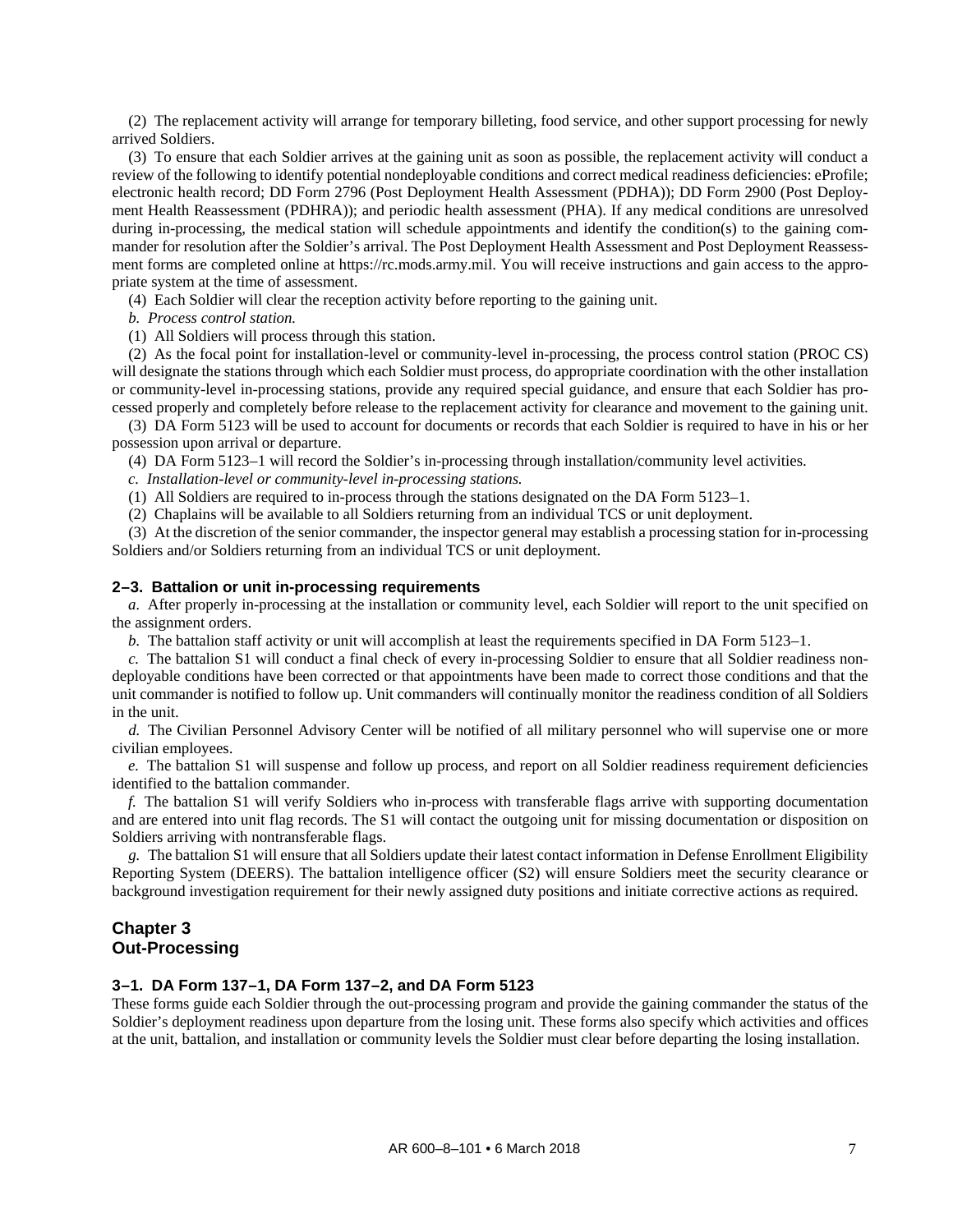#### <span id="page-11-0"></span>**3–2. Out-processing requirements**

*a.* Installation and unit commanders must develop and enforce procedures that notify support activities when Soldiers will be departing on PCS or transitioning from active duty.

*Note.* In the context of this chapter, transition means all Soldiers being discharged, separated, retired, transferred to another Service or component, or released from active duty.

*b.* The processing service station will verify Soldier's assignment eligibility (for example, medical readiness classification rationale, profile, Periodic Health Assessment, Post Deployment Health Assessment, Post Deployment Health Reassessment, and dental) prior to publishing orders. If the Soldier is not eligible for reassignment, PROC CS will notify the commander, as required, to assist the Soldier in correcting deficiencies. Orders will not be published until assignment eligibility requirements are met. If the Soldier remains ineligible, PROC CS will notify HRC to determine disposition. The Post Deployment Health Assessment and Post Deployment Reassessment forms are completed online at [https://rc.mods.army.mil.](https://rc.mods.army.mil/) You will receive instructions and gain access to the appropriate system at the time of assessment.

*c.* Installations will use standard Army systems to manage out-processing.

*d.* Out-processing procedures are—

(1) Supporting the implementation of the Army's debt management program. No Soldier owing debts to the Government or it instrumentalities will be cleared for departure until either the debts are paid or the Soldier's unit commander and the local finance officer are notified.

<span id="page-11-1"></span>(2) Using DA Form 137–1 and DA Form 137–2 is required for all Soldiers departing on a PCS and Soldiers transitioning from active duty (including demobilizing RC Soldiers). DA Form 137–1 and DA Form 137–2 identify the out-processing stations requiring clearance from all Soldiers departing on PCS or transitioning from the Regular Army. Each activity must complete the appropriate section of the form and confirm that the Soldier does or does not owe a debt, state the amount if a debt is owed, complete the remaining required information, and sign (not initial) the appropriate space. Installations will determine how these clearance requirements will be accomplished.

(3) Reassigning Soldiers between organizations by the same installation usually will not be required to process through PROC CS because most, if not all, of their required processing will be battalion-level or unit-level activities at the losing and gaining units.

(4) Assigning Soldiers to remote locations away from the facilities listed on DA Form 137–1 and DA Form 137–2 may be out-processed by their unit commanders, executive officers, or other designated officials. This clearance will be based on telephonic or electronic mail (email) verification from each activity that Soldiers do or do not owe debts. These activities must respond to the requester expeditiously and in accordance with local installation clearance policies.

(5) Attending Antiterrorism Level 1 Training per DODI 2000.16 (Soldiers pending a PCS outside the 50 United States and its territories). Units will maintain a record of the individuals that receive this training.

(6) Meeting the passport and visa requirements of the country/location of assignment (Soldiers pending a PCS outside the continental United States (OCONUS)).

(7) Screening Soldiers to ensure completion of the PDHA and Post Deployment Health Reassessment (PDHRA) in accordance with DODI 6490.03. These forms are completed at [https://rc.mods.army.mil.](https://rc.mods.army.mil/) You will receive instructions and gain access to the appropriate system at the time of assessment.

*(a)* Conduct a PHA within 60 days of departure, to ensure assignment eligibility requirements are met and Soldier is worldwide deployable upon arrival to gaining unit.

*(b)* If the Soldier has a permanent profile 3 (P3) or P4 profile, it should be verified that the Soldier has been retained by a MOSAdministrative Retention Review (MAR2), the medical evaluation board (MEB) or physical evaluation board (PEB) process.

*(c)* Orders will not be published until assignment eligibility requirements are met. If Soldier is currently on a temporary profile, a medical provider (in coordination with the treating provider) will review the electronic health record to ensure PCS will not interfere with any current treatment the Soldier is receiving (such as, post-op, rehabilitation, behavior health treatment, pending surgery, or postpartum).

*e.* If the Soldier does not meet requirements, a deferment or deletion will be requested by the Soldier's S1 and commander.

*f.* Soldiers will be given a minimum of 5 working days to out-process unless it is locally determined that Soldiers can out-process quicker.

*g.* The servicing military pay office will not clear Soldiers until all clearance requirements (except the PROC CS) are met. Normally the PROC CS is the final station.

<span id="page-11-2"></span>*h.* All personnel, dental, and other required documents must be updated and provided to each Soldier before they depart the unit (see DA Form 5123 and AR 600–8–105 (North Atlantic Treaty Organization travel orders)).

*i.* Out-Processing requirements for transition from active duty include: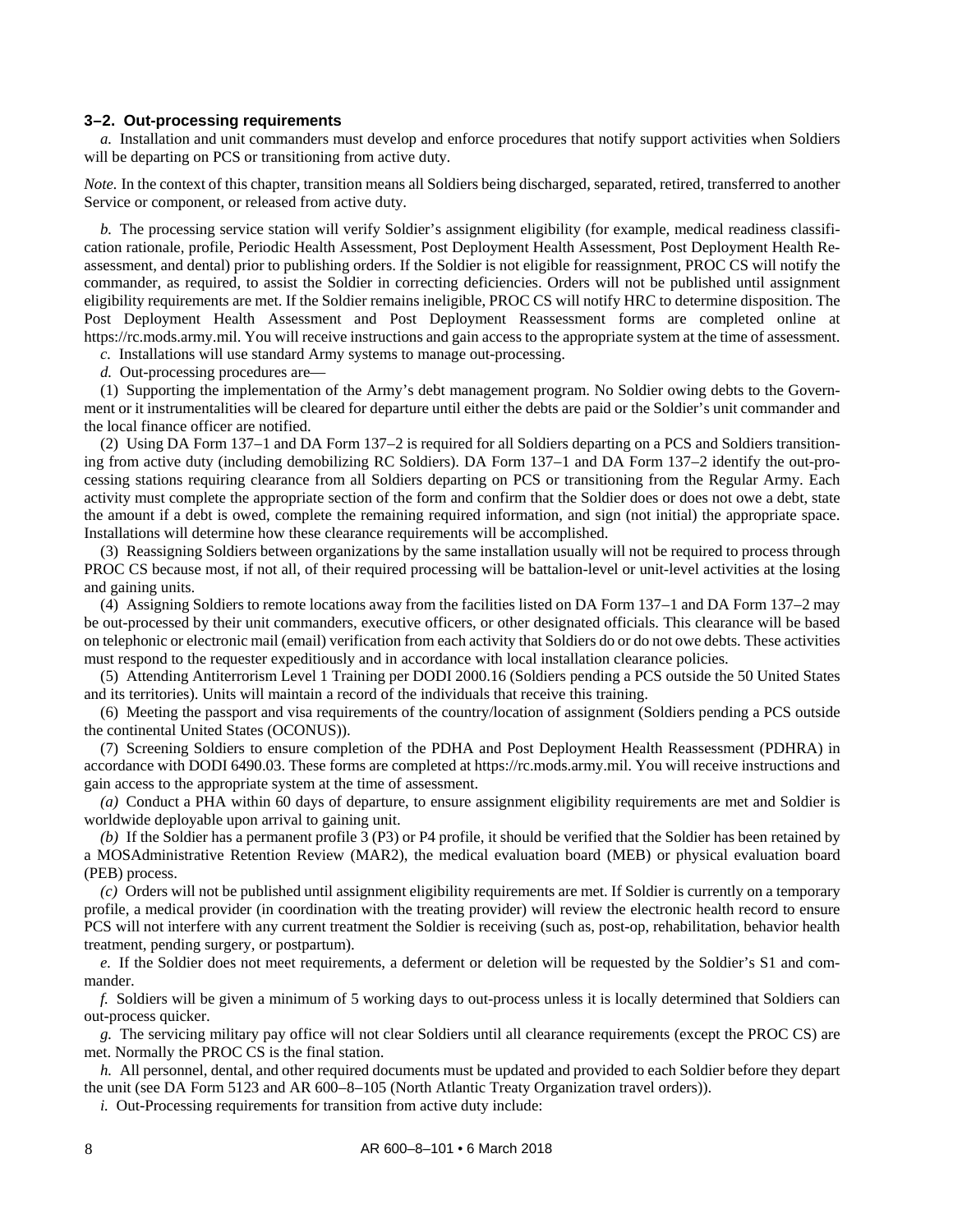(1) Soldiers transitioning are required to have a DD Form 2648 (Preseparation Counseling Checklist For Active Component (AC), Active Guard Reserve (AGR), Active Reserve (AR) Full Time Support (FTS), and Reserve Program Administrator (RPA) Service members) for Deactivating/Demobilizing National Guard and Reserve Service Members (RC undergoing release from active duty) completed to ensure full Veterans Opportunity to Work (VOW) and career readiness standards (CRS) compliance at the supporting Transition Assistance Program (TAP) Center.

<span id="page-12-2"></span>(2) Soldiers (Regular Army and RC) processing for transition will be out-processed per this regulation, and as appropriate, per AR 635–8.

(3) Soldiers transitioning from active duty must clear the required activities listed on DA Form 137–1 and DA Form 137–2. If DA Form 137–1 and DA Form 137–2 are not completed as indicated, and there is not sufficient time to obtain the required proof of clearance, 45 percent of the Soldier's final pay will be withheld pending debt verification and payment. Any remaining pay entitlements will be forwarded to the Soldier after transition.

(4) Upon notification of a Soldier's pending transition, the commander will—

*(a)* Research the unit files to identify duty status changes and adverse actions that have occurred within the previous 60 days and annotate this information on DA Form 137–1 (see AR 600–8–6, AR 600–8–10, and AR 600–8–2).

*(b)* Require each Soldier to initial each leave period, and then return DA Form 137–1 to the Soldier with instructions to carry it to the transition point or center at final transition processing.

(5) All Soldiers returning from overseas locations to a transition point are required to have their military personnel and dental records per AR 635–8 and DODI 6040.46. Commanders must immediately inform the servicing finance officer and other activities when a Soldier will transition prior to the scheduled transition date to determine if the Soldier owes debts and to start the collection process. This action is required for all transitions except those occurring on the Soldier's expiration of service agreement/expiration term of service.

*(a)* These Soldiers must out-process in accordance with the provisions of this regulation.

*(b)* On a case-by-case basis, an escort may be appointed to ensure that the Solder out-processes all required activities. Examples of when an escort may be required are, but not limited to, transitions due to emergency circumstances, an expedited separation based on hardship, or high-risk separations (for example, administrative eliminations, acts of misconduct, or separations for the convenience of the Government or good of the Service).

(6) All transitioning Soldiers are required to complete DD Form 2807–1 (Report of Medical History) and DD Form 2808 (Report of Medical Examination) per DODI 6040.46. The DD Form 2697 may be completed within 30 days of separation to bring a DD Form 2807–1 and DD Form 2808, which have been completed within a year to currency. The original Separation History and Physical Examination (SHPE) documentation will be completed in MODS with an encounter with proper coding.

(7) All transitioning Soldiers that recently redeployed are required to complete DD Form 2796 and DD Form 2900 in accordance with DODI 6490.03. The documents will be retained and placed in the Soldier's medical record (MEDPROS).

(8) All demobilizing RC Soldiers will be provided information on their reemployment rights under the Employer Support to the Guard and Reserve Program.

#### <span id="page-12-0"></span>**3–3. Internal control process for out-processing**

Out-processing is an internal control process in the Army Internal Control Program of AR 11–2. To assist commanders, units, battalion S1s, and installations in evaluating this key internal control item, [appendix B](#page-28-0) contains an internal control evaluation for out-processing.

#### <span id="page-12-1"></span>**3–4. Battalion or unit out-processing requirements**

The battalion S1 will ensure departing Soldiers meet assignment eligibility requirements and complete a PHA within 60 days of PCS. Commanders will ensure that Soldiers meet all assignment eligibility, particularly those being assigned to a brigade combat team (BCT) or other deploying units, before orders are published. Soldiers will complete Level 1 SRP, with the same rigor as during in-processing or other SRPs (annual and deployment) prior to departure.

*a.* DA Form 137–1 is used to manage and control Soldier out-processing at the battalion or unit level. DA Form 137–2 is used for installation- and/or community-level out-processing.

*b.* Soldiers will attend an installation- and/or community-level out-processing briefing prior to being issued DA Form 137–1 and DA Form 137–2. The battalion or unit will provide Soldiers the briefing on unit-level clearance requirements.

*c.* Checks will be made to ensure that Soldiers correctly out-process to preclude unauthorized movements and to minimize uncollected debt.

*d.* Each battalion staff activity or unit will accomplish at least the requirements specified in the DA Form 137–1.

*e.* To facilitate the setting of the departure date and the subsequent scheduling of out-processing activities, the first two steps of out-processing are for Soldiers to submit their requests for leave on DA Form 31 (Request and Authority for Leave) and if applicable, permissive temporary duty with a battalion commander (O–5) or higher approval in chain of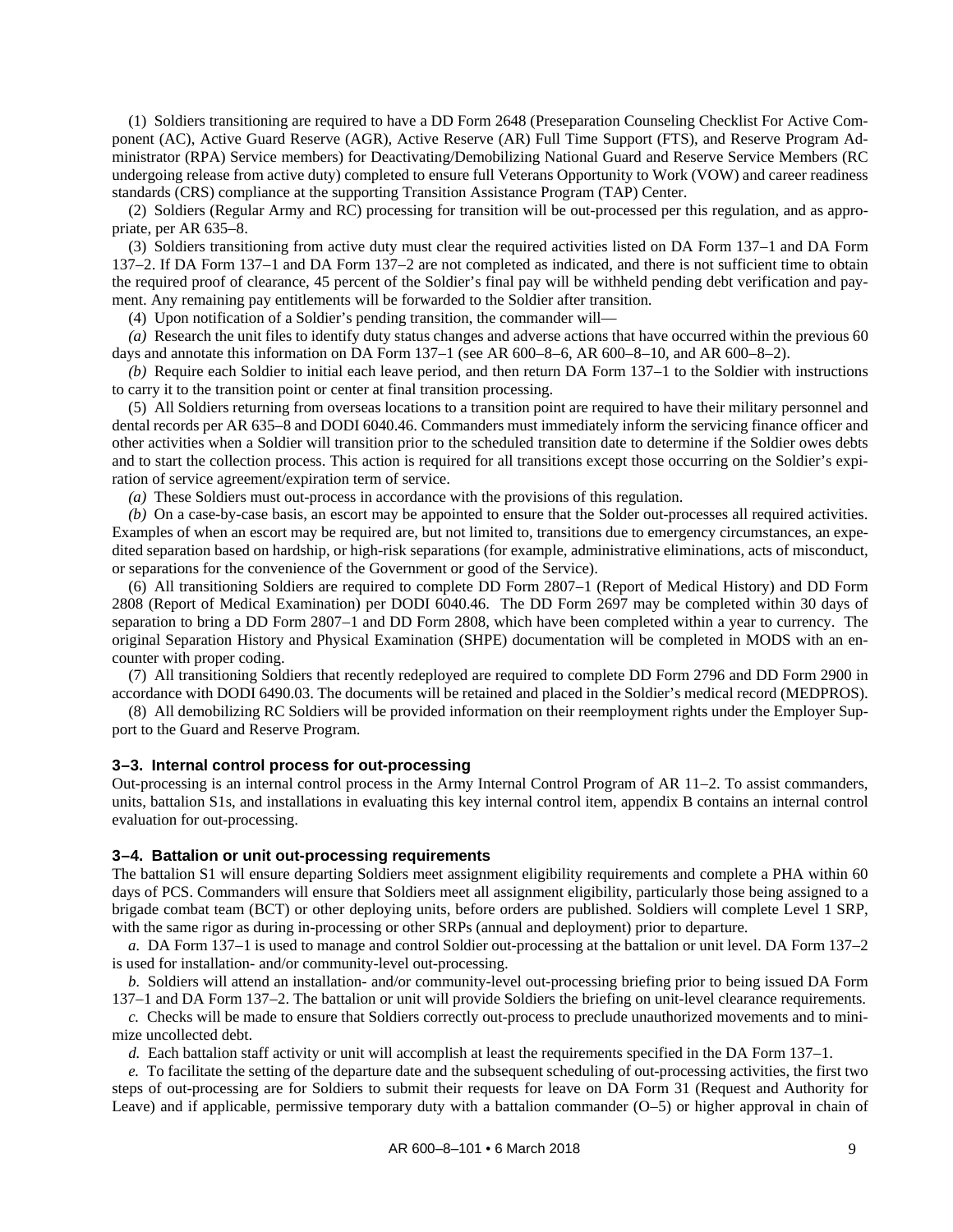command. Also, include a supervisor-approved travel risk planning system assessment if traveling by motor vehicle outside of the designated local area.

*f.* To ensure adequate time for correcting any identified errors, the departing Soldier will review their personnel tempo individual event history sheet at least 30 days before departure. This document will be signed by a unit official and the Soldier, and hand carried by the Soldier to the gaining unit.

*g.* A determination will be made on whether to recommend the Soldier for an award. If an award is recommended and approved, an appropriate presentation ceremony will be scheduled and conducted before the Soldier's departure, if feasible.

*h.* If a Soldier is pending a line of duty investigation, the investigation will be completed before the Soldier departs the installation. A line of duty investigation using DA Form 2173 (Statement of Medical Examination and Duty Status) must be initiated on every injury that may result in a future claim against the Government, including possible referral into the Physical Disability Evaluation System (see AR 600–8–4).

*i.* If DD Form 362 (Statement of Charges/Cash Collection Voucher) or DD Form 200 (Financial Liability Investigation of Property Loss) is required on a Soldier, this item will be resolved before the Soldier departs. If the Soldier has responsibility for completing DD Form 362 or DD Form 200, the case must be resolved or the responsibilities must be transferred before the Soldier departs.

*j.* Enlisted personnel will be provided an opportunity to see a career counselor. The battalion or unit will ensure that all transitioning Soldiers complete the transition counseling as required by DD Form 2648, and employment assistance at the TAP center to ensure full VOW and CRS compliance before departing the unit. RC Soldiers must complete DD Form 2648 .

*k.* Sections A (Personal Data) and B (Debt Verifications) of DA Form 137–1 will be completed by the battalions or units before Soldiers report to the PROC CS for installation and/or community out-processing.

*l.* Soldiers with nontransferable flags will not be authorized to out-process without final disposition and removal of the flag or a waiver in accordance with AR 600–8–2. Soldiers with transferable flags may continue to out-process. Units will transfer a copy of the DA Form 268 (Report to Suspend Favorable Personnel Actions (Flag)) and all supporting documentation to the Soldier's new unit.

*m.* Before any Soldier signs out and departs, a final check will be made to ensure that the Soldier has out-processed properly.

*n.* Departure or separation transactions will be done on all Soldiers in the appropriate Army Human Resources System application after they sign out and depart.

*o.* The battalion S1 will ensure that all Soldiers update their latest contact information in the U.S. Army Disaster Personnel Accountability and Assessment System.

*p.* The battalion S2 will ensure Soldiers meet the security or background investigation requirement for their next duty position. The S2 will debrief the Soldier, as necessary.

#### <span id="page-13-0"></span>**3–5. Installation-level or community-level out-processing**

*a. Process control station.* PROC CS will revalidate the Soldier's eligibility for reassignment (for example, medical readiness classification, profile, PDHA (post deployment health assessment), PHA, PPHA, PDHRA, and dental) prior to publishing orders. If Soldier is not eligible for reassignment, PROC CS will notify the Soldier's commander as required to assist the Soldier in correcting deficiencies. If the Soldier remains ineligible, PROC CS will notify HRC to determine disposition. The "Reassignment" section validates Soldier's eligibility for assignment and publishes the orders; the PROC CS will revalidate. If the Soldier is not eligible for reassignment (for example, medical readiness classification, profile, Periodic Health Assessment, SRP, PDHA, PDHP, and dental), the PROC CS will notify the unit commander and the "Reassignment" section, which will notify HRC and request disposition. HRC may revoke the assignment instructions and issue new assignment instructions if the Soldier is eligible for an alternate assignment. For Soldiers assigned overseas who remain ineligible for reassignment and are affected by their date eligible to return from overseas, the overseas commanders should request submission of an Involuntary Foreign Service Tour Extension in accordance with AR 614–30, if applicable. The PDHA and Post Deployment Reassessment forms are completed online at [https://rc.mods.army.mil.](https://rc.mods.army.mil/) You will receive instructions and gain access to the appropriate system at the time of assessment.

(1) All Soldiers will process through this station.

(2) As the focal point for installation-level or community-level out-processing, PROC CS will designate the stations through which each Soldier must process, do appropriate coordination with other installation-level and/or communitylevel out-processing stations, provide any required special guidance, and ensure that each Soldier has processed properly before clearing them for departure.

(3) Soldiers who PCS or transition will report to the PROC CS no later than 10 duty days prior to the scheduled departure date to receive a briefing on installation- or community-level clearance procedures. The PROC CS will not process Soldiers that do not meet assignment instruction requirements. Soldiers with assignments to a BCT or deployable unit must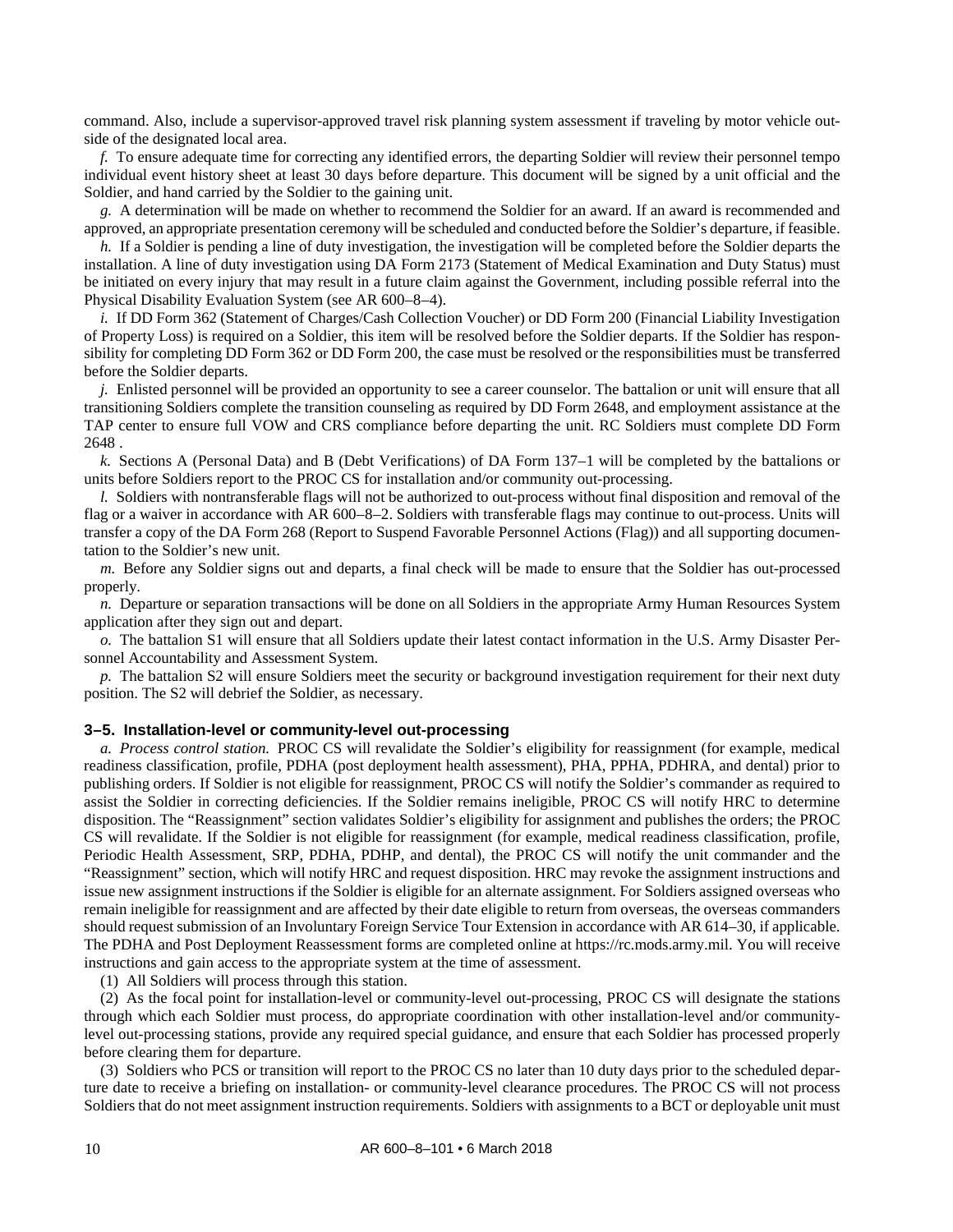have completed a PHA within 60 days of PCS and meet assignment eligibility before processing this station. Demobilizing RC Soldiers will report to the PROC CS upon arrival at the demobilization station.

(4) Soldiers will out-process through all required stations and report back to the PROC CS at least 2 duty days prior to departure.

(5) During out-processing, all Soldiers with one or more alleged debts will be provided an opportunity to resolve their debts before their unit commanders are notified. Unit commanders will not be notified of any debts that are paid or canceled.

<span id="page-14-2"></span>(6) DA Form 5123 will be used to account for all required documents or forms. DA Form 5123 will be included with other personnel records that accompany the Soldier to the next duty station. When a central clearance participating agency reports to the PROC CS that a departing Soldier still owes a debt after having visited the agency for out-processing, the departing Soldier will be cleared only after the Soldier and the unit commander have been notified of the alleged debt. The PROC CS will make both notifications and then clear the Soldier for further out-processing.

<span id="page-14-0"></span>(7) Alleged debt, once reported to the Soldier's unit or battalion commander, is not a reason to deny installation or community departure.

<span id="page-14-1"></span>(8) The unit commander will be informed if a Soldier is found to be ineligible for departure. PROC CS will ensure that Soldiers with nontransferable flags are not allowed to depart without final unit disposition or removal of the flag or an approved waiver in accordance with AR 600–8–2.

(9) A Soldier is not releasable until all nondeployable conditions are resolved.

(10) Soldiers who have not departed within 30 days of installation level clearance will be issued a new clearance record.

*b. Installation-level and/or community-level out-processing stations.*

(1) All Soldiers are required to out-process through the following stations as designated on DA Form 137–2:

*(a)* Personnel information station.

*(b)* Personnel management station.

*(c)* Medical facility (for example, medical readiness code, profile, Periodic Health Assessment, and Post Deployment Health Reassessment).

*(d)* Exceptional Family Member Program.

*(e)* Dental facility (for example, check annual dental exam).

*(f)* DEERS, Real-time Automated Personnel Identification System (RAPIDS), ID cards, and tags.

*(g)* Transportation office.

*(h)* Central issue facility (CIF).

*(i)* Education center.

*(j)* Army emergency relief.

*(k)* Defense military pay office.

*(l)* Behavioral health (including Substance Abuse).

*(m)* Family Advocacy Program.

*(n)* Provost Marshal Office.

(2) All PCS Soldiers will out-process through their security manager and security office, as appropriate.

(3) Soldiers who have registered privately-owned vehicles (POVs) or privately-owned weapons will clear the appropriate provost marshal registration section (POV or privately-owned weapons) to have their registrations cancelled.

(4) Soldiers residing either on post or in Government-owned or Government-leased housing located off post will outprocess through the housing office.

(5) PCS Soldiers with accompanying children (from infant to age 18) will out-process through child, youth, and school services, and/or the school liaison officer for an explanation of services available to ease the childcare and education or school transition.

(6) All Soldiers in the rank of specialist and below who are scheduled for their initial PCS move will be referred to the Army Community Service (ACS) center for mandatory relocation financial planning classes and counseling.

(7) All transitioning Soldiers will out-process through the Post Exchange. For PCS Soldiers, a determination of whether clearance at the Post Exchange is required will be made at the PROC CS.

(8) All transitioning Soldiers will out-process through the TAP center.

(9) All Regular Army transitioning Soldiers who are not retiring will out-process through the RC career counselor. If there is no RC counselor, these Soldiers will out-process through the installation regular Army career counselor.

(10) Whether or not each Soldier is required to out-process through any of the following stations will be determined at the PROC CS:

*(a)* ACS center.

*(b)* Commercial activities station.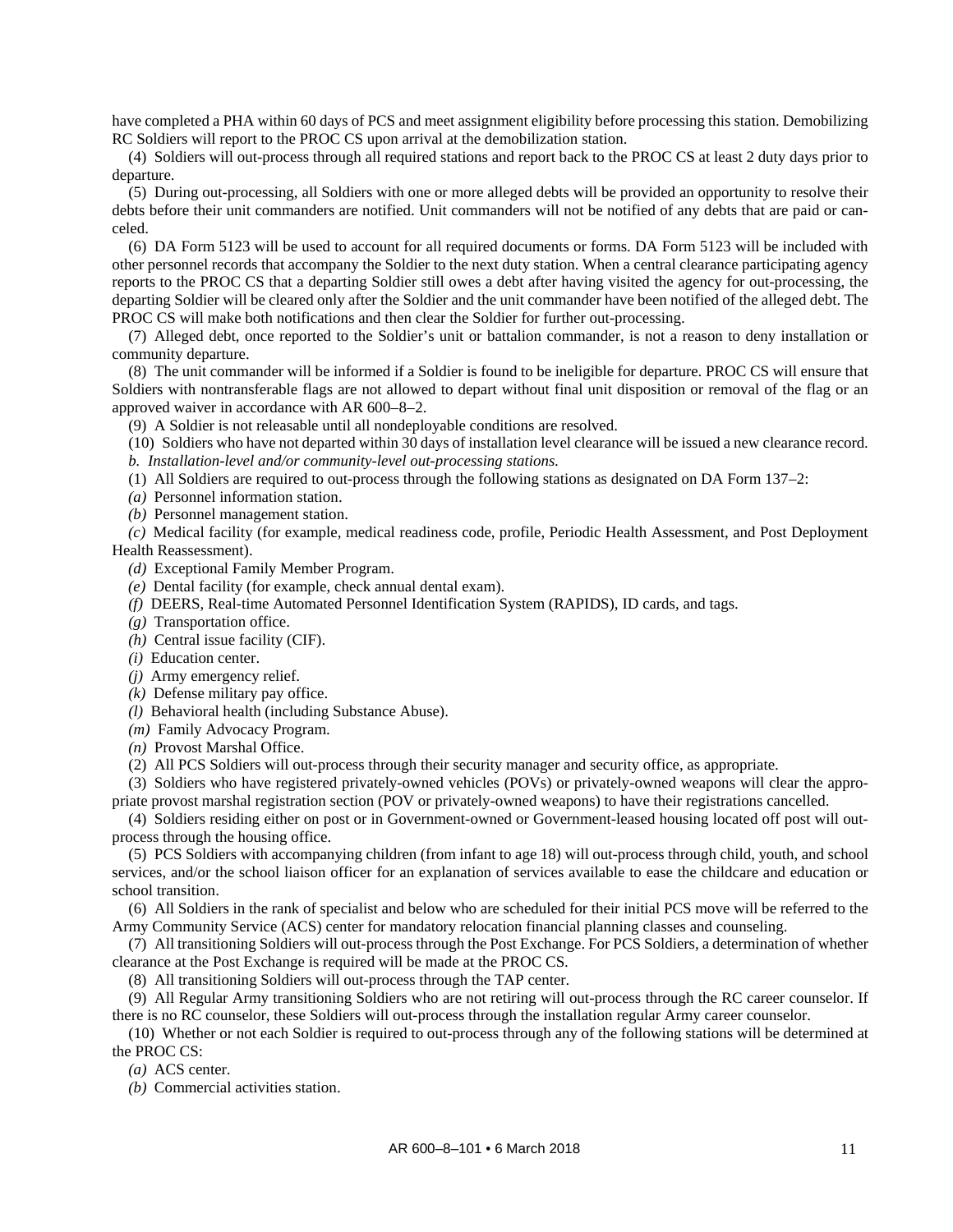*(c)* Morale, welfare, and recreation fund manager (which covers, for example, clubs, theme restaurants, golf, outdoor recreation, child development services, youth activities, and libraries).

*(d)* Training aids center.

*(e)* Commissary.

*(f)* Lodging office. At the discretion of the commander, the inspector general may establish a processing station for outprocessing Soldiers.

#### **Chapter 4**

#### <span id="page-15-1"></span><span id="page-15-0"></span>**Soldier Readiness Program and Mobilization Processing**

#### **4–1. Soldier Readiness Program requirements**

*a.* Maintaining individual readiness for deployment is the basic concept of the SRP; therefore, Regular Army Soldiers, ARNG Soldiers in units, and Army Reserve Soldiers in troop program units will undergo an annual SRP event as specified in this chapter. SRP will be performed annually on RC Soldiers who are not in units or whenever they serve on active duty if their active duty service is less often than once per year.

(1) Units will undergo SRP at designated points in the SR process units will undergo initial SRP, level 1 and level 2 (see below), 180 days prior to latest arrival date (LAD) (LAD–180) or 30 days prior to the collective training exercise (CTE–30), whichever is earlier. Designated CEF units will undergo an initial SRP (level 1 and level 2) 180 days prior to their available force pool date (AFPD) (AFPD–180) or CTE–30, whichever is earlier.

(2) Designated DEF units will complete final SRP no earlier than 60 days prior to LAD. Subsequent SRP (for example, validation and completion of the Pre-DHA; pregnancy tests; theater-specific immunizations; and update of casualty documents upon completion of block leave when Soldiers change family structure or location) will be completed by exception. Designated CEF units will complete final SRP on a case-by-case basis after designation as a DEF unit (alerted for deployment).

(3) In addition to DEF units, units designated by the unit commander will complete final SRP no earlier than LAD–60 days. The SRP has two levels of readiness:

*(a)* Level 1 is the state of readiness that should be maintained always. The requirements of this level are specified in [paragraph](#page-17-1) 4–6.

*(b)* Level 2 applies only in cases of individual TCS moves and unit deployments in support of a contingency when the home station is not the deployment station and is the state of readiness that must be achieved after the Soldier has been alerted but before departure from the home station. Level 2 requirements include all of those of level 1 plus some items that must be done at the home station (that is, those that cannot be done at the deployment station) but cannot be done until after the Soldier has been alerted. Requirements unique to level 2 are specified in paragraphs [4–5](#page-17-0) and [4–6.](#page-17-1)

*b.* Battalion-level or unit-level requirements are described i[n paragraph](#page-17-0) 4–5 and installation and/or community requirements are described in [paragraph](#page-17-1) 4–6.

*c.* The SRP requires commanders to maximize Soldier's readiness by identifying and correcting nondeployable conditions. Personnel processing requirements include checking the status of individual Soldier readiness during in-processing, at least once annually, during out-processing, and within 60 days of an actual deployment date. Designated DEF and CEF units will complete SRP as stated above: (1) DEF and CEF units, conduct initial SRP no later than LAD–180/AFPD–180 or CTE–30; (2) DEF units, conduct final SRP no earlier than LAD - 60; and (3) For CEF units, final SRP will be conducted only if the unit is alerted for deployment with a LAD, which changes their status to a DEF unit; final SRP will be conducted no earlier than LAD - 60 (final SRP will be conducted immediately if LAD is within 60 days). The final SRP will be conducted by the unit and verified by the installation directorate of plans, training, mobilization, and security. The annual SRP may be omitted for DEF or CEF units. Units or BCTs may conduct additional SRPs using internal resources to identify and fix possible nondeployable conditions prior to initial or final SRP.

*d.* Commanders and leaders at all levels are responsible for building and sustaining personal resilience and improving unit readiness within their formations. All Soldier readiness issues should be identified by the unit well in advance of formal SRP, be corrected using internal resources, if possible, and reported to the appropriate installation activity for assistance in correcting the issue to minimize the number of nondeployable Soldiers, if required. Depending on local policy, SRP can be scheduled either for Soldiers individually or for units and as frequently, as needed, at unit level (for example, quarterly, semiannually, and so on). An initial SRP check must be done by the unit when first alerted for deployment. Installation assets will be used for the DEF or CEF initial SRP and for the final SRP for all units deploying from the installation.

*e.* Unit commanders are responsible for ensuring SRP occurs at the unit level continually and ensure DA Form 7425 is completed prior to conducting of final SRP and verified by installation not earlier than LAD–60. A SRP team from installation and staff agencies accomplishes the initial SRP (unit and individual annual) under the general leadership of the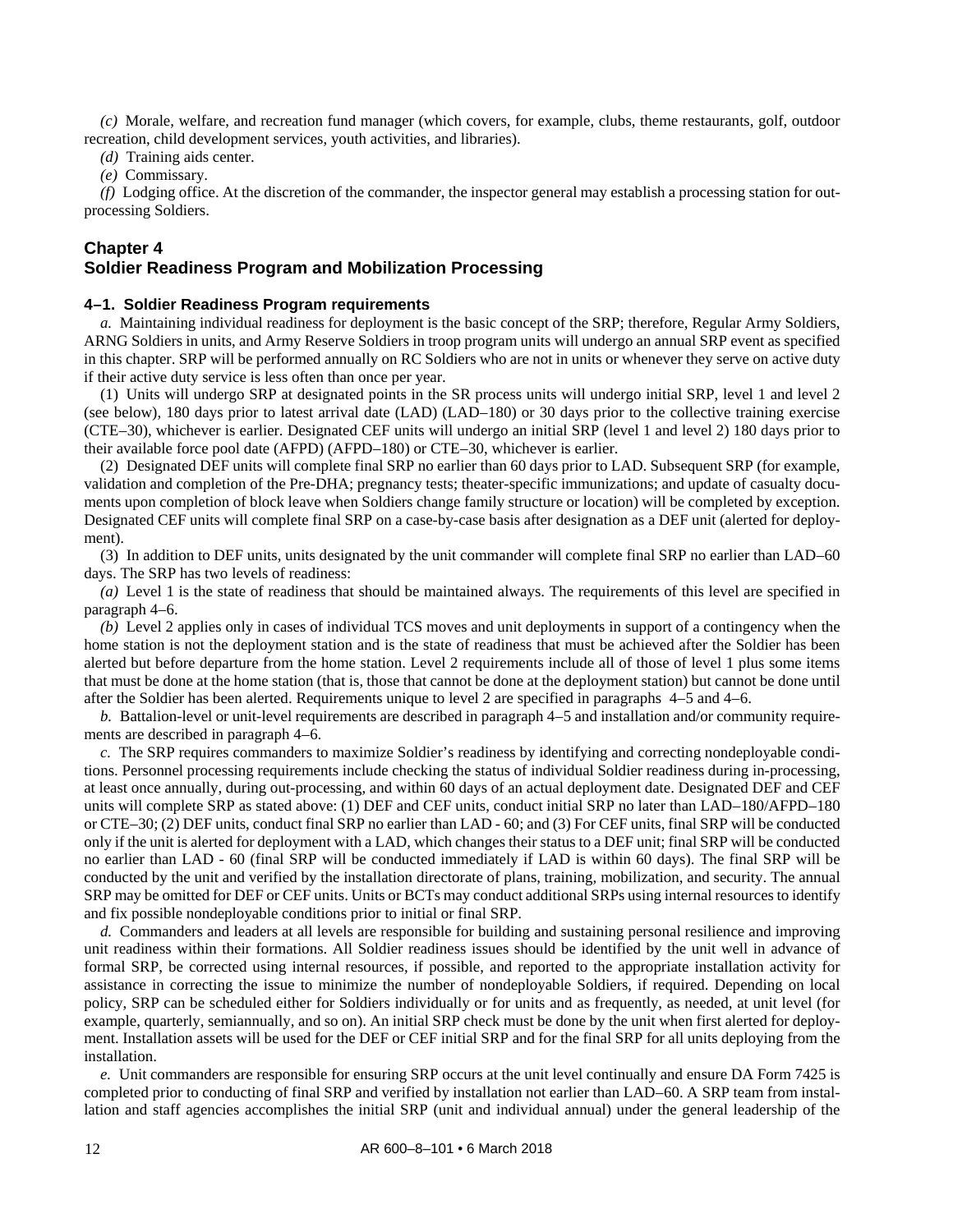directorate of plans, training, mobilization, and security. Based on installation or community size and mission, the team may operate full time and consist of representatives from the following installation or community staff agencies:

- (1) Personnel.
- (2) Medical.
- (3) Dental.
- (4) Provost Marshal Office.
- (5) Military pay.
- (6) Security.
- (7) Legal.
- (8) Logistics.
- (9) Operations.
- (10) TAP center.

<span id="page-16-3"></span>*f.* Installation and unit commanders must develop and enforce procedures that notify support activities when Soldiers will be departing the home station on TCS orders or a unit deployment.

*g.* HRC is developing a system to provide a common operating picture of individual and unit human resources readiness. For this system to be of any value units, with the authority to update systems of record will submit appropriate transactions to provide current status prior to any SRP; units will also submit appropriate transactions during or upon completion of SRP to update Soldier or unit status. An up-to-date data base is a prerequisite for possible virtual SRP.

*h.* DA Form 7425 and use of these processing procedures are required for SRP on all Soldiers and for departures from the home station on a TCS move or a unit deployment. DA Form 7425 guides Soldiers through the SRP, the additional requirements that must be met before departing the home station for transit to a deployment station, and the processing at the deployment station. A copy of DA Form 7425 with the home-station portions completed will accompany every deploying Soldier to the deployment station. Installations will determine how these processing requirements will be accomplished. Commanders may require Soldiers to process through additional activities listed on the form and/or some local activities not listed on the form (that is, unique local activities can be added to the form).

<span id="page-16-4"></span>*i.* A deployment packet, which includes a copy of the appropriate personnel, medical, dental, and other required documents, will be uploaded into iPERMS prior to departure from the home station.

#### <span id="page-16-0"></span>**4–2. Internal control process for the Solider readiness processing**

SRP is an internal control process available in AR 11–2. To assist commanders, units, brigade, or battalion S1s, and installations in evaluating this key internal control item. [Appendix B](#page-28-0) contains an internal control evaluation for SRP.

#### <span id="page-16-1"></span>**4–3. Mobilization requirements**

*a.* Mobilization is the process by which all or parts of the Armed Forces are expanded and brought to a state of readiness for war or other national emergency. This includes activating all or part of the RCs and assembling and organizing personnel and materiel. The call of RC Soldiers to active duty may include a PRC, partial mobilization, or full mobilization. The processing procedures for mobilization also apply to the support of contingency operations.

*b.* The authority to order mobilization resides with the President and/or Congress. The Secretary of Defense, with the advice of the Joint Chiefs of Staff, recommends to the President and Congress the level of mobilization required to support a given contingency or national emergency. Upon approval, the Secretary of Defense directs the mobilization of RC units and individuals through the military departments.

*c.* The mobilization processing requirements (whether for unit or individual activations) are the same as those for the SRP (level 1 state of readiness).

*d.* All mobilized RC Soldiers will be informed about their reemployment rights under the Uniformed Services Employment and Reemployment Rights Act (see also Title 38, United States Code, Chapter 43 (38 USC Chapter 43)) to the Guard and Reserve Program.

#### <span id="page-16-2"></span>**4–4. Expansion of the readiness activity for mobilization**

*a.* When mobilization is declared, there is a major change from peacetime to wartime assignment procedures. This includes the cross-leveling of Soldiers to adjust unit strengths in line with Army priorities to ensure the mission capability and readiness of all units and their Soldiers.

*b.* Prior to full mobilization, installations having mobilization station responsibilities will resource and organize the processing activity to accomplish the mobilization mission. At mobilization, the installation's current personnel processing activity will expand according to the installation mobilization tables of distribution and allowances. The garrison MPD directs the overall operations of the processing activity.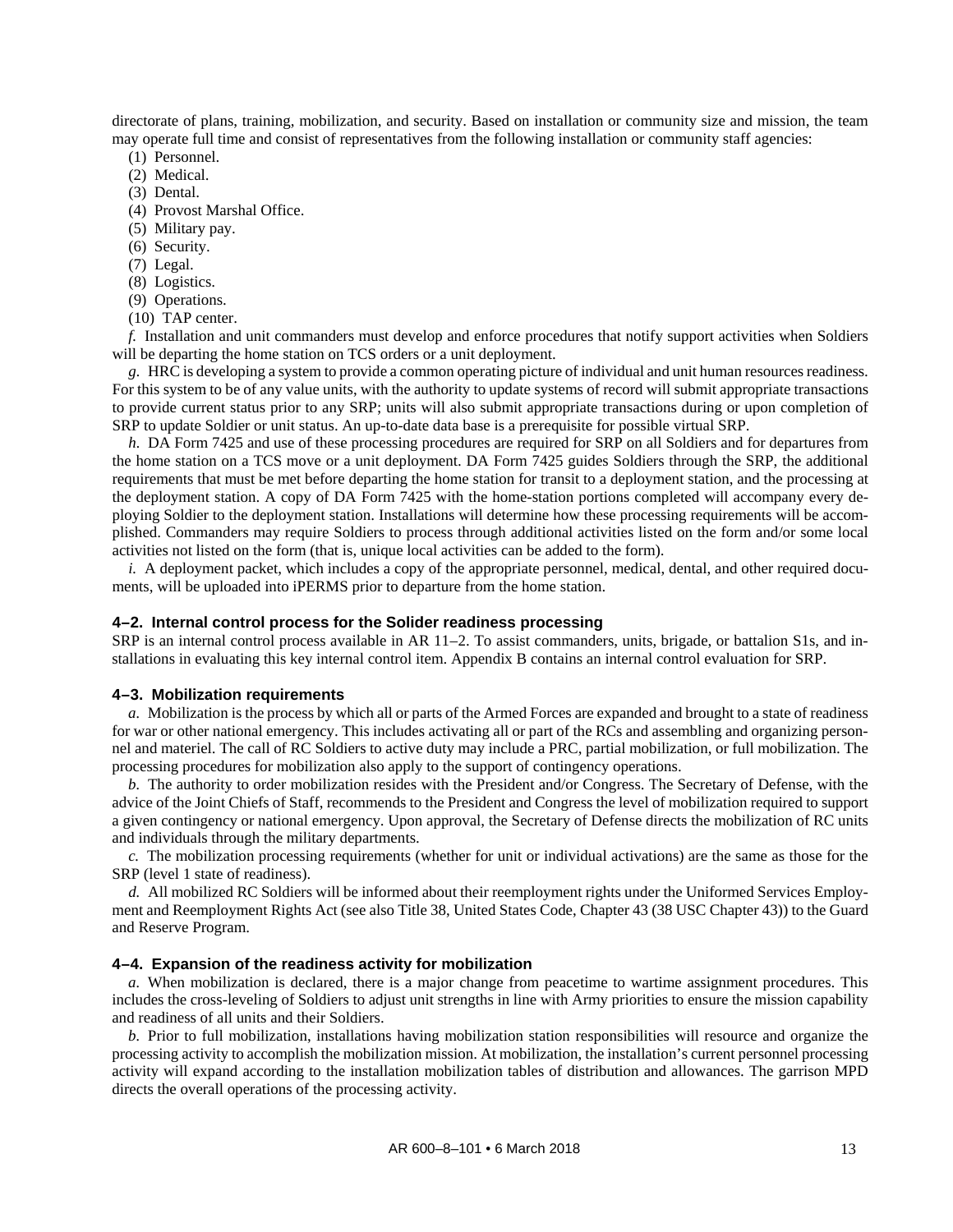#### <span id="page-17-0"></span>**4–5. Battalion and unit Soldier readiness processing and mobilization processing requirements**

<span id="page-17-2"></span>*a.* Units will use DA Form 7425 for final SRP for units 120 to 60 days prior to AFPD (AFPD minus 120–60). Commanders will coordinate with the installation to certify final SRP not earlier than LAD. Commanders are responsible for unit readiness at all times and will conduct continuous SRP after the installation-led SRP at AFPD–180 and by exception at AFPD minus 120–60.

*b.* Soldiers will complete the DHAs, including DD Form 2795 (Pre-Deployment Health Assessment), DD Form 2796 (Post Deployment Health Assessment), and DD Form 2900 (Post Deployment Health Reassessment), for all deployments outside the continental United States (OCONUS) (for example, operational deployments, training events, humanitarian missions, and so forth) for greater than 30 days, to locations not supported by a fixed U.S. military treatment facility. Moreover, commanders are required to determine the environmental risks and the need for DHAs for all deployments of 30 days or less to any location, CONUS or OCONUS in accordance with DODI 6490.03. Commanders and S1s must ensure the proper scheduling of the Pre-Deployment Health Assessment in accordance with DODI 6490.03 and 6490.12. This includes completion of the Pre-DHA within 120 days from deployment and validation of the form and Soldier's medical status within 60 days of deployment. The Post Deployment Health Assessment and Post Deployment Reassessment forms are completed on-line at [https://rc.mods.army.mil.](https://rc.mods.army.mil/) You will receive instructions and gain access to the appropriate system at the time of assessment.

*c.* Transactions, as appropriate, will be submitted to update the appropriate Army human resource system application based on the findings of SRP. Other functional systems (for example, MEDPROS, Digital Training Management System) must also be updated by the local proponent for the system, at the point of service.

#### <span id="page-17-1"></span>**4–6. Installation-level and/or community-level Soldier readiness processing and mobilization processing**

<span id="page-17-3"></span>*a. Initial Soldier readiness processing Soldier readiness program.* The installation will use DA Form 7425 for initial SRP for units 180 days prior to AFPD (AFPD–180) or 30 days prior to CTE (CTE–30). The installation and the commander will monitor units to ensure that all personnel completed initial SRP, having units SRP by exception as needed to complete all SRP requirements. Unit commanders are responsible to correct all nondeployable conditions identified at the installation SRP prior to certifying with the installation at final SRP.

*b. Process control station.*

(1) As the focal point for installation- and/or community-level SRP and mobilization processing for both levels of readiness, PROC CS will coordinate and conduct the appropriate SRP and/or mobilization processing briefings, designate the stations through which each Soldier must process, do appropriate coordination with the other installation and/or community-level processing stations, provide any required special guidance, and ensure that each Soldier has processed properly.

(2) Checks will be made to ensure that Soldiers are properly processed and that Soldier readiness nondeployable conditions are either eliminated or reported to the commander.

*c. Installation-level and/or community-level SRP and mobilization processing stations.*

- (1) The following requirements apply to achieving level 1 state of readiness:
- *(a)* All Soldiers are required to process through the following stations:
- 1. Personnel information station.
- 2. Personnel management station.
- 3. Medical facility.
- 4. Dental facility.
- 5. DEERS, RAPIDS, ID cards, and tags.
- 6. Security office (unit or installation, as determined by the senior commander).
- 7. Defense military pay office.
- 8. Legal affairs.

*(b)* Soldiers will receive a legal briefing to discuss wills, powers of attorney, and other legal matters, and for those Soldiers who need to make or update a will, to designate a power of attorney, and/or to seek counseling in legal matters will be provided an opportunity to consult with legal assistance personnel about these matters. Wills and other legal documents will be drafted onsite, when appropriate, or Soldiers will be referred to the legal assistance office.

(2) The following items apply to achieving level 2 state of readiness:

*(a)* Soldiers who are departing the home station for movement to the deployment station will process through the CIF.

*(b)* Chaplains will be available to all Soldiers who are processing for departure to a deployment station.

*(c)* Whether or not each deploying Soldier is required to process through any of the following stations will be determined at the PROC CS:

1. Transportation office.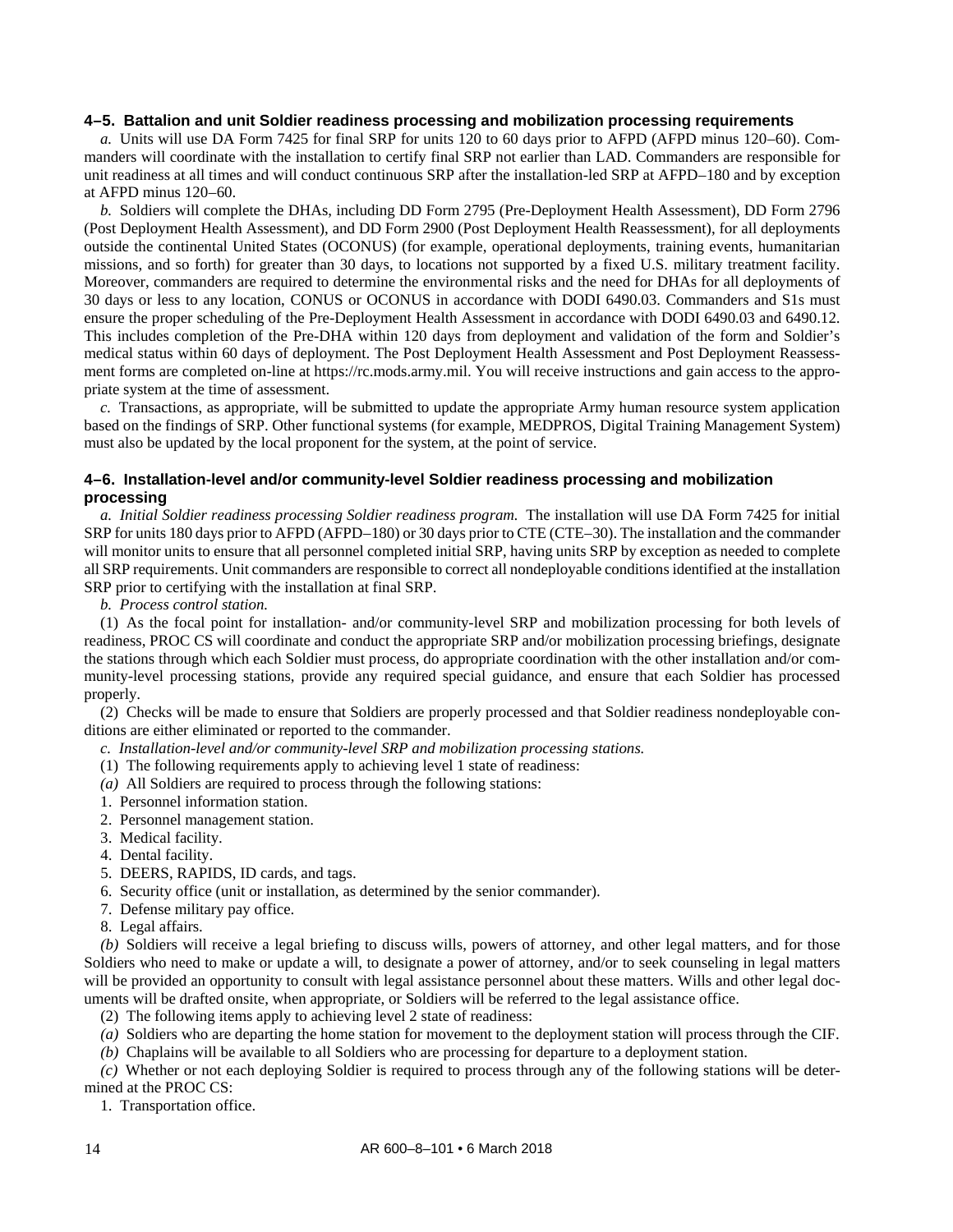2. Education center.

3. ACS center.

4. Provost Marshal Office.

5. Housing office.

6. Morale, welfare, and recreation fund manager (which covers, for example, clubs, theme restaurants, golf, outdoor recreation, child development services, youth activities, and libraries).

- 7. Training aids center.
- 8. TAP center.

(3) At the discretion of the commander, the inspector general may establish a processing station for SRP and/or mobilization processing.

#### <span id="page-18-0"></span>**Chapter 5 Deployment Processing**

#### <span id="page-18-1"></span>**5–1. Deployment readiness requirements**

*a.* This chapter applies to both individual (for example, individual TCS moves in support of an officially named contingency) and unit deployments.

*b.* Personnel will be processed using the deployment checklist to manage processing readiness.

*c.* Soldiers deploying through an individual deployment site or CONUS replacement center will be reported through the automated system that supports the replacement operations process.

*d.* Deployment readiness requirements are:

(1) Deploying Soldiers will meet medical fitness standards in accordance with AR 40–501 and the combatant commander's requirements. The unit commander will make the decision to deploy a Soldier in accordance with DODI 6490.07 and combatant command (COCOM) published medical screening criteria. For Soldiers with any of the conditions listed in these authoritative documents, unit commanders must raise the decision to the first general officer in the chain of command. The general officer who recommends deployment must submit a waiver request through the COCOM surgeon to the combatant commander for approval. Some Soldiers, because of certain medical conditions, may require administrative consideration when assigned to combat areas or certain geographic areas. The role of the commander is to ensure that Soldiers do not violate their profiles and are assigned duties which they can perform without undue risk to health and safety. The decision to deploy a Soldier is the unit commanders to make. For Soldiers with any of the conditions listed in DODI 6490.07 or COCOM's published medical screening criteria, a general officer recommending deployment must submit a waiver request through the COCOM surgeon to the combatant commander for approval. If it is determined that the deploying Soldier has a physical profile, the following must apply:

*(a)* Commanders will review all pertinent medical information in a Soldier's profile, including, but not limited to, all active reasons for the profile (sections 2 and 3), any functional limitations (section 4), the medical instructions (section 5), and physical readiness training capabilities (section 7).

*(b)* If the Soldier has a permanent P3 or P4, the Soldier's retainability should be adjudicated by a MAR2, MEB, or PEB.

*(c)* If the Soldier has been retained by a MMRD, MAR2, MEB, or PEB, the permanent profile information must be annotated in section 10e (Readiness) of DD Form 2766 (Adult Preventive and Chronic Care Flowsheet).

*(d)* If the Soldier has a permanent P3 or P4, which has not been adjudicated by a MMRB, MAR2, MEB, or PEB, then a MAR2 or MEB is initiated, per the process identified by the medical provider in section 4.

(2) Soldiers will complete the DHAs, including the DD Form 2795 (Pre-Deployment Health Assessment), DD Form 2796 (Post Deployment Health Assessment (PDHA)), and DD Form 2900 (Post Deployment Health Reassessment (PDHRA)), for all deployments OCONUS (for example, operational deployments, training events, humanitarian missions, and so forth) for greater than 30 days, to locations not supported by a fixed U.S. military treatment facility. Moreover, commanders are required to determine the environmental risks and the need for DHAs for all deployments of 30 days or less to any location, CONUS or OCONUS in accordance with DODI 6490.03. Commanders and S1s must ensure the proper scheduling of the Pre-DHA in accordance with DODI 6490.03 and DODI 6490.12. This includes completion of the Pre-DHA within 120 days from deployment and validation of the form. The Pre-Deployment Health Assessment, Post Deployment Health Assessment and Post Deployment Reassessment forms are completed on-line at [https://rc.mods.army.mil.](https://rc.mods.army.mil/) You will receive instructions and gain access to the appropriate system at the time of assessment. However, they are still available on the DOD website.

(3) Soldiers pending deployment outside the 50 United States and its territories and possessions will attend Antiterrorism Level 1 Training per DODI 2000.16. Unit security manager representatives will maintain a record of all individuals who receive this training.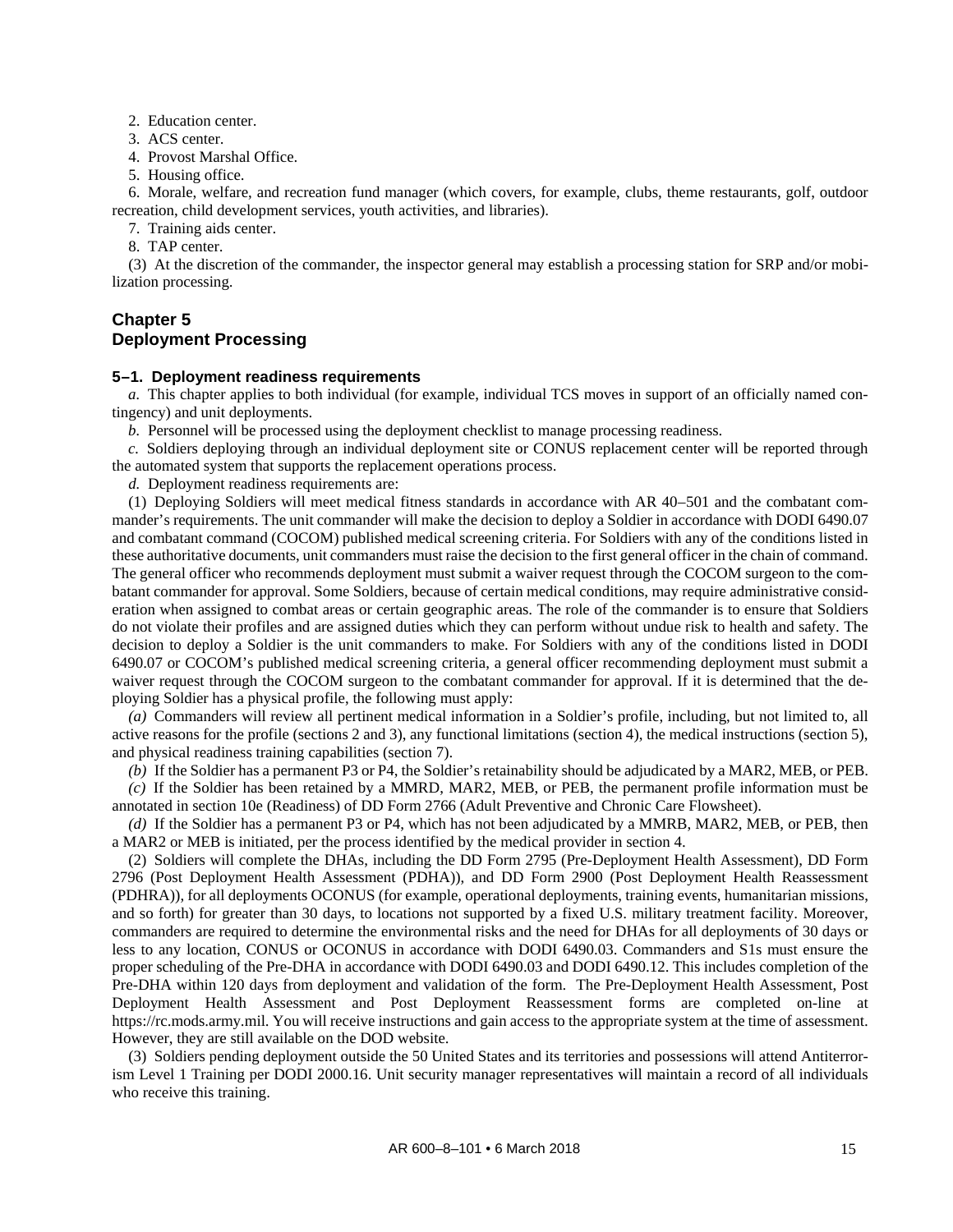#### <span id="page-19-0"></span>**5–2. Internal control process for deployment processing**

Deployment readiness is an internal control process available in AR 11–2. To assist commanders, units, brigade, or battalion S1s, and installations in evaluating this key internal control item. [Appendix B](#page-28-0) contains an internal control evaluation.

#### <span id="page-19-1"></span>**5–3. Deploying unit readiness validation process**

*a.* For deploying units, validation is the senior commander's determination of the unit's ability to accomplish the deployment mission. Individual Soldier readiness for deployment is as important as training and equipment readiness. The validation process is usually conducted in three phases:

(1) *Phase I.* The unit commander's unit status report suffices as the initial assessment. Commanders will no longer report the "available" status of personnel as it relates to unit readiness reporting, but will instead report the "deployable" status of all personnel through the Army's readiness reporting system as it relates to unit personnel readiness status. Units will measure personnel readiness using three metrics: total deployable strength, Assigned MOS skills match, and the Deployable senior grade composite level.

(2) *Phase II.* SRP accomplishes the readiness improvement portion of the validation process and ensures that all Soldiers meet the readiness requirements.

(3) *Phase III.* The deployment processing activities described in this chapter will provide information for the installation final validation assessment and deployment decision making process.

*b.* The garrison chief, MPD, is the military personnel community's representative on the installation validation board.

#### <span id="page-19-2"></span>**5–4. Unit, brigade, or battalion deployment processing requirements**

*a.* Although the deployment checklist will guide deploying Soldiers through the process at both the unit and the installation levels, the brigade or battalion S1 will ensure that Soldiers receive all required briefings and provide them any required guidance.

*b.* Family members of deploying Soldiers will be provided an opportunity to receive an orientation briefing and/or printed materials on the mission, available Family readiness groups, and Family member benefits.

*c.* Each battalion staff activity or unit will accomplish at least the requirements on the deployment checklist.

*d.* The brigade or battalion S1 will ensure that all deploying citizen Soldiers have an opportunity to fill out and submit Standard Form (SF) 76 (Voter Registration and Absentee Ballot Request: Federal Post Card Application (FPCA)) so that the voting registrars back home will know where to send absentee ballots during the deployment.

- *e.* The brigade or battalion S1 will perform appropriate checks to ensure that Soldiers process correctly.
- *f.* Appropriate transactions will be done on all Soldiers who deploy.

*g.* The battalion S2 will ensure Soldiers meet the security and/or background investigation required for deployment.

#### <span id="page-19-3"></span>**5–5. Installation-level and/or community-level deployment readiness**

*a.* All Soldiers are required to process through the following stations:

- (1) MPD.
- (2) Medical facility.
- (3) Dental facility.
- (4) DEERS, RAPIDS, ID cards, and tags.
- (5) Security office.
- (6) Legal affairs.
- (7) Defense military pay office.

*b.* Soldiers will receive a legal briefing to discuss wills, powers of attorney, and other legal matters, and for those Soldiers who need to make or update a will, to designate a power of attorney, and/or to seek counseling in legal matters will be provided an opportunity to consult with legal assistance personnel about these matters. Wills and other legal documents will be drafted onsite when appropriate, or Soldiers will be referred to the legal assistance office.

*c.* All Soldiers deploying to the theater of operations will process through the CIF.

*d.* All Soldiers who do or not have registered POVs or privately-owned weapons will process through the Provost Marshal Office. Soldiers who have authorized POVs will be provided a secure storage area for their vehicles. DD Form 2506 (Vehicle Impoundment Report) will be used. Soldiers who have privately owned weapons will make proper disposition of their weapons before departure.

*e.* Chaplains may establish a processing station for deploying Soldiers. Unit chaplains will be available to Soldiers through their unit of assignment.

*f.* At the discretion of the commander, the inspector general may establish a processing station for deploying Soldiers.

*g.* The names, ranks, last four digits of social security numbers, and area of concentration or MOS of all Soldiers found to be nondeployable during deployment processing will be provided to the unit commander.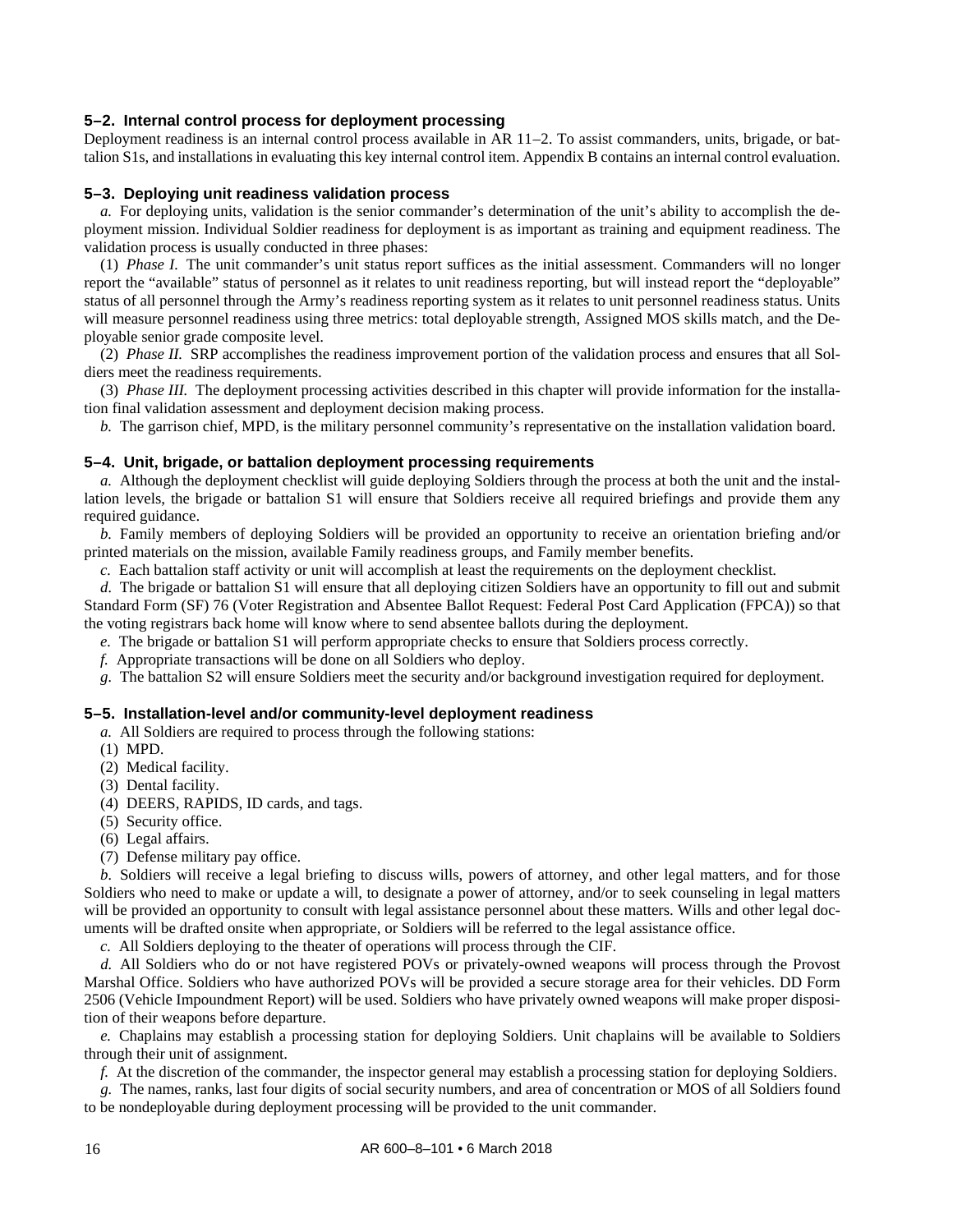*h.* A Soldier is not deployable until all nondeployable conditions are resolved.

*i.* As a quality assurance measure, commanders will validate the deployability status of their Soldiers prior to finalizing and submitting the deployment manifest. Using electronic or manual systems, commanders will ensure that Soldiers have completed all SRP requirements and are deployable. A Soldier will be removed from the final deployment manifest until all requirements are satisfied. The following suggested techniques will ensure an effective and thorough SRP process that addresses all Soldier deployability concerns:

(1) Use of computer software and a card reader in conjunction with the common access card at the beginning of SRP for check-in at each station and at the end for validation of completion.

(2) Use of a simple electronic or manual spreadsheet designed to track the completion of SRP and recommendations from deployment processing checklists. Use of a report generated from the SRP database that details the deployability status of every Soldier that went through SRP.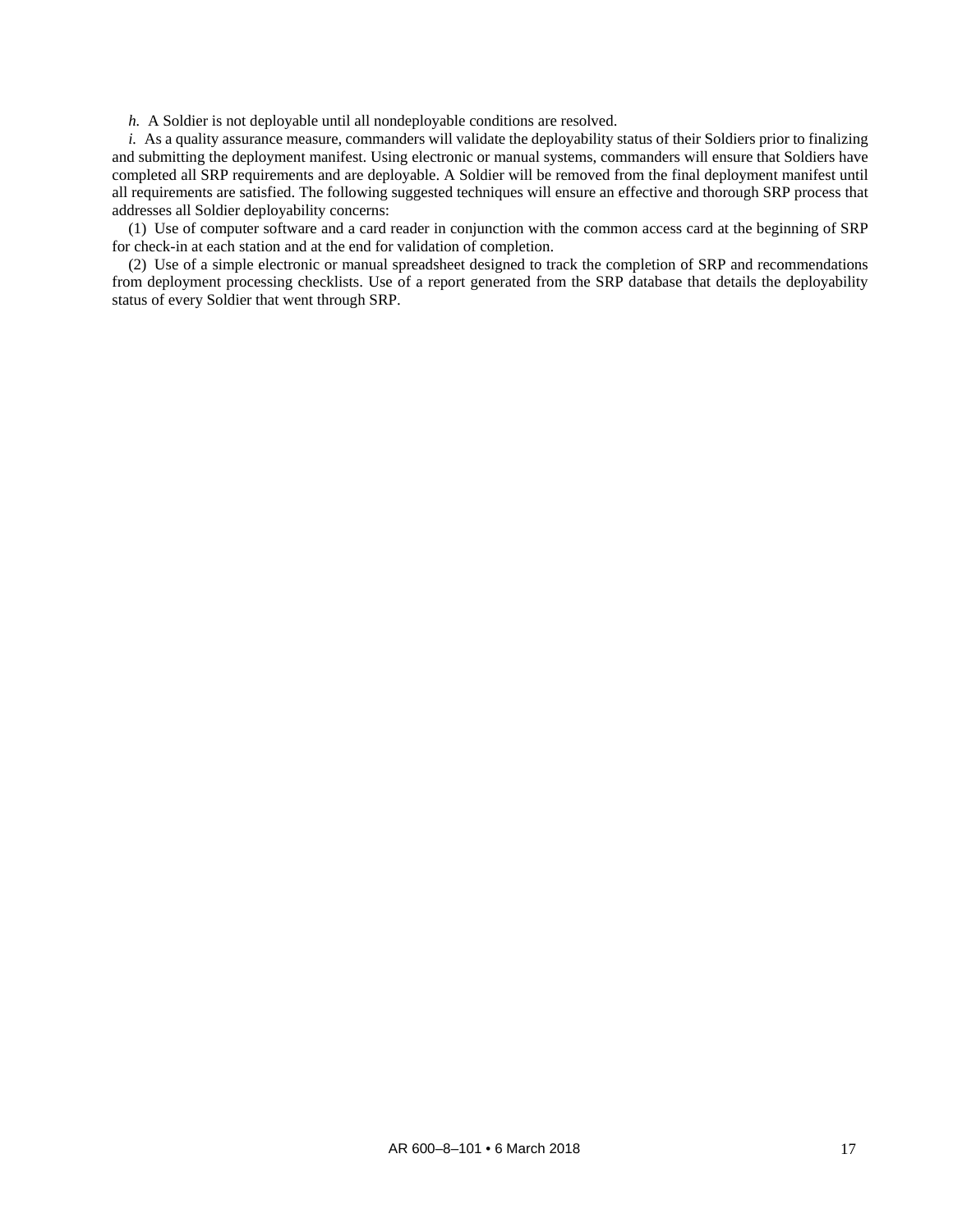#### **Appendix A**

#### <span id="page-21-0"></span>**References**

#### **Section I**

#### **Required Publications**

Unless otherwise indicated, DA Forms are available on the Army Publishing Directorate (APD) website armypubs.army.mil and DD Forms are available on the Office of the Secretary of Defense website [http://www.dtic.mil/whs/directives/forms/index.htm.](http://www.dtic.mil/whs/directives/forms/index.htm) SFs are available on the U.S. General Services Administration (GSA) website [http://www.gsa.gov/portal/forms/type/sf.](http://www.gsa.gov/portal/forms/type/sf)

#### **AR 11–2**

Managers' Internal Control Program (Cited i[n paras 1–10.](#page-8-1))

#### **AR 25–400–2**

The Army Records Information Management System (ARIMS) (Cited i[n para 2–1.](#page-9-1))

#### **AR 600–8–2**

Suspension of Favorable Personnel Actions (Flags) (Cited in para 1–11*a*(2)(*b*)).

#### **AR 635–8**

Separation Processing and Documents (Cited in [para 3–2](#page-12-2)*i*(2).)

#### **DA Pam 600–8–101**

Personnel Readiness (In-Processing, Out-Processing, Soldier Readiness, Mobilization and Deployment Processing) (Cited in para  $1-1$ .)

#### **Section II**

#### **Related Publications**

A related publication is a source of additional information. The user does not have to read it to understand this publication.

#### **AR 25–22**

The Army Privacy Program

#### **AR 25–30**

The Army Publishing Program

#### **AR 25–55**

The Department of the Army Freedom of Information Act Program

#### **AR 37–104–4**

Military Pay and Allowances Policy

#### **AR 40–3**

Medical, Dental, and Veterinary Care

#### **AR 40–5** Preventive Medicine

**AR 40–63** Ophthalmic Services

#### **AR 40–66**

Medical Record Administration and Healthcare Documentation

#### **AR 40–501** Standards of Medical Fitness

**AR 40–562** Immunizations and Chemoprophylaxis for the Prevention of Infectious Diseases

#### **AR 50–5** Nuclear Surety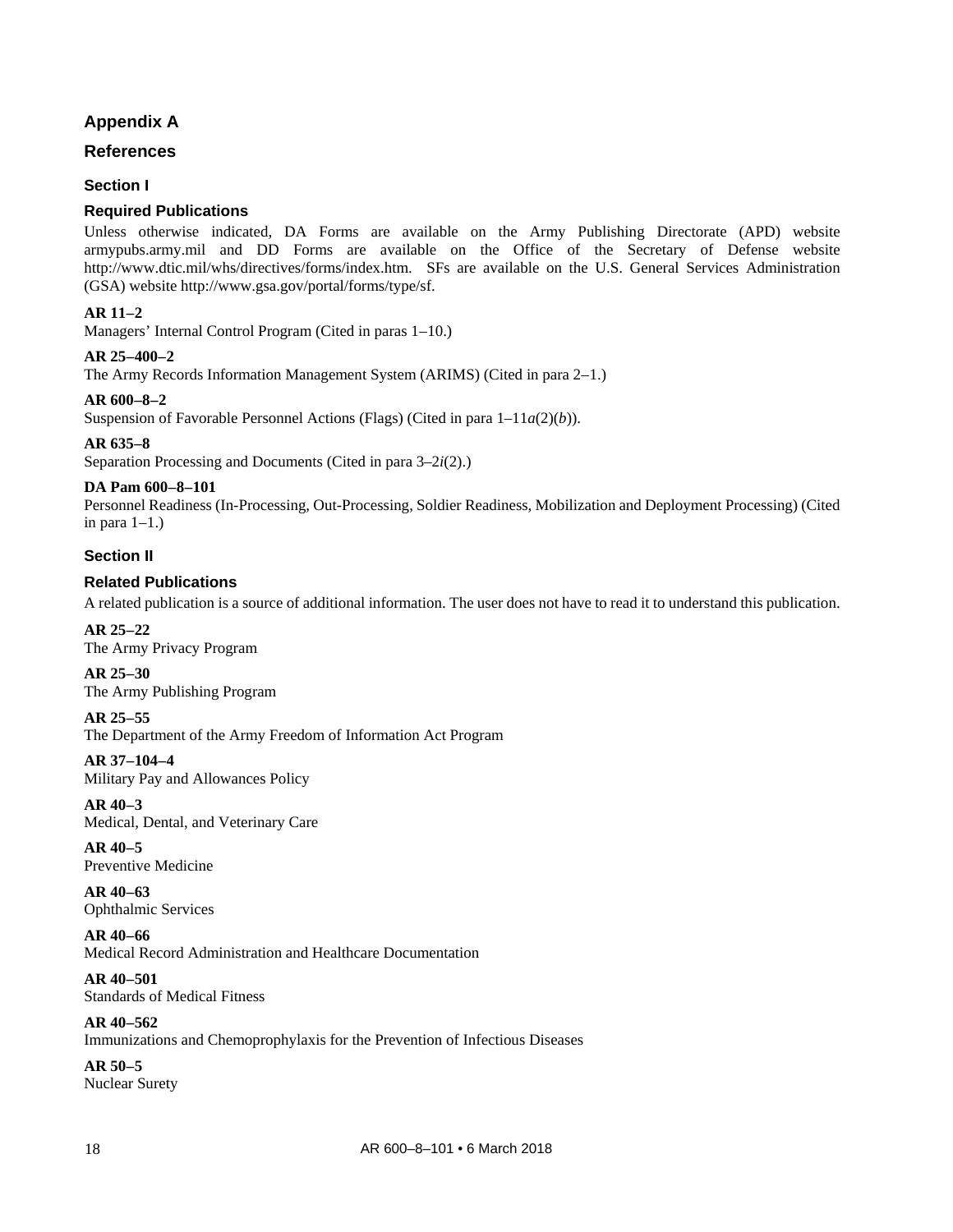**AR 50–6** Chemical Surety

**AR 55–46** Travel Overseas

**AR 135–18** The Active Guard reserve (AGR) Program

**AR 135–91** Service Obligations, Methods of Fulfillment, Participation Requirements, and Enforcement Procedures

**AR 135–100** Appointment of Commissioned and Warrant Officers of the Army

**AR 135–175** Separation of Officers

**AR 135–178** Enlisted Administrative Separations

**AR 135–210** Order to Active Duty as Individuals for Other Than a Presidential Selected Reserve Call-Up, Partial or Full Mobilization

**AR 190–5** Motor Vehicle Traffic Supervision

**AR 215–1** Military Morale, Welfare, and Recreation Programs and Nonappropriated Fund Instrumentalities

**AR 220–1** Army Unit Status Reporting and Force Registration - Consolidated Policies

**AR 380–5** Department of the Army Information Security Program **AR 380–67**

Personnel Security Program **AR 600–4**

Remission or Cancellation of Indebtedness

**AR 600–8** Military Human Resources Management

**AR 600–8–4** Line of Duty Policy, Procedures, and Investigations

**AR 600–8–6** Personnel Accounting and Strength Reporting

**AR 600–8–7** Retirement Services Program

**AR 600–8–8** The Total Army Sponsorship Program

**AR 600–8–10** Leaves and Passes

**AR 600–8–11** Reassignment

**AR 600–8–14** Identification Cards for Members of the Uniformed Services, their Family Members, and Other Eligible Personnel

**AR 600–8–19** Enlisted Promotions and Reductions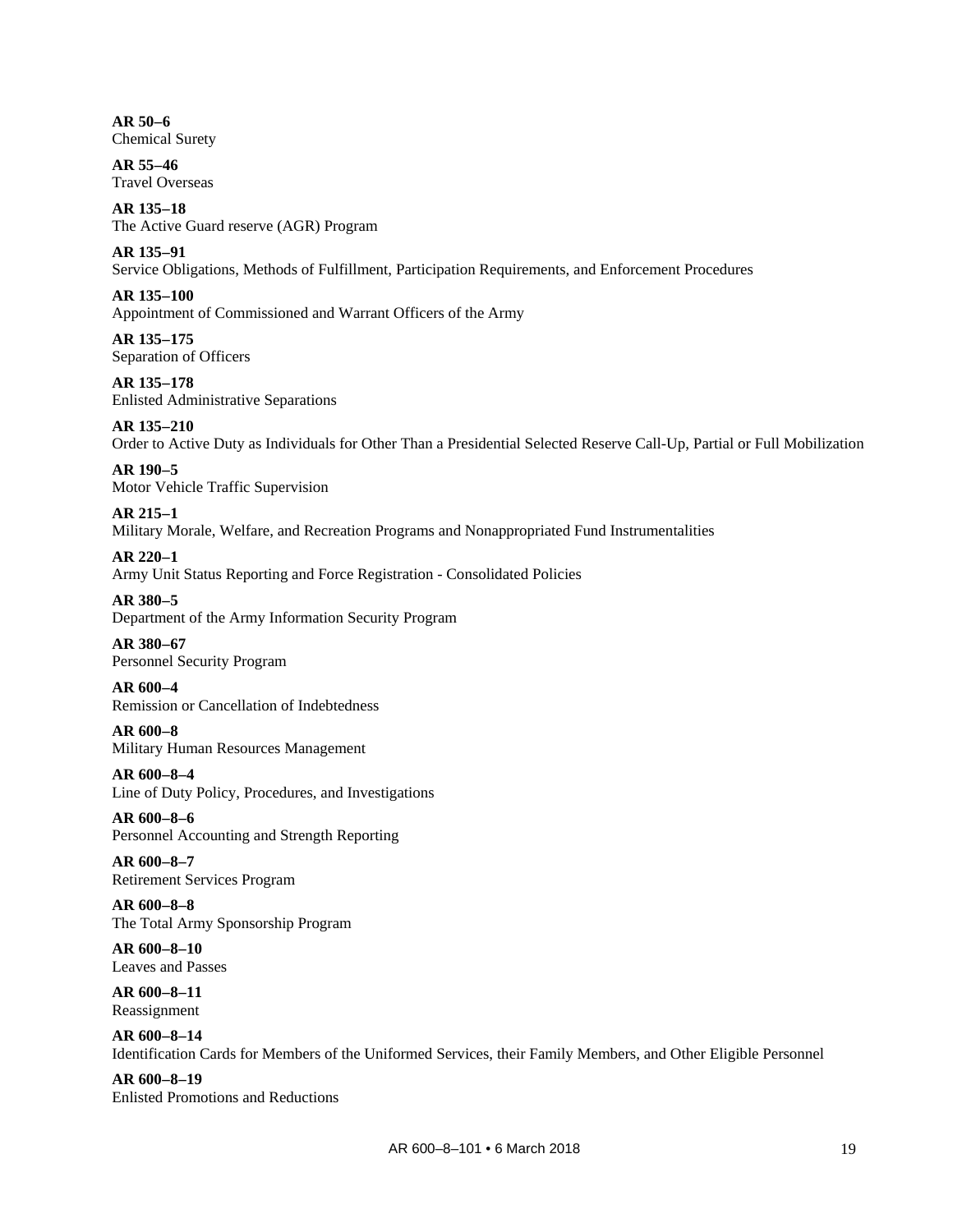**AR 600–8–22** Military Awards

**AR 600–8–24** Officer Transfers and Discharges

**AR 600–8–29** Officer Promotions

**AR 600–8–104** Army Military Human Resources Records Management

**AR 600–8–105** Military Orders

**AR 600–9** The Army Body Composition Program

**AR 600–20** Army Command Policy

**AR 600–43** Conscientious Objection

**AR 600–60** Physical Performance Evaluation System

**AR 600–63** Army Health Promotion

**AR 600–85** Army Substance Abuse Program

**AR 600–110** Identification, Surveillance, and Administration of Personnel Infected with Human Immunodeficiency Virus

**AR 601–210** Regular Army and Reserve Components Enlistment Program

**AR 601–280** Army Retention Program

**AR 608–1** Army Community Service

**AR 608–10** Child Development Services

**AR 608–75** Exceptional Family Member Program

**AR 608–99** Family Support, Child Custody, and Paternity

**AR 614–30** Overseas Service

**AR 614–100** Officer Assignment Policies, Details, and Transfers

**AR 614–200** Enlisted Assignments and Utilization Management

**AR 621–5** Army Continuing Education System

**AR 623–3** Evaluation Reporting System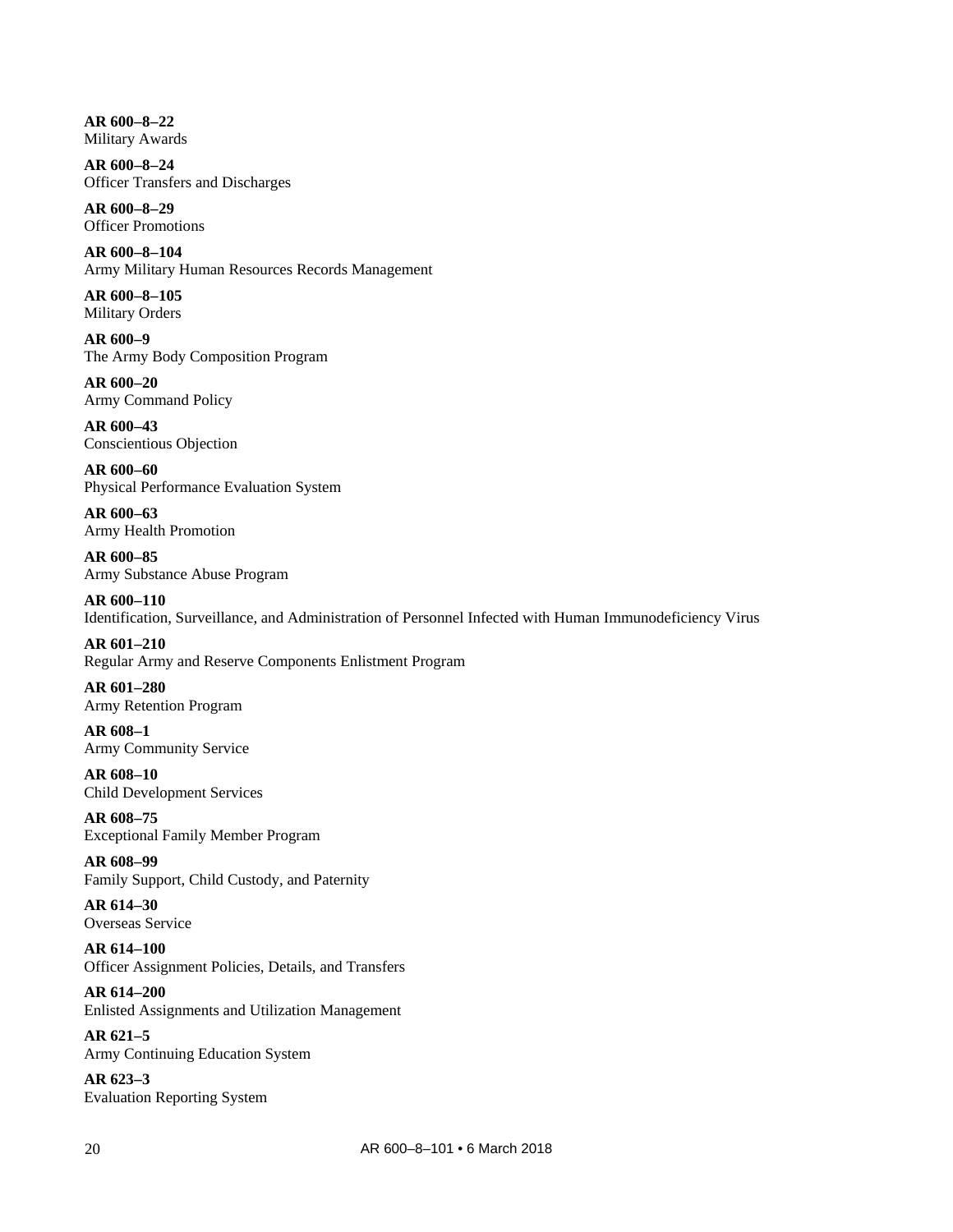**AR 630–10** Absence Without Leave, Desertion, and Administration of Personnel Involved in Civilian Court Proceedings

**AR 635–40** Physical Evaluation for Retention, Retirement or Separation

**AR 635–200** Active Duty Enlisted Administrative Separations

**AR 638–8** Army Casualty Program

**AR 735–5** Property Accountability Policies

**ATTP 1–0.1** S–1 Operations

#### **Chairman of the Joint Chiefs of Staff Instruction 3401.02B**

Force Readiness Reporting (Available at [http://www/dtic.mil//cjcs\\_directive/cdata/unlimit/3401\\_02.pdf.](http://www/dtic.mil/cjcs_directive/cdata/unlimit/3401_02.pdf))

**DA Pam 40–506**

The Army Vision Conservation and Readiness Program **DA Pam 220–1**

Defense Readiness Reporting System-Army Procedures

**DA Pam 600–8** Management and Administrative Procedures

**DA Pam 611–21** Military Occupational Classification and Structure

**DA Pam 623–3** Evaluation Reporting System

#### **DA Personnel Policy Guidance**

Department of the Army Personnel Policy Guidance for Overseas Contingency Operations (Available at [http://www.armyg1.army.mil/militarypersonnel/ppg.asp.\)](http://www.armyg1.army.mil/militarypersonnel/ppg.asp)

#### **DFAS–IN 37–1**

Finance and Accounting Policy Implementation (Available a[t http://www.asafm.army.mil/default.aspx.](http://www.asafm.army.mil/default.aspx))

#### **Directive–Type Memorandum 14–006**

Separation History and Physical Examination (SHPE) (Available at [http://www.dtic.mil/whs/directives/cor](http://www.dtic.mil/whs/directives/correc/pdf/dtm14006.pdf)[rec/pdf/dtm14006.pdf\)](http://www.dtic.mil/whs/directives/correc/pdf/dtm14006.pdf).

**DOD 7000.14–R** DOD Financial Management Regulations (FMRS) (Available at [http://comptroller.defense.gov/fmr.aspx.](http://comptroller.defense.gov/fmr.aspx))

#### **DODD 1000.21E**

DOD Passport and Passport Agent Services (Available a[t http://www.dtic.mil/whs/directives/corres/pub1.html/.](http://www.dtic.mil/whs/directives/corres/pub1.html/))

#### **DODI 1215.13**

Ready Reserve Member Participation Policy

**DODI 1300.06** Conscientious Objectors

#### **DODI 1315.18**

Procedures for Military Personnel Assignments

#### **DODI 1332.35**

Transition Assistance Program (TAP\_) for Military Personnel (Available at [http://www.dtic.mil/whs/direc](http://www.dtic.mil/whs/directives/corres/pub1.html/)[tives/corres/pub1.html/.\)](http://www.dtic.mil/whs/directives/corres/pub1.html/)

#### **DODI 6025.19**

Individual Medical Readiness (IMR)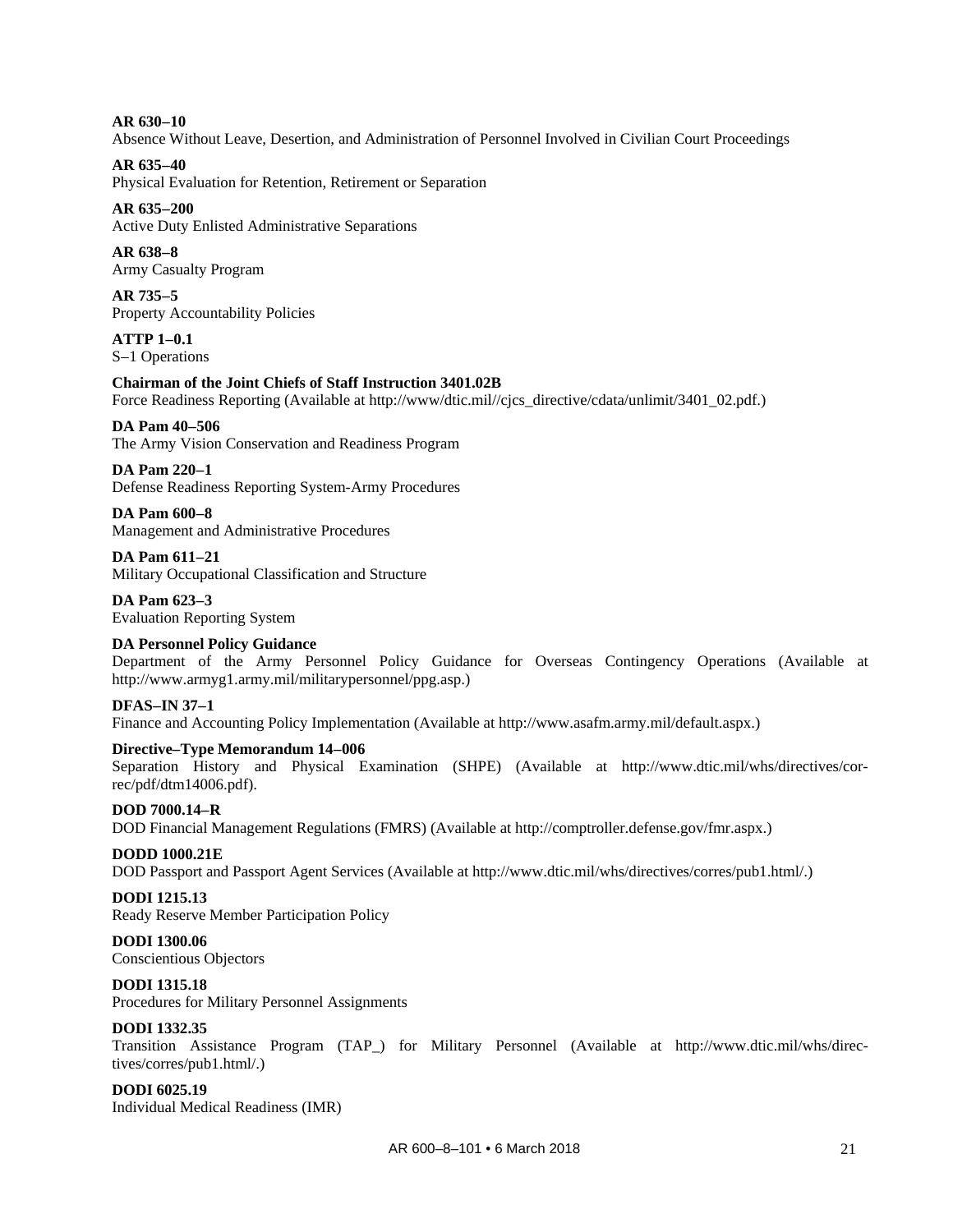#### **DODI 6400.06**

Domestic Abuse Involving DoD Military and Certain Affiliated Personnel

#### **DODI 6490.03**

Deployment Health (Available a[t http://www.dtic.mil/whs/directives/corres/pub1.html/.\)](http://www.dtic.mil/whs/directives/corres/pub1.html/)

#### **DODI 6490.07**

Deployment-Limiting Medical Conditions for Service Members and DOD Civilian Employees (Available at [http://www.dtic.mil/whs/directives/corres/pub1.html/.](http://www.dtic.mil/whs/directives/corres/pub1.html/))

#### **DODI 6490.12**

Mental Health Assessments for Service Members Deployed in Connection with a Contingency Operation (Available at [http://www.dtic.mil/whs/directives/corres/pub1.html/.](http://www.dtic.mil/whs/directives/corres/pub1.html/))

#### **DODI O–2000.16, Volume 1&2**

DOD Antiterrorism (AT) Program Implementation

#### **FM 1–0**

Human Resources Support

#### **Headquarters, Department of the Army Execution Order 037–13**

Ready and Resilient Quick Wins (Available at [https://phc/amedd.army.mil/topics/heathyliving/.../readyandresilientcam](https://phc/amedd.army.mil/topics/heathyliving/.../readyandresilientcampaign.aspx)[paign.aspx.](https://phc/amedd.army.mil/topics/heathyliving/.../readyandresilientcampaign.aspx))

#### **Headquarters, Department of the Army Execution Order 080–12**

Army Disability Evaluations System Standardization (Available at [http://www.vba.va.gov/bin/21/benefits/exams/in](http://www.vba.va.gov/bin/21/benefits/exams/index.htm)[dex.htm.\)](http://www.vba.va.gov/bin/21/benefits/exams/index.htm)

#### **Headquarters, Department of the Army Execution Order 162–15**

Separation History and Physical Examination (SHPE) Implementation (Available a[t https://rc.mods.army.mil.](https://rc.mods.army.mil/))

#### **JTR**

Joint Travel Regulation (Available at [http://www.defensetravel.dod.mil/site/travelreg.cfm.](http://www.defensetravel.dod.mil/site/travelreg.cfm))

#### **PL 101–510, as amended**

Base Closure and Realignment Act of 1990 (Available at [http://www.gpo.gov/fdsys/search/showcitation.action.\)](http://www.gpo.gov/fdsys/search/showcitation.action)

#### **Uniformed Services Employment and Re–employment Rights Act of 1994 (USERRA)**

(Available at [http://www.dol.gov/compliance/laws/comp-userra.htm.\)](http://www.dol.gov/compliance/laws/comp-userra.htm)

#### **5 USC 552**

The Freedom of Information Act (Available a[t http://uscode.house.gov/search/criteria.shtml.](http://uscode.house.gov/search/criteria.shtml))

#### **5 USC 552a**

The Privacy Act of 1974, as amended (Available a[t http://uscode.house.gov/search/criteria.shtml.](http://uscode.house.gov/search/criteria.shtml))

#### **18 USC 921(a) (33)**

Definitions: except as provided in subparagraph(c), the term "misdemeanor crime of domestic violence" means an offense that-- is a misdemeanor under Federal, State, or Tribal law; and has, as an element, the use or attempted use of physical force, or the threatened use of a deadly weapon, committed by a current or former spouse, parent, or guardian of the victim, by a person with whom the victim shares a child in common, by a person who is cohabiting with or has cohabited with the victim as a spouse, parent, or guardian, or by a person similarly situated to a spouse, parent, or guardian of the victim. (Available at [https://www.gpo.gov/fdsys/search/pagedetails.action?packageid=uscode-2011-title18&granuleid=uscode-](https://www.gpo.gov/fdsys/search/pagedetails.action?packageid=uscode-2011-title18&granuleid=uscode-2011-title18-parti-chap44-sec921)[2011-title18-parti-chap44-sec921.](https://www.gpo.gov/fdsys/search/pagedetails.action?packageid=uscode-2011-title18&granuleid=uscode-2011-title18-parti-chap44-sec921))

#### **38 USC Chapter 43**

Employment and Reemployment Rights of Members of the Uniformed Services (Available at [http://us](http://uscode.house.gov/search/criteria.shtml)[code.house.gov/search/criteria.shtml.\)](http://uscode.house.gov/search/criteria.shtml)

#### **Section III**

#### **Prescribed Forms**

Unless otherwise indicated, DA Forms are available on the Army Publishing Directorate website at [http://armypubs.army.mil.](http://armypubs.army.mil/)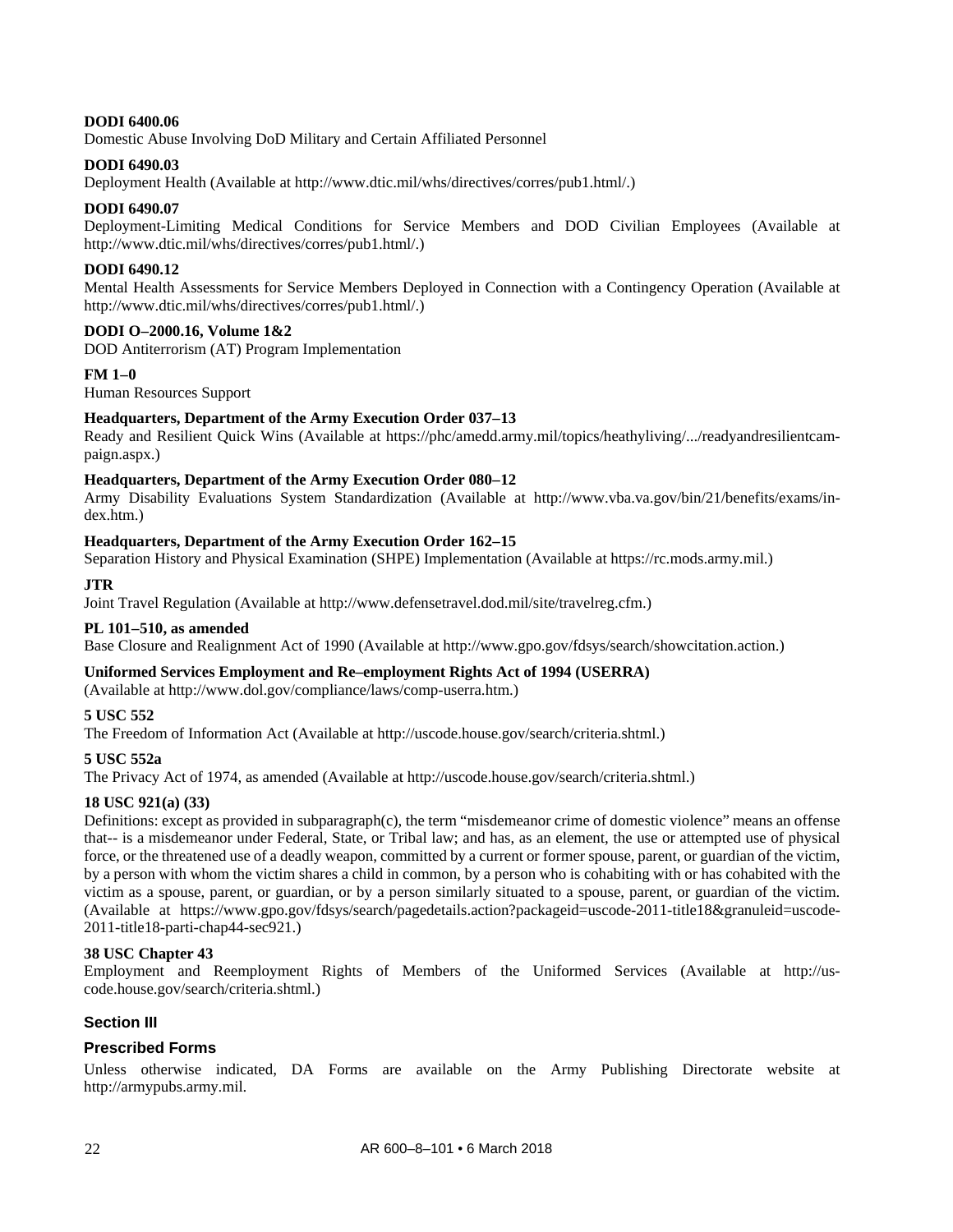#### **DA Form 137–1**

Unit Clearance Record (Prescribed in title page and paras [1–10,](#page-8-1) [3–1,](#page-10-2) [3–2](#page-11-1)*d*(2) and d(4), 3–2i(3), (4)(a), and (b), 3–4a, b, d, and  $k$ .)

#### **DA Form 137–2**

Installation Clearance Record (Prescribed in the title page and paras [1–10,](#page-8-1) [3–1,](#page-10-2) [3–2](#page-11-1)*d*(2) and (4), 3–2i(3), 3–4aand b, 3- 5b(1).)

#### **DA Form 5123**

In- and Out-Processing Records Checklist (Prescribed in the title page and paras [2–1,](#page-9-1) [2–2](#page-10-3)*b*(3), [3–1,](#page-10-2) [3–2](#page-11-2)*h*, [3–5](#page-14-2)*a*(6).)

#### **DA Form 5123–1**

In-Processing Personnel Record (Prescribed in the title page and paras [2–1,](#page-9-1) [2–2](#page-10-4)*b*(4), [2–2](#page-10-5)*c*(1)[, 2–3](#page-10-6)*b*.)

#### **DA Form 7425**

Readiness and Deployment Checklist (Prescribed in the title page and paras [1–4](#page-4-5)*b*(2)(*c*), [1–10,](#page-8-1) [2–1,](#page-9-1) [4–1](#page-16-3)*f*, [4–1](#page-16-4)*i*, [4–5](#page-17-2)*a*, [4–](#page-17-3) [6](#page-17-3)*a*.)

#### **Section IV**

#### **Referenced Forms**

Unless otherwise indicated, DA forms are available on the Army Publishing Directorate (APD) website armypubs.army.mil and DD forms are available on the Office of the Secretary of Defense website [http://www.esd.whs.mil/directives/forms.](http://www.esd.whs.mil/directives/forms) SFs are available on the U.S. General Services Administration (GSA) website [http://www.gsa.gov/portal/forms/type/sf.](http://www.gsa.gov/portal/forms/type/sf)

#### **DA Form 11–2**

Internal Control Evaluation Certification

**DA Form 31** Request and Authority for Leave

#### **DA Form 268**

Report to Suspend Favorable Personnel Actions (Flag)

#### **DA Form 2028**

Recommended Changes to Publications and Blank Forms

#### **DA Form 2173**

Statement of Medical Examination and Duty Status

#### **DD Form 200**

Financial Liability Investigation of Property Loss

#### **DD Form 362** Statement of Charges/Cash Collection Voucher

**DD Form 2506** Vehicle Impoundment Report

#### **DD Form 2648**

Presepartion Counseling Checklist For Active Component (AC), Active Guard Reserve (AGR), Active Reserve (AR) Full Time Support (FTS), and Reserve Program Administrator (RPA) Service members

#### **DD Form 2697** Report of Medical Assessment

#### **DD Form 2766**

Adult Preventive and Chronic Care Flowsheet (Available through normal supply channels).

#### **DD Form 2795**

Pre-Deployment Health Assessment (This form is completed on-line at [https://rc.mods.army.mil.](https://rc.mods.army.mil/) You will receive instructions and gain access to the appropriate system at the time of assessment. However, they are still available on the DOD website).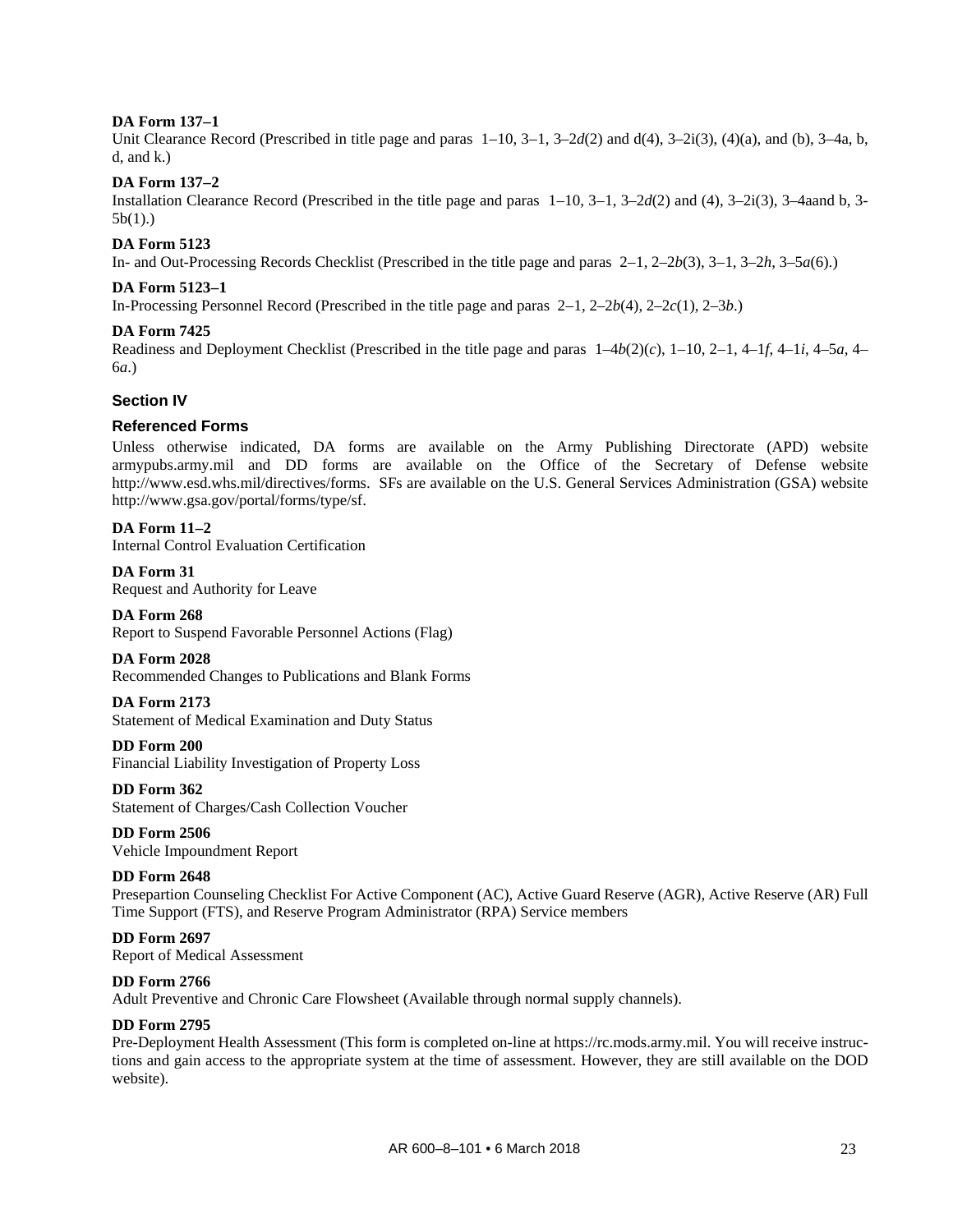#### **DD Form 2796**

Post Deployment Health Assessment (PDHA) (This form is completed on-line at [https://rc.mods.army.mil.](https://rc.mods.army.mil/) You will receive instructions and gain access to the appropriate system at the time of assessment. However, they are still available on the DOD website).

#### **DD Form 2807–1**

Report of Medical History

#### **DD Form 2808**

Report of Medical Examination

#### **DD Form 2900**

Post Deployment Health Reassessment (PDHRA) (This form is completed on-line at [https://rc.mods.army.mil.](https://rc.mods.army.mil/) You will receive instructions and gain access to the appropriate system at the time of assessment. However, they are still available on the DOD website).

#### **SF 76**

Voter Registration and Absentee Ballot Request: Federal Post Card Application (FCPA)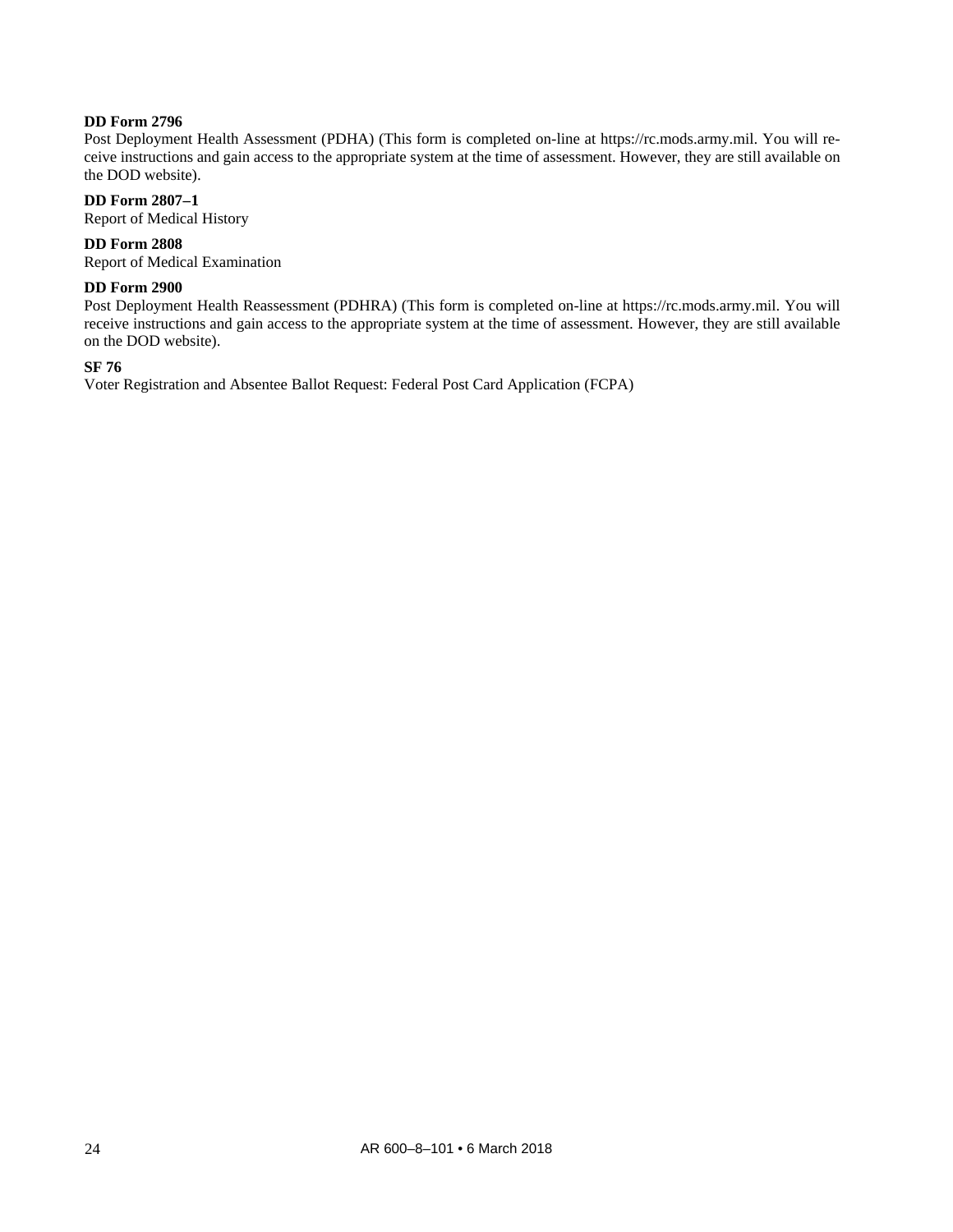#### **Appendix B**

#### <span id="page-28-0"></span>**Internal Control Evaluation**

#### **B–1. Function**

The functions covered by this evaluation are in-processing, out-processing, the SRP, and deployment processing.

#### **B–2. Purpose**

The purpose of this evaluation is to assist commanders, units, battalion S1s, and installations in evaluating the key internal controls listed. It is intended as a guide and does not cover all controls.

#### **B–3. Instructions**

Answers must be based on actual testing of key internal controls (for example, document analysis, direct observation, interviewing, sampling, simulation, or other). Answers that indicate deficiencies must be explained and the corrective action identified in supporting documentation. These controls must be evaluated at least once every 5 years. Certification that this evaluation has been conducted must be accomplished on the DA Form 11–2 (Internal Control Evaluation Certification).

#### **B–4. Test questions**

*a.* Has the local command developed controls to ensure that Soldiers are completely and properly processed during outprocessing, SRP checks, and processing for deployment?

- *b.* Do Soldiers process through all the stations they are required to clear?
- *c.* Is there a final check to ensure that Soldiers were completely and properly processed?
- *d.* Are Soldiers checked for deployment readiness as part of the reassignment process?
- *e.* Did the command conduct the SRP timely in accordance with AR 600–8–101?

#### **B–5. Supersession**

Not applicable.

#### **B–6. Comments**

Help make this a better tool for evaluating internal controls. Submit comments to Commander, U.S. Army Human Resources Command (AHRC–PDP–P), 1600 Spearhead Division Drive, Fort Knox, KY 40122–5408.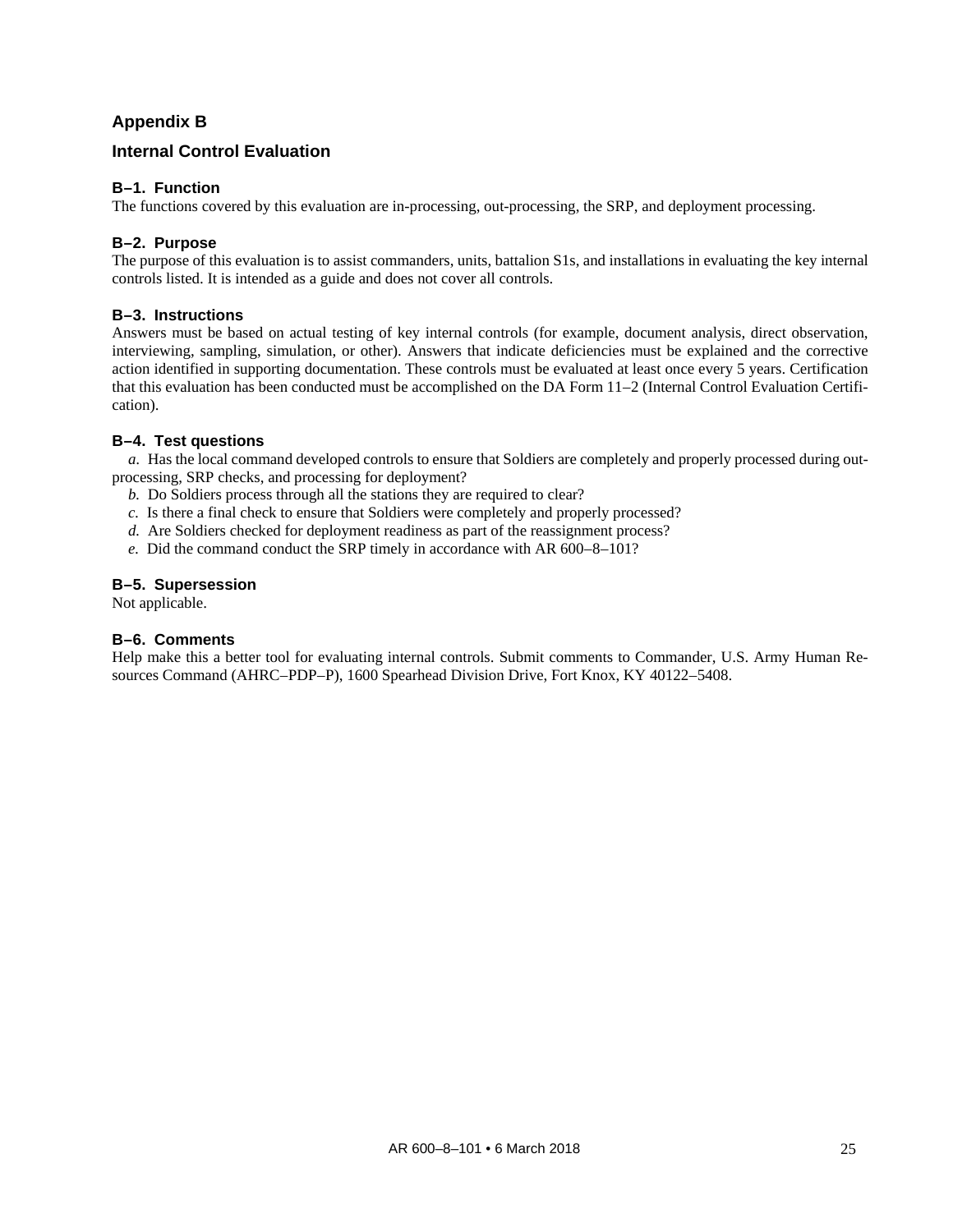#### <span id="page-29-0"></span>**Glossary**

**Section I**

#### **Abbreviations**

**AC** Active Component

**ACS** Army Community Service

**AFPD** Armed Forces Police Department

**AGR** Active Guard Reserve

**ARNG** Army National Guard

**BCT** brigade combat team

**CEF** Contingency Expeditionary Force

**CIF** central issue facility

**COCOM** combatant command

**CONUS** continental United States

**CTE** collective training exercise

**DA** Department of the Army

**DCS** deployed cycle support

**DD** Department of Defense (Forms)

**DEERS** Defense Enrollment Eligibility Reporting System

**DEF**

Deployment Expeditionary Force **DOD**

Department of Defense

**DODI** Department of Defense instruction

**HQDA** Headquarters, Department of the Army

**HRC** Human Resources Command

**ID** identification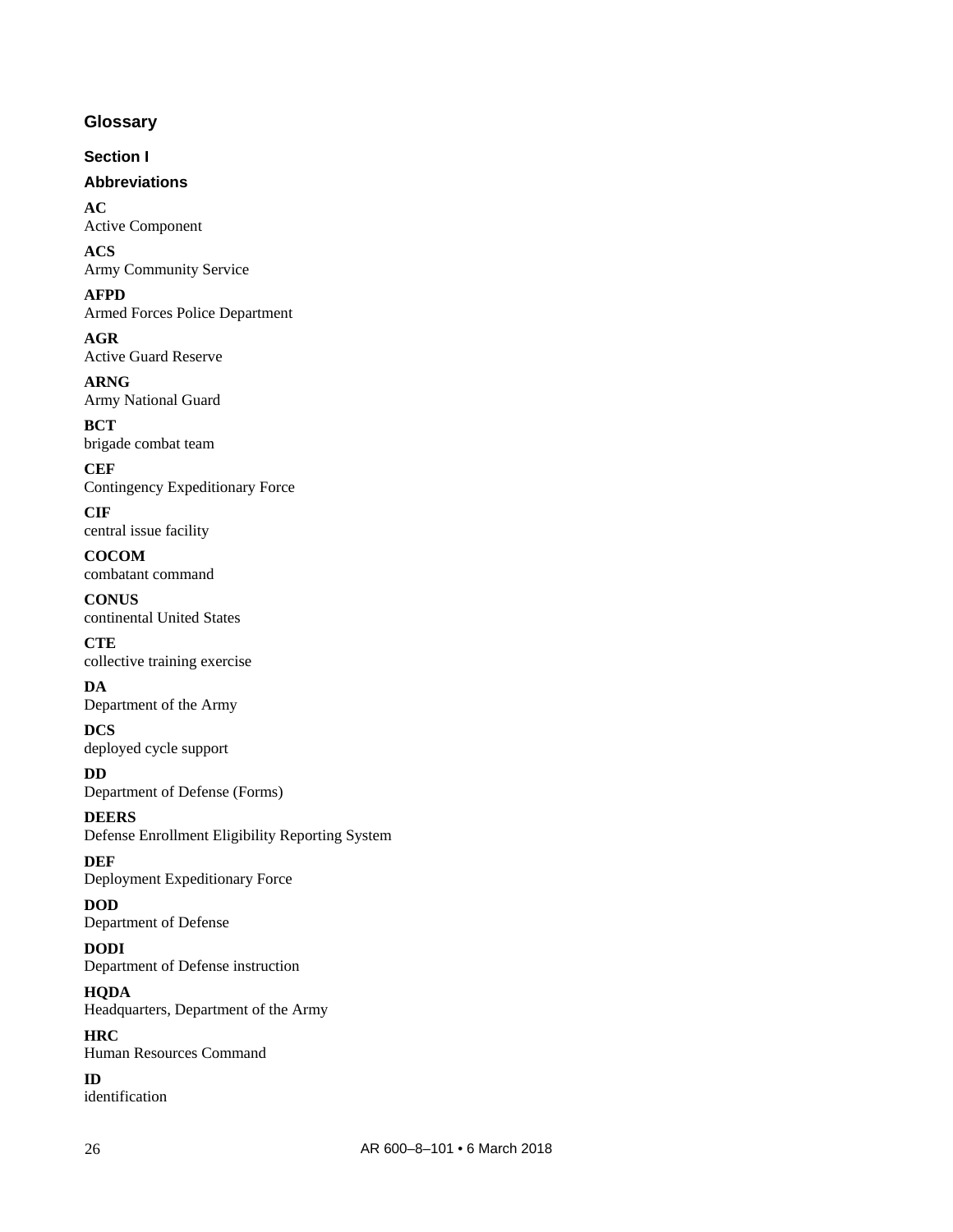**iPERMS** interactive Personnel Electronic Records Management System

**IRR** Individual Ready Reserve

**LAD** latest arrival date

**MAR2** MOS Administrative Retention Review

**MEB** medical evaluation board

**MEDPROS** Medical Protection System **MOS**

military occupational specialty

**MPD** military personnel division

**P3** permanent profile 3

**P4** permanent profile 4

**PCS** permanent change of station

**PDHA** Post Deployment Health Assessment

**PDHRA** Post Deployment Health Reassessment **PEB**

physical evaluation board

**PHA** physical health assessment

**PL** public law

**POV** privately-owned vehicle

**PRC** Presidential Reserve call-up

**Pre–DHA** Pre-Deployment Health Assessment

**PROC CS** process control station

**RA** Regular Army

**RAPIDS** Real-time Automated Personnel Identification System

**RC** Reserve Component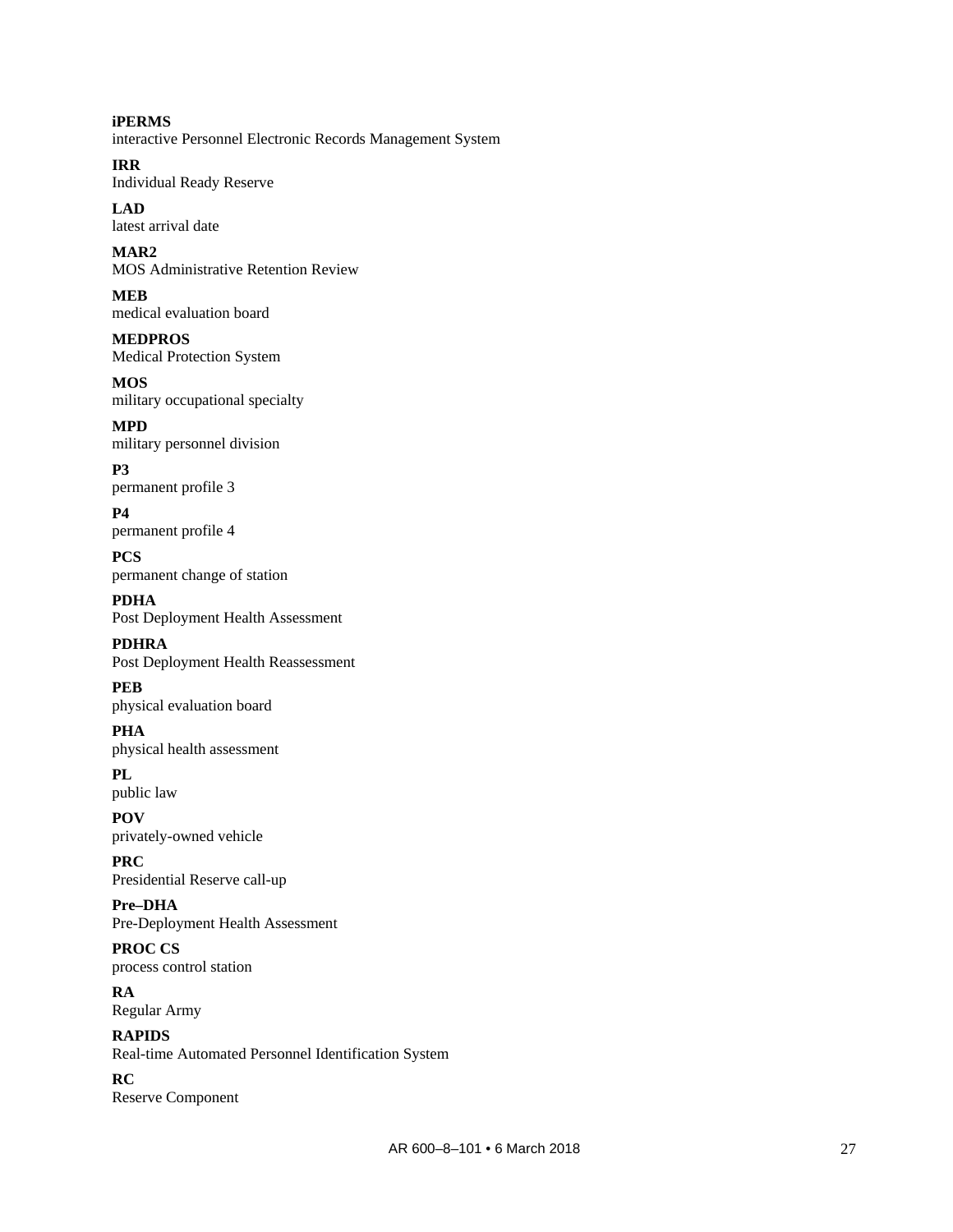#### **S1**

adjutant

#### **S2**

intelligence officer

#### **SF**

standard form

#### **SHPE**

Separation History and Physical Examination

#### **SR**

sustainable readiness

#### **SRP**

Soldier readiness process

#### **TAP**

Transition Assistance Program

#### **TCS**

temporary change of station

#### **TDY**

temporary duty

**USAR** U.S. Army Reserve

**USC** United States Code

#### **Section II**

**Terms**

#### **Base operations**

Specific installation wide services (for example, personnel processing, retirement services, retention, and casualty assistance center services).

#### **Class 1–A–O Conscientious objector**

A member who, by reason of conscientious objection, sincerely objects to participation as a combatant in war in any form, but whose convictions are such as to permit military service in a non-combatant status.

#### **Class 1–O Conscientious objector**

A member who, by reason of conscientious objection, sincerely objects to participation in military service of any kind in war in any form.

#### **Combat service support**

The process used to provide certain types of administrative, logistics, and morale support to Army units in the execution of their missions.

#### **Command and staff**

A staff section headed by the command's senior military human resources manager (for example, garrison MPD, division  $G-1$ ).

#### **Commercial activities**

Representatives from non-Army activities, residing on or off post, which provide Soldier and Family support services. Representatives from these activities, upon installation or community commander approval, may conduct their enrollment, payment, and disenrollment business in the personnel center in exchange for being included in the central clearance system.

#### **Conscientious objector**

A person having a firm, fixed, and sincere objection to participation in war in any form or the bearing of arms, by reason of religious training or belief.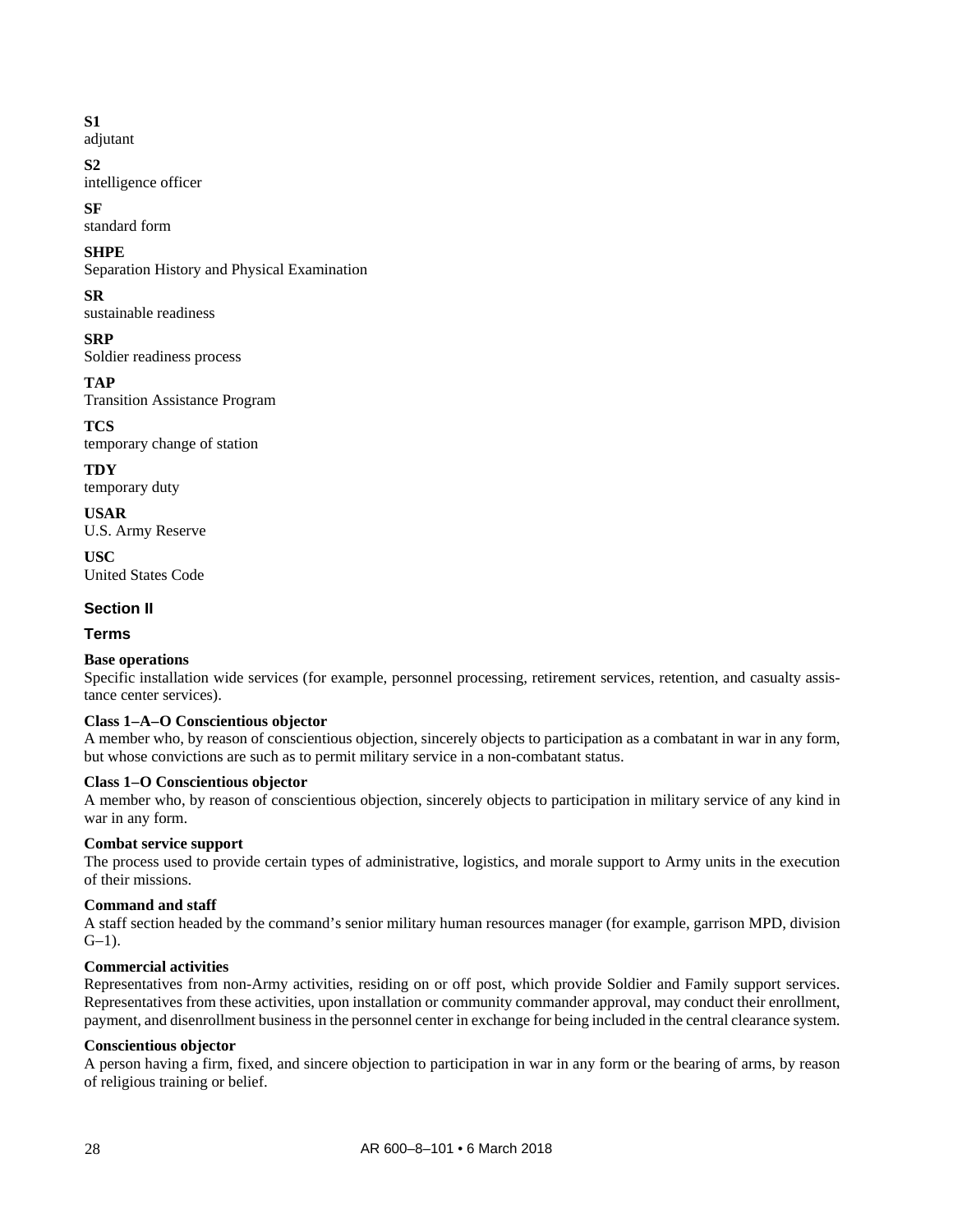#### **Continental United States replacement center**

An organization designated to process Soldiers who are deploying as individuals from CONUS to an overseas location in support of a contingency operation.

#### **Directorate of Plans, Training, Mobilization, and Security**

The principal garrison staff officer for plans, operations, training, mobilization, and security. Manages contingency and mobilization planning operations and programming of training loads. Exercises general management of installation mobilization stations and SRP sites.

#### **Extended temporary duty**

TDY at another station for more than 90 days.

#### **Family support services activities**

Representatives from Army related activities, usually residing on post, which provide Soldier and Family support and services.

#### **Felony crime of domestic violence**

For purposes of this Instruction with regard to implementing the Domestic Violence Amendment to the Gun Control Act (Reference (r)), the term "felony crime of domestic violence" is a "crime of domestic violence" that is classified as a felony under State or Federal law (generally, a crime punishable by a term of imprisonment that exceeds one year).

#### **Function**

A military human resources activity that is the basis for a single source regulation. Functions subdivide military human resources operation in the field into manageable segments.

#### **Home station**

The permanent duty station of Regular Army Soldiers and the permanent location of the Regular Army, the ARNG of the United States, and USAR units (that is, installation, armory, center, or location). For mobilized RC Soldiers called to active duty as individuals (for example, IRR Soldiers) the mobilization station is the home station.

#### **In–processing**

An activity that welcomes and integrates individual Soldiers into their new duty stations. This process ensures that all incoming Soldiers meet the readiness criteria for deployment or that deficiencies are identified and reported to the gaining unit commanders. In-processing stations are staffed by a host of installation level agencies, usually under the staff supervision of the Chief, MPD or installation adjutant general. They are usually, but not always, located in one building or general area. In-processing begins when a Soldier reports to a new installation or a new command on the same post and ends when a Soldier physically arrives and signs in at the gaining unit.

#### **Lautenberg Amendment**

18 USC 922(d) prohibits the transfer of "any firearm or ammunition to any person whom you know or have reasonable cause to believe . . . has been convicted in any court of a misdemeanor crime of domestic violence." 18 USC 922(g) prohibits "any person . . . who has been convicted in any court of a misdemeanor crime of domestic violence . . . to receive any firearm or ammunition which has been shipped in interstate or foreign commerce." Pursuant to DODI 6400.06,

Domestic Abuse Involving DOD Military and Certain Affiliated Personnel, August 21, 2007, paragraph 6.1.4.3.1., felony crimes of domestic violence are considered qualifying convictions for Lautenberg Amendment purposes.

#### **Misdemeanor crime of domestic violence 18 USC 921(a) (33)**

The person was convicted of a crime classified as a misdemeanor in the jurisdiction where the conviction was entered; The offense had as an *element* the use or attempted use of physical force, or threatened use of a deadly weapon; The offender was at the time of the offense:

(1) A current or former spouse, parent or guardian of the victim;

(2) A person with whom the victim shared a child in common;

(3) A person who was cohabiting with or has cohabited with the

victim as a spouse, parent or guardian of the victim;

(4) A person who was similarly situated to a spouse, parent, or guardian of victim; The convicted offender was represented by counsel, or knowingly and intelligently waived the right to counsel; If entitled to have the case tried by jury, the case was actually tried by a jury or the person knowingly and intelligently waived the right to have the case tried by a jury; and The conviction has not been expunged or set aside, or the convicted offender has not been pardoned for the offense or had civil rights restored, unless the pardon, expungement, or restoration of civil rights provides that the offender may not ship, transport, possess, or receive firearms.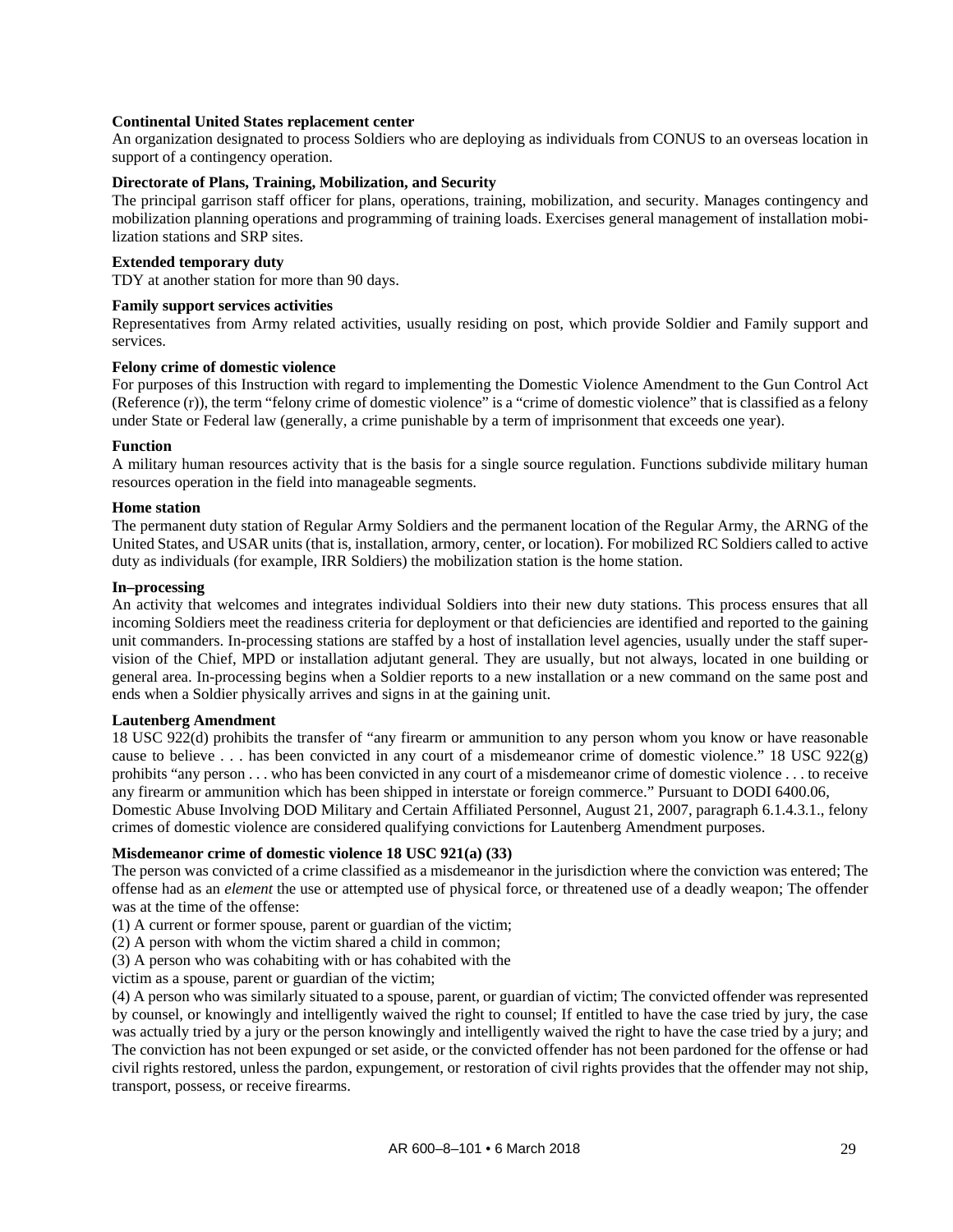#### **Mobilization station**

Installation mobilization stations operate under general management of the Director of Plans, Training, Mobilization, and Security. The designated military installation (active, semi-active, or state owned/controlled) to which a mobilized RC unit is moved for further processing, organizing, equipping, training, and/or employment and from which the unit may move to an aerial or sea port of embarkation. It is also a military installation to which mobilized IRR Soldiers are ordered to report for processing, equipping, training, and deployment or employment.

#### **Out–processing**

An activity that administratively prepares individual Soldiers for movement to another duty station, for transfer to another command at the same location, or for departing the installation for transition from active duty to a different status (for example, separation, discharge, release from active duty, retirement, or demobilization). Out-processing ensures that only qualified Soldiers depart on a PCS and that their readiness status is reported to the losing and gaining commanders. Outprocessing also provides the Army a final opportunity to identify and collect payment for debts owed by Soldiers who are leaving active duty before they depart.

#### **Personnel Readiness Program**

The Personnel Readiness Program consists of the following administrative requirements for active duty Soldiers to ensure their readiness for deployment:

- *a*. In-processing.
- *b*. Soldier Readiness Program processing.
- *c.* Mobilization processing.
- *d*. Deployment processing.
- *e*. Out-processing.

#### **Policy**

A general statement that governs the objectives of a functional area within the purview of the DCS, G–1, the policy proponent of this publication.

#### **Port of embarkation**

An air or sea terminal at which troops, units, military sponsored personnel, unit equipment, and materiel board and/or are loaded.

#### **Presidential Reserve call–up authority**

The provision of a public law that authorizes the President to activate no more than 200,000 members of the Reserve forces (the total from all services) for a maximum of 270 days without declaring a national emergency.

#### **Processing center**

The name for a building or area where Soldiers are in- and out-processed, usually under the staff supervision of the Chief, MPD or the installation adjutant general. It becomes a work unit of the mobilization and deployment center during mobilization.

#### **Processing control station**

The work station at installation in- and out-processing centers that is responsible for directing, coordinating, and performing the quality control checks for installation or community level personnel processing activities. If personnel processing is performed at a location that does not have an in- and out-processing center (for example, a contingency theater of operations), the processing control station is the duty section designated by the local commander to perform this task.

#### **Proponent**

An Army organization or staff that has been assigned the primary responsibility for material or subject matter in its area of interest.

#### **Reintegration**

The processing of Soldiers who have returned from a deployment (either an individual TCS or a unit deployment) back into the home station. Reintegration is a modified version of in-processing. At some installations, reintegration is called a "reverse SRP."

#### **Reserve Components**

The Army has two RCs: the USAR and the ARNG of the United States.

#### **Resilience**

The mental, physical, emotional, and behavioral ability to face and cope with adversity, adapt to change, recover, learn, and grow from temporary setbacks.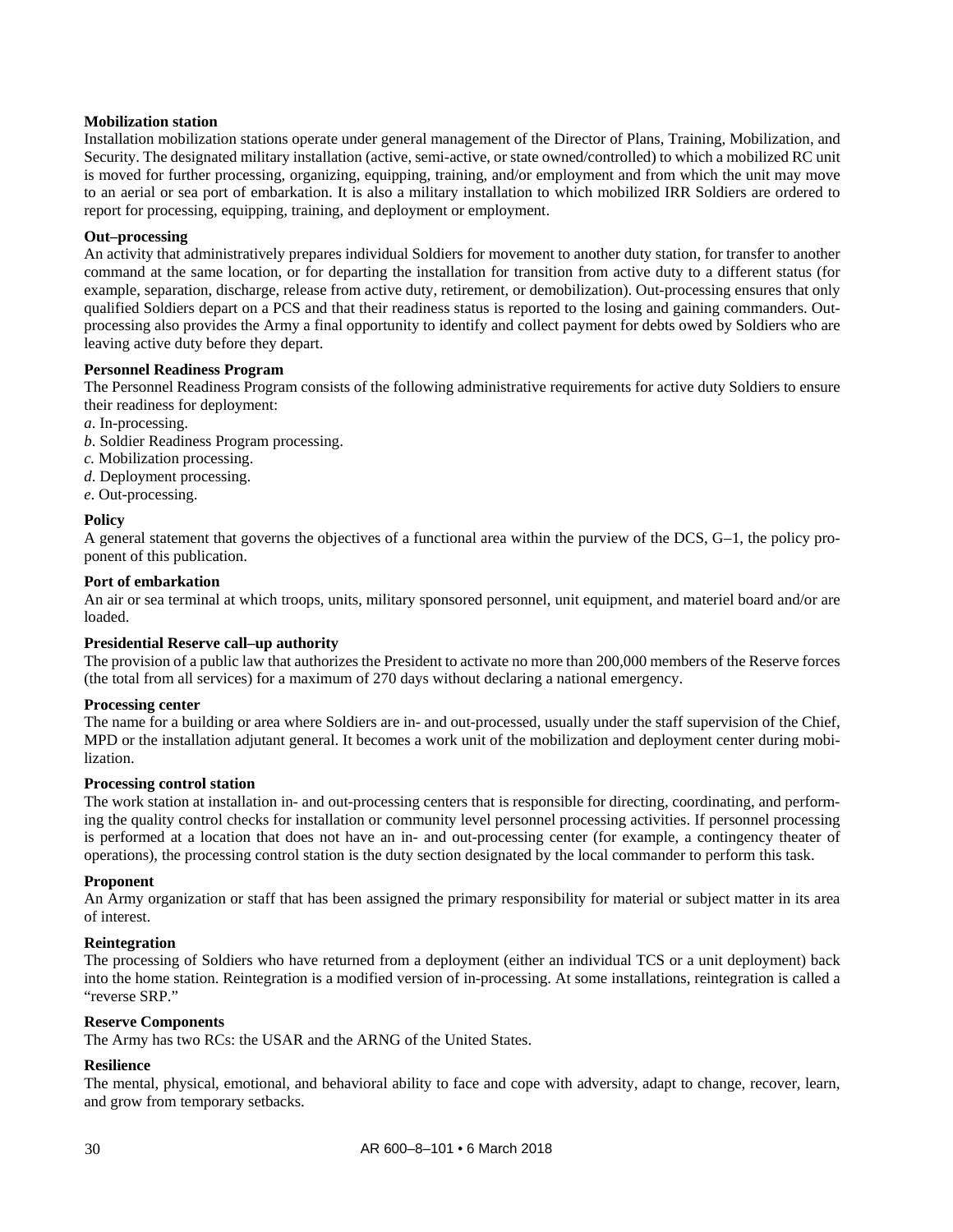#### **Soldier Readiness Program level 1 state of readiness**

The administrative readiness requirements for deployment that should be met and maintained at all times.

#### **Soldier Readiness Program level 2 state of readiness**

Centralized SRP sites operate under general management of the Director of Plans, Training, Mobilization, and Security. Applies only to Soldiers who have been alerted for movement as individuals to a deployment station or a TCS station and to unit deployments when the home station is not the deployment station in support of a contingency (a TCS move). Level 2 requirements include all of those in level 1 plus some items that cannot be met until after the Soldier has been alerted for a specific deployment and must be accomplished before departure from the home station

#### **Soldier Readiness Program processing requirements**

A set of administrative processing requirements that must be met before Soldiers can deploy, either as individuals or as participants in a unit movement. They are HQDA policy and directive in nature; were agreed upon by the Army's leadership; and apply to both the Regular Army and RCs.

#### **Soldiers**

U.S. Army commissioned officers, warrant officers, and enlisted personnel.

#### **Standards of service**

Statements describing how much or how well the Army expects to do the work. The intent is to describe those major standards that drive manpower costs in the field for the senior leaders.

#### **Sub functions**

The division of work within a function. For example, the function of personnel processing subdivides into in-, out-, SRP, mobilization, deployment, redeployment, reintegration, and demobilization processing.

#### **Task**

The major subdivision of a function or sub function. It is the lowest level of work that has meaning to the doer, has a definite beginning and ending, and can be measured.

#### **Temporary change of station**

The temporary reassignment of individual Soldiers in support of a named contingency. TCS Soldiers may be reassigned as augmentees or temporary fillers to deployed or deploying units or as fillers to nondeploying units. TCS Soldiers remain members of their home station units and will return to their permanent home stations upon redeployment unless otherwise directed by HQDA. Command and control and personnel service support are the responsibilities of the gaining unit commanders and supporting personnel services battalions of TCS Soldiers; therefore, TCS Soldiers have the same responsibilities and privileges as permanently assigned unit members for the duration of their temporary assignments.

#### **Unit**

A team, platoon, company, detachment, task force, and so forth, of Soldiers that has an official name (for example, 1st Platoon, Company A, 5th Battalion) or a unique unit identification code.

#### **Work center**

A clearly defined organizational element recognized by Manpower Staffing Standards System as the basis for manpower requirements.

#### **Section III**

#### **Special Abbreviations and Terms**

**CRS** career readiness standards

**VOW** Veteran Opportunity to Work